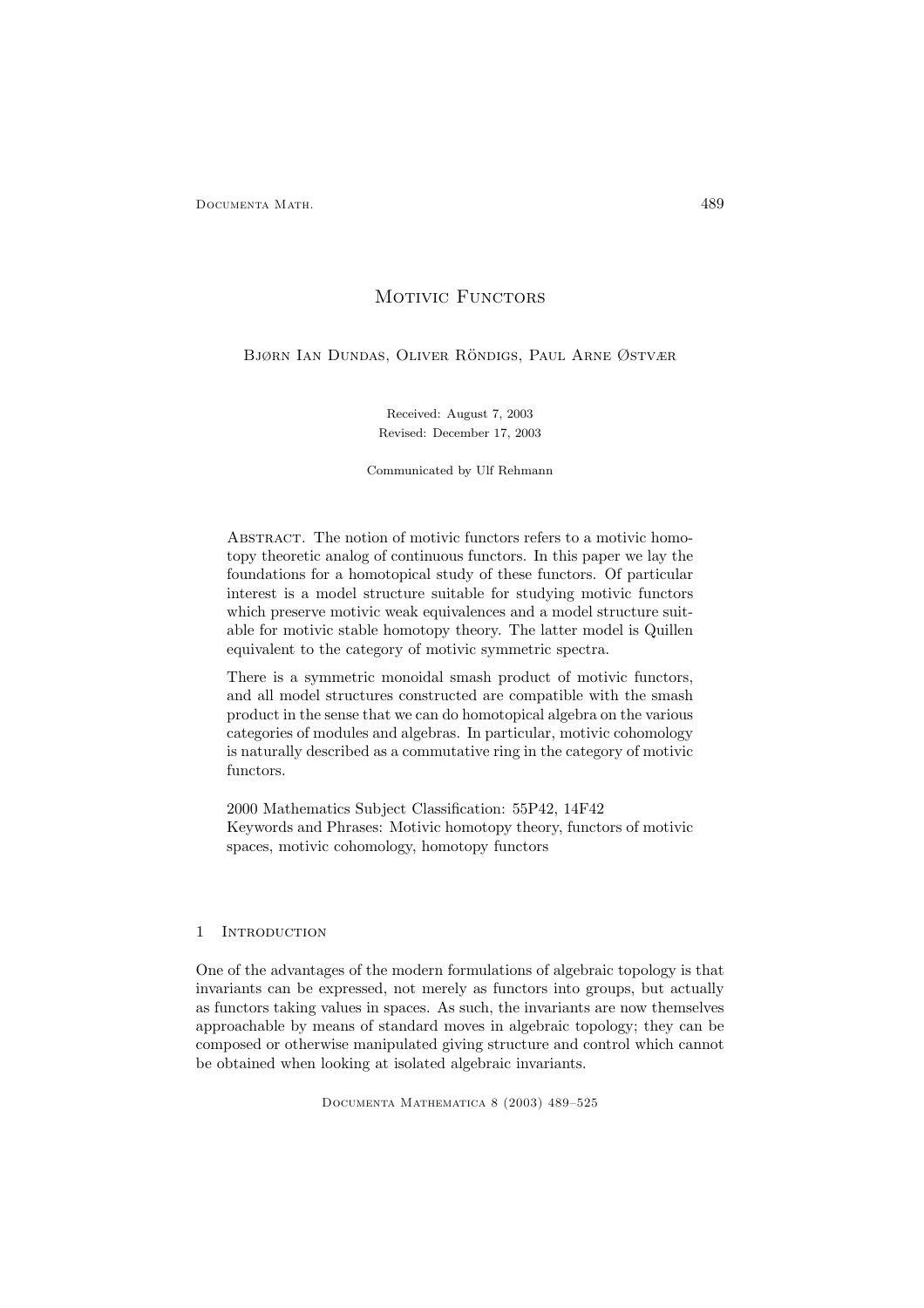Although handling much more rigid objects, Voevodsky's motivic spaces [16] are modeled on topological spaces. The power of this approach lies in that many of the techniques and results from topology turn out to work in algebraic geometry. As in topology, many of the important constructions in the theory can be viewed as functors of motivic spaces. The functor  $M\mathbb{Z}$  (called L in [16]) which defines motivic cohomology is an example: it accepts motivic spaces as input and gives a motivic space as output. Given the importance of such functors and the development of algebraic topology in the 1990s, it is ripe time for a thorough study of these functors.

In this paper we initiate such a program for functors in the category of motivic spaces. The functors we shall consider are the analogs of continuous functors: motivic functors  $(M\mathbb{Z})$  is an example; precise definitions will appear below). This involves setting up a homological – or rather homotopical – algebra for motivic functors, taking special care of how this relates to multiplicative and other algebraic properties.

A large portion of our work deals with the technicalities involved in setting up a variety of model structures on the category MF of motivic functors, each localizing at different aspects of motivic functors.

One of the model structures we construct on MF is Quillen equivalent to the stable model category of motivic spectra as defined, for instance by Jardine [10] and by Hovey [8].

Just as in the topological case, this solution comes with algebraic structure in the form of a symmetric monoidal smash product ∧. Furthermore, the algebra and homotopy cooperate so that a meaningful theory paralleling that of ring spectra and modules follows. A tentative formulation is

THEOREM. There exists a monoidal model category structure  $MF_{sph}$  on  $MF$ satisfying the monoid axiom, and a lax symmetric monoidal Quillen equivalence between  $\text{MF}_{\text{sph}}$  and the model category of motivic symmetric spectra.

To be slightly more concrete, a motivic space in our context is just a pointed simplicial presheaf on the category of smooth schemes over a base scheme S. There is a preferred "sphere" given by the Thom space  $T$  of the trivial line bundle  $\mathbb{A}^1_S$ . A motivic spectrum is a sequence of motivic spaces  $E_0, E_1, \cdots$ together with structure maps

$$
T \wedge E_n \longrightarrow E_{n+1}.
$$

We should perhaps comment on the continuous/motivic nature of our functors, since this aspect may be new to some readers. Let  $\mathcal M$  be the category of motivic spaces and  $f\mathcal{M}$  the subcategory of finitely presentable motivic spaces. A motivic functor is a functor

 $X: f\mathcal{M} \longrightarrow \mathcal{M}$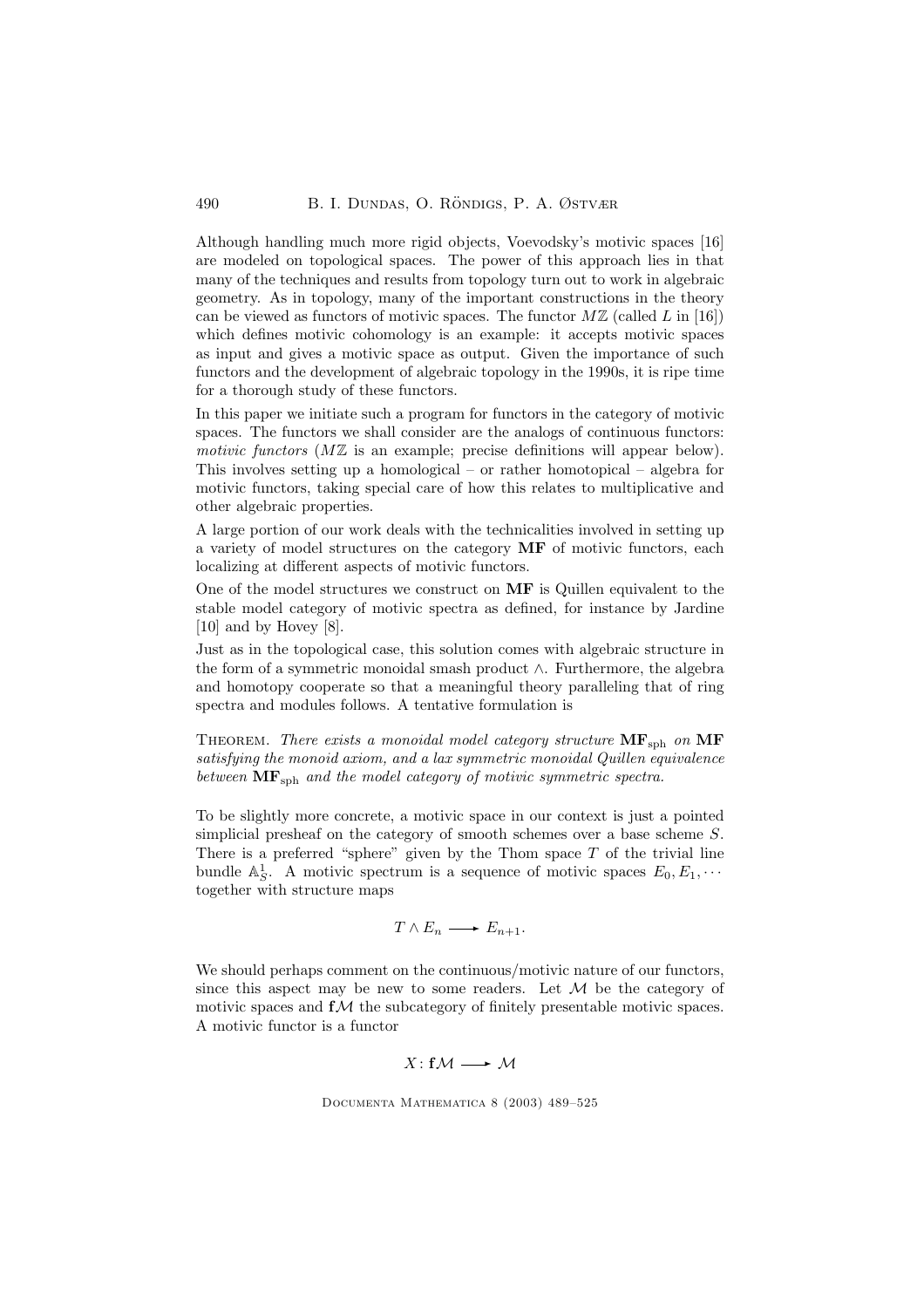which is "continuous" or "enriched" in the sense that it induces a map of internal hom objects. The enrichment implies that there is a natural map

$$
A \wedge X(B) \longrightarrow X(A \wedge B).
$$

As a consequence, any motivic functor  $X$  gives rise to a motivic spectrum  $ev(X)$  by "evaluating on spheres", that is

$$
\mathrm{ev}(X)_n := X(T^{\wedge n})
$$

with structure map

$$
T \wedge \mathrm{ev}(X)_n = T \wedge X(T^{\wedge n}) \longrightarrow X(T \wedge T^{\wedge n}) = \mathrm{ev}(X)_{n+1}
$$

given by the enrichment. The motivic functors  $f\mathcal{M} \longrightarrow \mathcal{M}$  form the category MF mentioned in the main theorem, and the evaluation on spheres induces the Quillen equivalence. The inclusion  $f\mathcal{M} \longrightarrow \mathcal{M}$  is the unit in the monoidal structure and plays the rôle of the sphere spectrum.

The reader should keep in mind how simple our objects of study are: they are just functors of motivic spaces. All coherence problems one might conceive of in relation to multiplicative structure, and which are apparent if one works with e.g. motivic symmetric spectra, can safely be forgotten since they are taken care of by the coherence inherent to the category of motivic spaces. Furthermore, the smash product in our model is just like the usual tensor product in that, though it is slightly hard to picture  $X \wedge Y$ , it is very easy to say what the maps

$$
X \wedge Y \longrightarrow Z
$$

are: they are simply natural maps

$$
X(A) \wedge Y(B) \longrightarrow Z(A \wedge B),
$$

where the smash product is sectionwise the smash product of pointed simplicial sets; this is all we require to set up a simple motivic theory with multiplicative structure.

A motivic ring is a monoid in MF. These are the direct analogs of ring spectra. The multiplicative structure of motivic cohomology comes from the fact that  $M\mathbb{Z}$  is a commutative motivic ring. This means we can consider  $M\mathbb{Z}$ -modules and also MZ-algebras. Our framework allows one to do homotopical algebra. For instance:

THEOREM. The category of  $M\mathbb{Z}$ -modules in  $\mathbf{MF}_{\text{sph}}$  acquires a monoidal model category structure and the monoid axiom holds.

The "spherewise" structure  $MF_{sph}$  is not the only interesting model structure there is on MF. One aspect we shall have occasion to focus on is the fact that although most interesting motivic functors preserve weak equivalences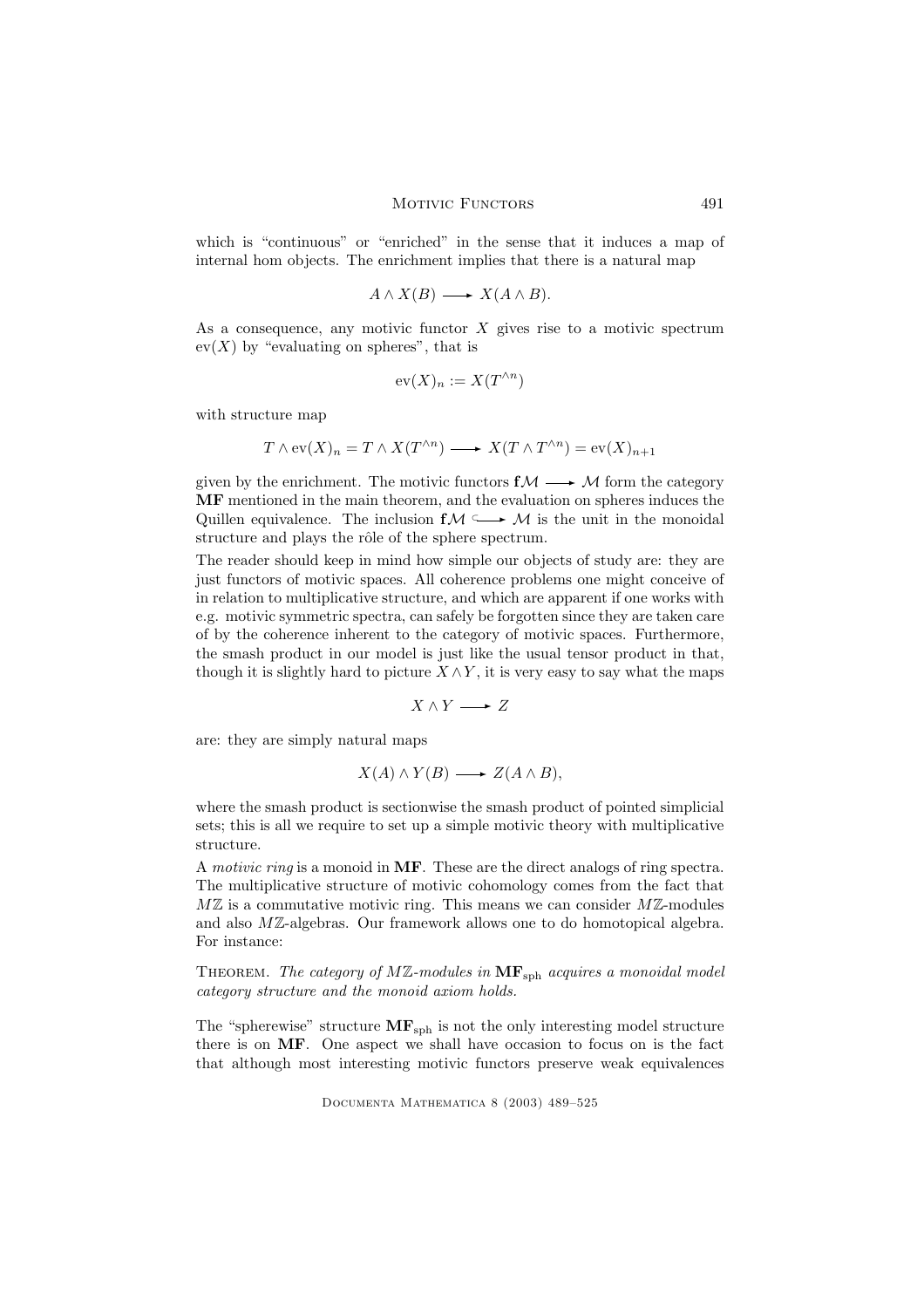(hence the name "homotopy functors"), categorical constructions can ruin this property. The standard way of getting around this problem is to consider only derived functors. While fully satisfying when considering one construction at the time, this soon clobbers up the global picture. A more elegant and functorially satisfying approach is to keep our category and its constructions as they are, but change our model structure. Following this idea we construct a model structure suitable for studying homotopy functors, and yet another model structure which is more suitable for setting up a theory of Goodwillie calculus for motivic spaces.

As with the stable model, these models respect the smash product and algebraic structure. The following statement gives an idea of what the homotopy functor model expresses

THEOREM. There exists a monoidal model category structure  $\mathbf{MF}_{\text{hf}}$  on  $\mathbf{MF}_{\text{hf}}$ satisfying the monoid axiom. In this structure every motivic functor is weakly equivalent to a homotopy functor, and a map of homotopy functors  $X \longrightarrow Y$ is a weak equivalence if and only if for all finitely presentable motivic spaces A the evaluation  $X(A) \longrightarrow Y(A)$  is a weak equivalence of motivic spaces.

At this point it is interesting to compare with Lydakis' setup [11] for simplicial functors, and note how differently simplicial sets and motivic spaces behave. In the motivic case the theory fractures into many facets which coincide for simplicial sets. For instance, there is no reason why the notions of "stable" and "linear" (in Goodwillie and Waldhausen's sense) should coincide.

The paper is organized as follows. In section 2 we set up the model structures for unstable motivic homotopy theory suitable for our purposes.

In section 3 we present the four basic model structures on motivic functors. In the preprint version of this paper we allowed the source category of motivic functors to vary. This handy technical tool has been abandoned in this paper for the sake of concreteness. We thank the referee for this suggestion and other detailed comments.

All along the properties necessary for setting up a theory of rings and modules are taken care of, and the results are outlined in section 4.

# CONTENTS

|                    | 1 INTRODUCTION | 489 |
|--------------------|----------------|-----|
| 2 MOTIVIC SPACES   |                |     |
|                    |                |     |
|                    |                |     |
| 3 MOTIVIC FUNCTORS |                | 503 |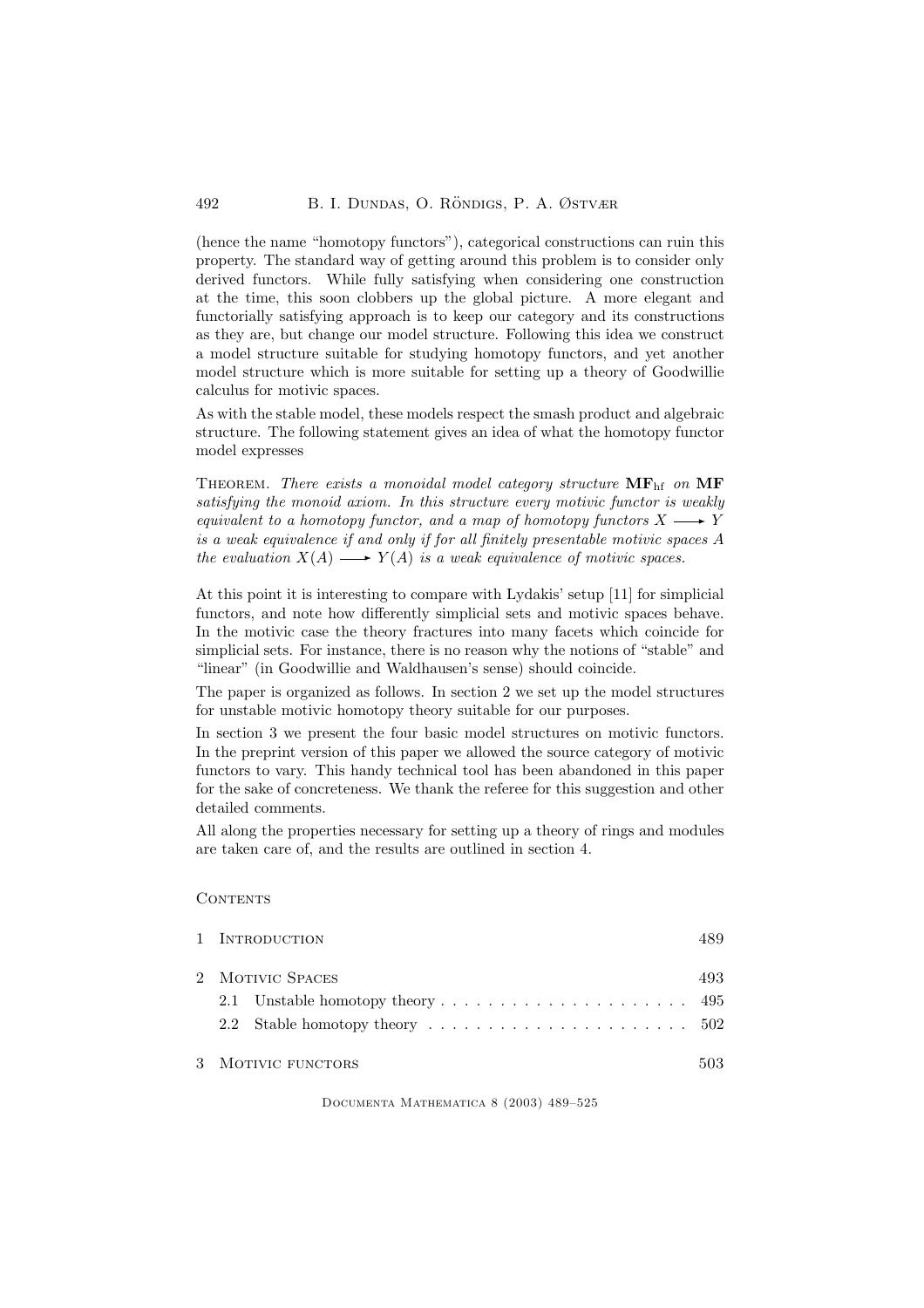### MOTIVIC FUNCTORS 493

|     | 3.1 The category of motivic functors $\dots \dots \dots \dots \dots \dots \dots \dots$ 503        |     |
|-----|---------------------------------------------------------------------------------------------------|-----|
|     | 3.2 Evaluation on spheres $\dots \dots \dots \dots \dots \dots \dots \dots \dots \dots \dots$ 505 |     |
| 3.3 | The pointwise structure $\dots \dots \dots \dots \dots \dots \dots \dots \dots \dots \dots 506$   |     |
|     | 3.4 The homotopy functor structure $\dots \dots \dots \dots \dots \dots \dots \dots \dots$ 507    |     |
| 3.5 |                                                                                                   |     |
| 3.6 | The spherewise structure $\dots \dots \dots \dots \dots \dots \dots \dots \dots 517$              |     |
|     | 3.7 Comparison with motivic symmetric spectra $\dots \dots \dots \dots$ 519                       |     |
|     |                                                                                                   |     |
|     | 4 ALGEBRAIC STRUCTURE                                                                             | 520 |
|     |                                                                                                   |     |
|     |                                                                                                   |     |

# 2 MOTIVIC SPACES

In this section we recall some facts about the category of *motivic spaces* and fix some notation. We briefly discuss the categorical properties, and then the homotopical properties.

For background in model category theory we refer to [7] while for enriched category theory we refer to [3] and [4].

Let  $S$  be a Noetherian scheme of finite Krull dimension. Denote by  $\text{Sm}/S$  the category of smooth S-schemes of finite type. Due to the finiteness condition,  $\text{Sm}/S$  is an essentially small category. Furthermore, it has pullbacks, a terminal object S and an initial object  $\emptyset$ , the empty scheme. If  $U, V \in \text{Ob} \text{Sm}/S$ , we denote the set of maps between U and V by  $\mathbf{Set}_{\mathrm{Sm}/S}(U, V)$ .

Let  $S$  be the closed symmetric monoidal category of pointed simplicial sets with internal hom objects  $S(-, -)$ . Recall that the standard *n*-simplex  $\Delta^n$  is the simplicial set represented by  $[n] \in \Delta$ .

DEFINITION 2.1. A motivic space is a contravariant functor  $A: \text{Sm}/S \longrightarrow S$ . Let  $\mathcal{M}_S$  (or just  $\mathcal M$  if confusion is unlikely to result) denote the category of motivic spaces and natural transformations.

By reversal of priorities,  $M$  can alternatively be viewed as the category of pointed set-valued presheaves on  $\text{Sm}/S \times \Delta$ . Denote by

$$
Sm/S \longrightarrow \mathcal{M}
$$

$$
U \longmapsto h_U
$$

the Yoneda functor  $h_U(V) = \mathbf{Set}_{\text{Sm}/S}(V, U)_+$  considered as a discrete pointed simplicial set (the plus denotes an added base point).

Recall the following facts about the functor category M: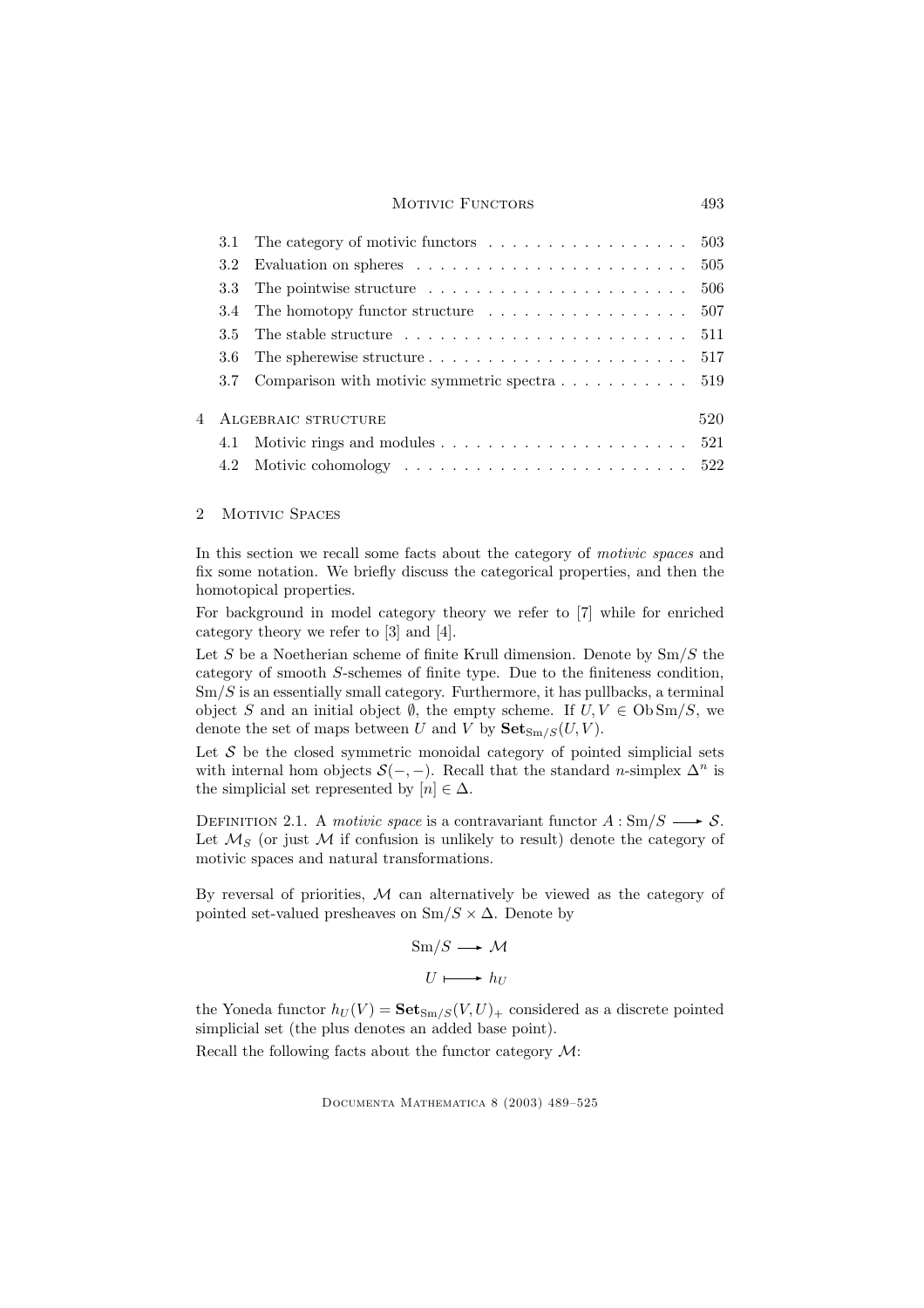PROPOSITION 2.2. The category  $\mathcal M$  is a locally finitely presentable bicomplete S-category. The pointwise smash product gives  $\mathcal M$  a closed symmetric monoidal structure.

Since  $M$  is locally finitely presentable, it follows that finite limits commute with filtered colimits. To fix notation, we find it convenient to explicate some of this structure.

The pointwise smash  $A \wedge B$  on M is given by

$$
(A \wedge B)(U) = A(U) \wedge B(U).
$$

The unit is the constant presheaf  $S^0$ . If  $U \in \text{Ob} \text{Sm}/S$ , then the evaluation functor

$$
Ev_U: \mathcal{M} \longrightarrow \mathcal{S}, \qquad Ev_U(A) = A(U)
$$

preserves limits and colimits. The left adjoint of  $Ev_U$  is the functor

$$
Fr_U: \mathcal{S} \longrightarrow \mathcal{M}, \qquad Fr_U(K) = h_U \wedge K.
$$

Note that, since  $h<sub>S</sub>(V) = S<sup>0</sup>$ , we will often write K instead of Fr<sub>S</sub>K. Checking the relevant conditions we easily get that the functors  $\text{Fr}_S$  and  $\text{Ev}_U$  are strict symmetric monoidal, while  $Fr_U$  is lax symmetric monoidal. The pair  $(Fr_U, Ev_U)$ is an S-adjoint pair.

Using Fr<sub>S</sub> we get (co)actions ("(co)tensors") of S on M: if  $A \in \mathcal{M}$  and  $K \in \mathcal{S}$ the functor  $A \wedge K = A \wedge Fr_S K \in \mathcal{M}$  sends  $U \in \text{Ob} \text{Sm}/S$  to  $A(U) \wedge K \in \mathcal{S}$ , and the functor  $A^K$  sends  $U \in \text{Ob} \text{Sm}/S$  to  $\mathcal{S}(K, A(U)).$ 

We let  $\text{Set}_{\mathcal{M}}(A, B)$  be the set of natural transformations from A to B in M. The enrichment of  $M$  in  $S$  is defined by letting the pointed simplicial set of maps from  $A$  to  $B$  have *n*-simplices

$$
\mathcal{S}_{\mathcal{M}}(A,B)_n := \mathbf{Set}_{\mathcal{M}}(A \wedge \Delta^n_+,B).
$$

Its simplicial structure follows from functoriality of the assignment  $[n] \mapsto \Delta^n$ . The internal hom object is in turn given by

$$
\mathcal{M}(A,B)(U) = \mathcal{S}_{\mathcal{M}}(A \wedge h_U, B).
$$

DEFINITION 2.3. A motivic space  $A$  is *finitely presentable* if the set-valued hom functor  $\text{Set}_{\mathcal{M}}(A, -)$  commutes with filtered colimits. Similarly, A is Mfinitely presentable if the internal hom functor  $\mathcal{M}(A, -)$  commutes with filtered colimits.

Recall that a pointed simplicial set is finitely presentable if and only if it is finite, that is, if it has only finitely many non-degenerate simplices. On the other hand, a pointed simplicial set  $K$  is finite if and only the  $S$ -valued hom functor  $S(K, -)$  commutes with filtered colimits. The same holds for motivic spaces, as one can deduce from the following standard fact [3, 5.2.5].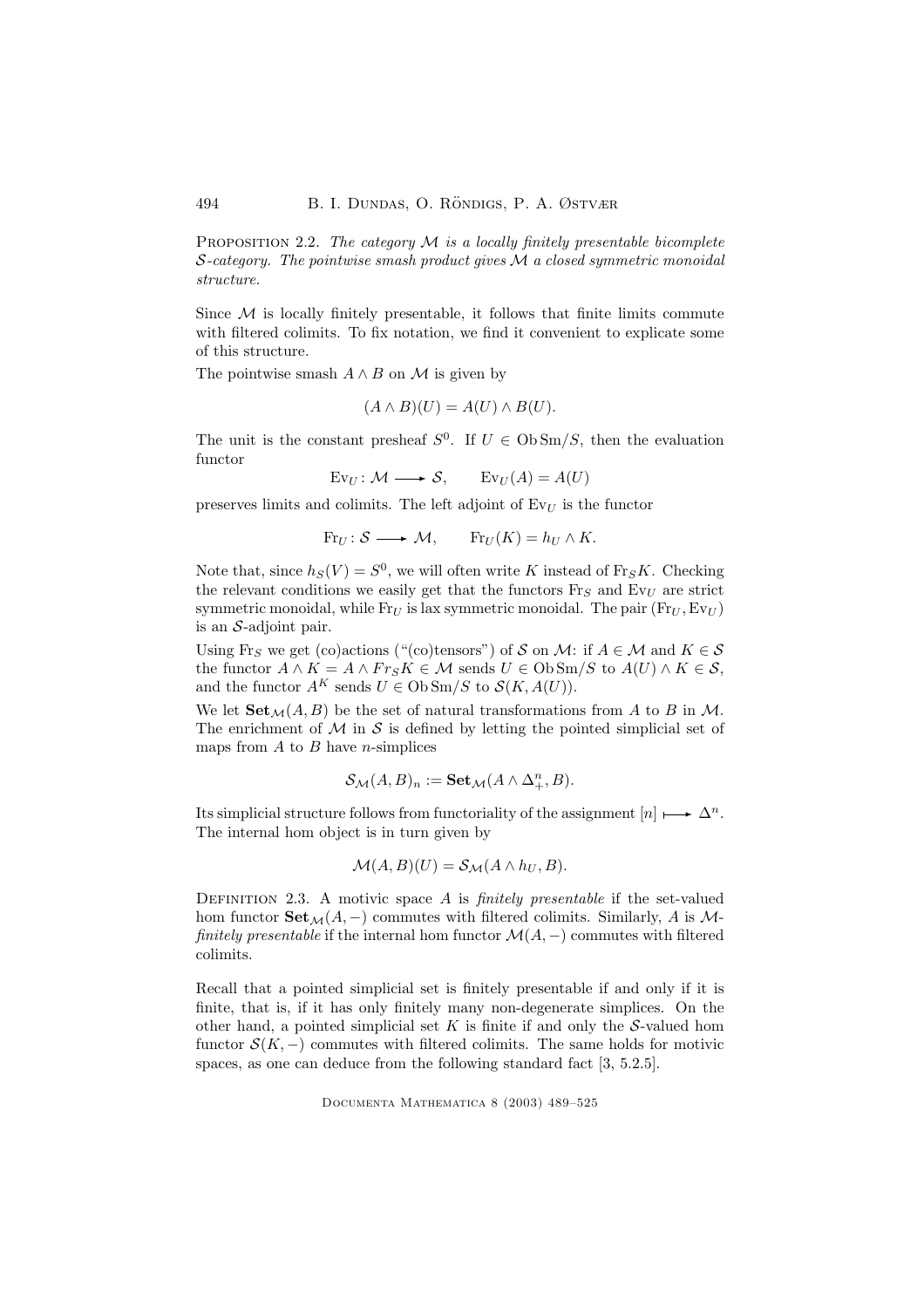Lemma 2.4. Every motivic space is a filtered colimit of finite colimits of motivic spaces of the form  $h_U \wedge \Delta^n_+$ .

Let  $K$  be a pointed simplicial set. Using Lemma 2.4, the natural isomorphism  $\mathcal{M}(h_U \wedge K, A) \cong A(U \times_S -)^K$  and the fact that Ev<sub>U</sub> commutes with colimits we get

LEMMA 2.5. Let K be a finite pointed simplicial set and  $U \in \mathrm{Ob} \mathrm{Sm}/S$ . Then  $h_U \wedge K$  is M-finitely presentable. The class of M-finitely presentable motivic spaces is closed under retracts, finite colimits and the smash product. A motivic space is M-finitely presentable if and only if it is finitely presentable.

The finiteness condition imposed on objects of  $\text{Sm}/S$  implies that the full subcategory  $f\mathcal{M}$  of finitely presentable motivic spaces in  $\mathcal{M}$  is equivalent to a small category  $[3, 5.3.8]$ , cf.  $[3, 5.3.3]$  and the pointed version of  $[3, 5.2.2b]$ . Out of convenience, since  $f\mathcal{M}$  is the codomain of the functor category  $\mathbf{MF}$  one could choose such an equivalence. This ends our discussion of categorical precursors.

# 2.1 UNSTABLE HOMOTOPY THEORY

Summarizing this section we get a model structure  $\mathcal{M}_{\text{mo}}$  on  $\mathcal{M}$  called the motivic model structure satisfying

- 1.  $\mathcal{M}_{\text{mo}}$  is weakly finitely generated.
- 2.  $\mathcal{M}_{\text{mo}}$  is proper.
- 3. The identity on  $\mathcal{M}_{\text{mo}}$  is a left Quillen equivalence to the Goerss-Jardine  $\mathbb{A}^1$ -model structure [10].
- 4. The smash product gives  $\mathcal{M}_{\text{mo}}$  a monoidal model structure.
- 5. The smash product preserves weak equivalences.
- 6.  $\mathcal{M}_{\text{mo}}$  satisfies the monoid axiom.

For the convenience of the reader we repeat briefly for  $M$  the definitions of the notions weakly finitely generated, monoidal model structure and the monoid axiom; for details, see for example [5, 3.4, 3.7, 3.8].

Weakly finitely generated means in particular that the cofibrations and acyclic cofibrations in  $M$  are generated by sets I and J, respectively [7, 2.1.7]. In addition, we require that  $I$  has finitely presented domains and codomains, the domains of  $J$  are small and that there exists a subset  $J'$  of  $J$  with finitely presented domains and codomains such that a map  $A \longrightarrow B$  of motivic spaces with fibrant codomain is a fibration if and only if it has the right lifting property with respect to all objects of  $J'$ .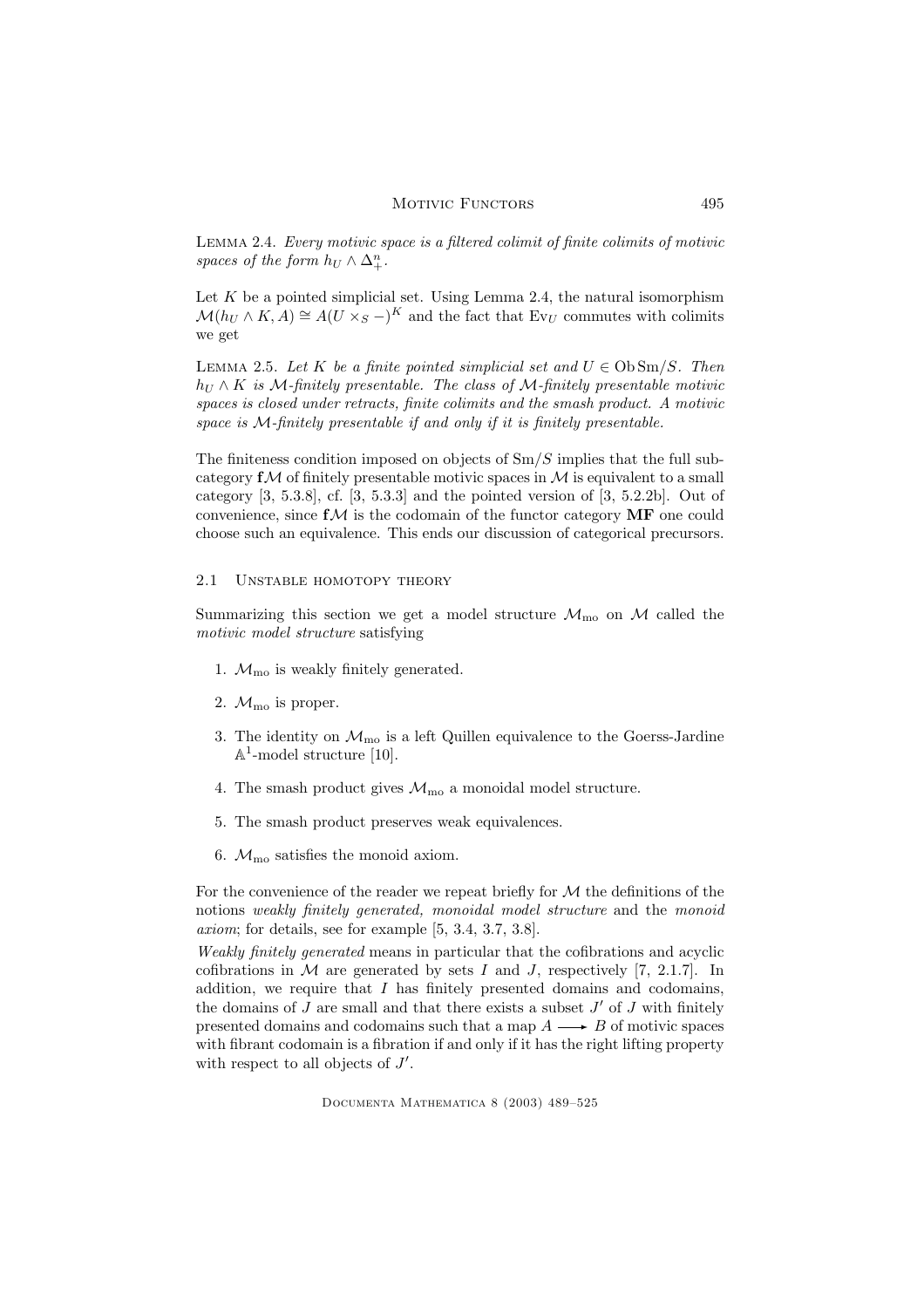Let  $f: A \longrightarrow B$  and  $g: C \longrightarrow D$  be two maps in M. The pushout product of  $f$  and  $g$  is the canonical map

$$
f \Box g \colon A \land D \coprod_{A \land C} B \land C \longrightarrow C \land D.
$$

That  $M$  is a monoidal model category means that the pushout product of two cofibrations in  $\mathcal M$  is a cofibration, and an acyclic cofibration if either one of the two cofibrations is so. It implies that the smash product descends to the homotopy category of M. If aCof( $\mathcal M$ ) denotes the acyclic cofibrations of M, then the monoid axiom means that all the maps in aCof( $M$ )∧M-cell are weak equivalences. Among other nice consequences mentioned below, the monoid axiom allows to lift model structures to categories of monoids and modules over a fixed monoid [14].

DEFINITION 2.6. A map  $A \longrightarrow B$  in M is a schemewise weak equivalence if, for all  $U \in \mathrm{Ob} \mathrm{Sm}/S$ ,  $A(U) \longrightarrow B(U)$  is a weak equivalence in  $S$ . Schemewise fibrations and schemewise cofibrations are defined similarly. A cofibration is a map having the left lifting property with respect to all schemewise acyclic fibrations.

Note that the schemewise cofibrations are simply the monomorphisms. We get the following basic model structure.

Theorem 2.7. The schemewise weak equivalences, schemewise fibrations and cofibrations equip  $\mathcal M$  with the structure of a proper monoidal  $\mathcal S$ -model category. The sets

$$
\{h_U \wedge (\partial \Delta^n \longrightarrow \Delta^n)_{+}\}_{n \ge 0, \, U \in \text{Ob} \, \text{Sm}/S}
$$

$$
\{h_U \wedge (\Lambda^n_i \longrightarrow \Delta^n)_{+}\}_{0 \le i \le n, \, U \in \text{Ob} \, \text{Sm}/S}
$$

induced up from the corresponding maps in  $S$  are sets of generating cofibrations and acyclic cofibrations, respectively. The domains and codomains of the maps in these generating sets are finitely presentable. For any  $U \in Ob \mathcal{M}$ , the pair  $(F_{\Pi}$ ,  $E_{\Pi}$ ) is a *Quillen pair.* 

Proof. The existence of the model structure follows from [7, 2.1.19], using the generating cofibrations and generating acyclic cofibrations described above. The properties which have to be checked are either straightforward or follow from 2.5 and properties of the standard model structure on simplicial sets. Properness follows from properness in  $S$ , where we use that a cofibration is in particular a schemewise cofibration.

Clearly, Fr<sub>U</sub> is a left Quillen functor for all  $U \in Ob \, \text{Sm}/S$ . Using the natural isomorphism

 $(h_U \wedge K) \wedge (h_V \wedge L) \cong h_{U \times \mathcal{S} V} \wedge (K \wedge L),$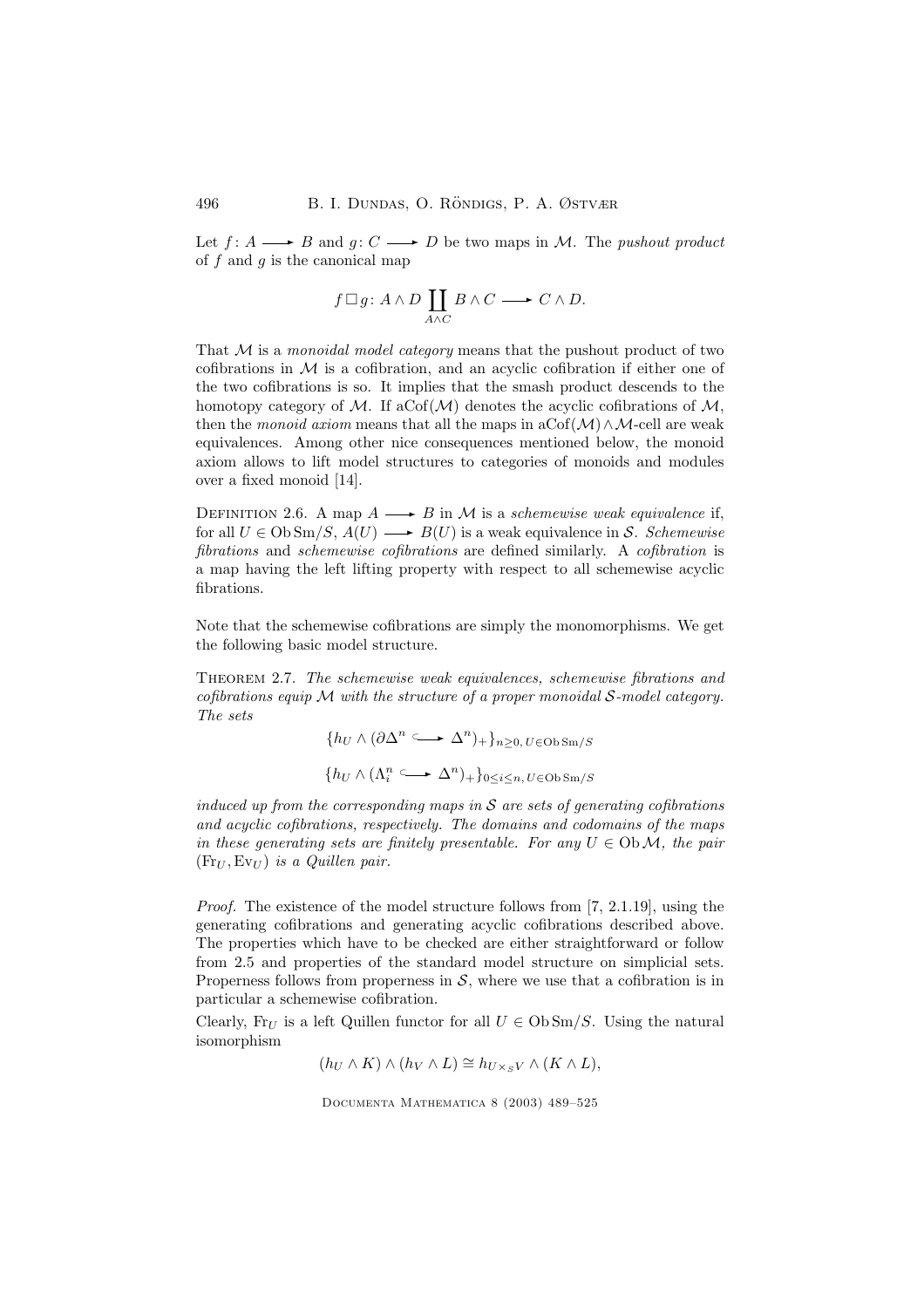we see that for  $f_j: K_j \longrightarrow L_j \in \mathcal{S}$  and  $U_j \in \text{Ob} \text{Sm}/S, j = 1, 2$ , we may identify the pushout product of  $h_{U_1} \wedge f_1$  and  $h_{U_2} \wedge f_2$  with the map

$$
h_{U_1 \times_S U_2} \wedge \left( (K_1 \wedge L_2) \coprod_{(K_1 \wedge K_2)} (L_1 \wedge K_2) \right) \longrightarrow h_{U_1 \times_S U_2} \wedge (L_1 \wedge L_2).
$$

Hence the pushout product axiom in  $\mathcal S$  implies the pushout product axiom for M. It follows that M is a monoidal S-model category via the functor Fr<sub>S</sub>.  $\Box$ 

NOTATION 2.8. We let  $\mathcal{M}_{\text{sc}}$  denote the model structure of 2.7 on  $\mathcal{M}$ . Schemewise weak equivalences will be written  $\frac{\sim}{\bullet}$  and schemewise fibrations  $\frac{sc}{\bullet}$ . Cofibrations are denoted by  $\rightarrow$  (since not all schemewise cofibrations are cofibrations in  $\mathcal{M}_{sc}$ ). Choose a cofibrant replacement functor  $(-)^c \longrightarrow \text{Id}_{\mathcal{M}}$ in  $\mathcal{M}_{\text{sc}}$  so that for any motivic space A, there is a schemewise acyclic fibration  $A<sup>c</sup>$  →  $\rightarrow$  A with cofibrant domain. We note that every representable motivic space is cofibrant.

The following statements are easily verified.

LEMMA 2.9. Taking the smash product  $-\wedge A$  or a cobase change along a schemewise cofibration preserves schemewise weak equivalences for all  $A \in \mathrm{Ob}\,\mathcal{M}$ . The monoid axiom holds in  $\mathcal{M}_{\text{sc}}$ .

It turns out that the properties in 2.7 and 2.9 hold in the model for motivic homotopy theory. The latter is obtained by considering  $Sm/S$  in its Nisnevich topology and by inverting the affine line  $\mathbb{A}^1_S$ . The following allows to incorporate Bousfield localization [6] in the motivic homotopy theory.

Recall that the Nisnevich topology is generated by elementary distinguished squares [12]. These are pullback squares of the form

$$
Q = \begin{array}{c} P \longrightarrow Y \\ \downarrow \\ U \xrightarrow{\psi} X \end{array}
$$

where  $\phi$  is étale,  $\psi$  is an open embedding and  $\phi^{-1}(X-U) \longrightarrow (X-U)$  is an isomorphism of schemes (with the reduced structure).

DEFINITION 2.10. A schemewise fibrant motivic space  $A$  is motivically fibrant if the following conditions hold.

- $A(\emptyset)$  is contractible.
- If  $Q$  is an elementary distinguished square, then  $A(Q)$  is a homotopy pullback square of pointed simplicial sets.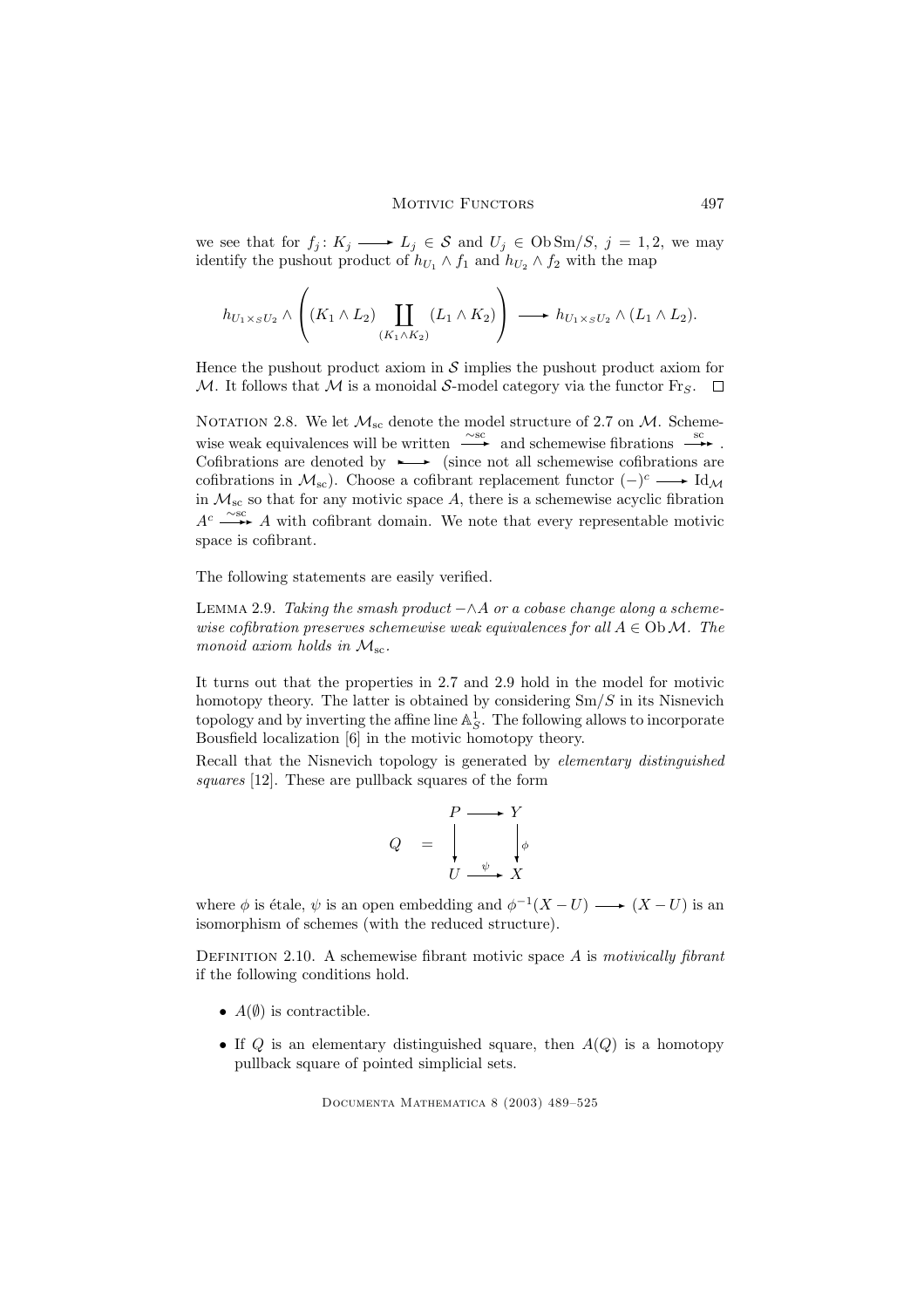• If  $U \in \text{Ob } \text{Sm}/S$ , the canonically induced map  $A(U) \longrightarrow A(U \times_S \mathbb{A}^1_S)$ is a weak equivalence of pointed simplicial sets.

The first two conditions imply that  $A$  is a sheaf up to homotopy in the Nisnevich topology. The third condition implies that  $\mathbb{A}^1_S \longrightarrow S$  is a weak equivalence in the following sense (where  $(-)^c$  is the cofibrant replacement functor in  $\mathcal{M}_{\rm sc}$ chosen in 2.8):

DEFINITION 2.11. A map  $f : A \longrightarrow B$  of motivic spaces is a *motivic weak* equivalence if, for every motivically fibrant  $Z$ , the map

 $\mathcal{S}_{\mathcal{M}}(f^c, Z) : \mathcal{S}_{\mathcal{M}}(B^c, Z) \longrightarrow \mathcal{S}_{\mathcal{M}}(A^c, Z)$ 

is a weak equivalence of pointed simplicial sets.

In 2.17 we shall note that 2.11 agrees with the corresponding notion in [12]. Using either Smith's work on combinatorial model categories or by Blander's [1, 3.1], we have

Theorem 2.12. The motivic weak equivalences and the cofibrations define a cofibrantly generated model structure on M.

NOTATION 2.13. We refer to the model structure in 2.12 as the motivic model structure and make use of the notation  $\mathcal{M}_{\text{mo}}$ . Its weak equivalences will be denoted by  $\stackrel{\sim}{\longrightarrow}$  and its fibrations by  $\longrightarrow$  . In accordance with 2.10, we refer to the fibrations as *motivic fibrations*, since a motivic space  $A$  is motivically fibrant if and only if  $A \longrightarrow *$  is a motivic fibration.

Alas, this notation conflicts slightly with [10]. See 2.17.

Next we shall derive some additional properties of the motivic model structure, starting with a characterization of motivic fibrations with motivically fibrant codomain. As above, consider an elementary distinguished square:

$$
Q = \begin{array}{c} P \longrightarrow Y \\ \downarrow \\ U \longrightarrow X \end{array}
$$

Using the simplicial mapping cylinder we factor the induced map  $h_P \longrightarrow h_Y$ as a cofibration  $h_P \longrightarrow C = (h_P \wedge \Delta_+^1) \coprod_{h_P} h_Y$  followed by a simplicial homotopy equivalence  $C \xrightarrow{\simeq} h_Y$ . Similarly we factor the canonical map  $sq = h_U \coprod_{h_P} C \longrightarrow h_X$  as  $sq \xrightarrow{q} tq \xrightarrow{\simeq} h_X$ . Finally, we consider  $h_{U\times_S \mathbb{A}^1_S} \longrightarrow h_U$  and the factorization  $h_{U\times_S \mathbb{A}^1_S} \longrightarrow C_u \longrightarrow h_U$ .

DEFINITION 2.14. Let  $Q$  denote the collection of all elementary distinguished squares in  $\text{Sm}/S$ . Since  $\text{Sm}/S$  is essentially small, we may consider a skeleton and form the set  $\tilde{J}$  of maps

$$
\{*\longmapsto h_{\emptyset}\}\cup\{q:sq\longmapsto tq\}_{Q\in\mathcal{Q}}\cup\{u:h_{U\times_S\mathbb{A}^1_S}\longmapsto C_u\}_{U\in \mbox{Ob}\operatorname{Sm}/S}.
$$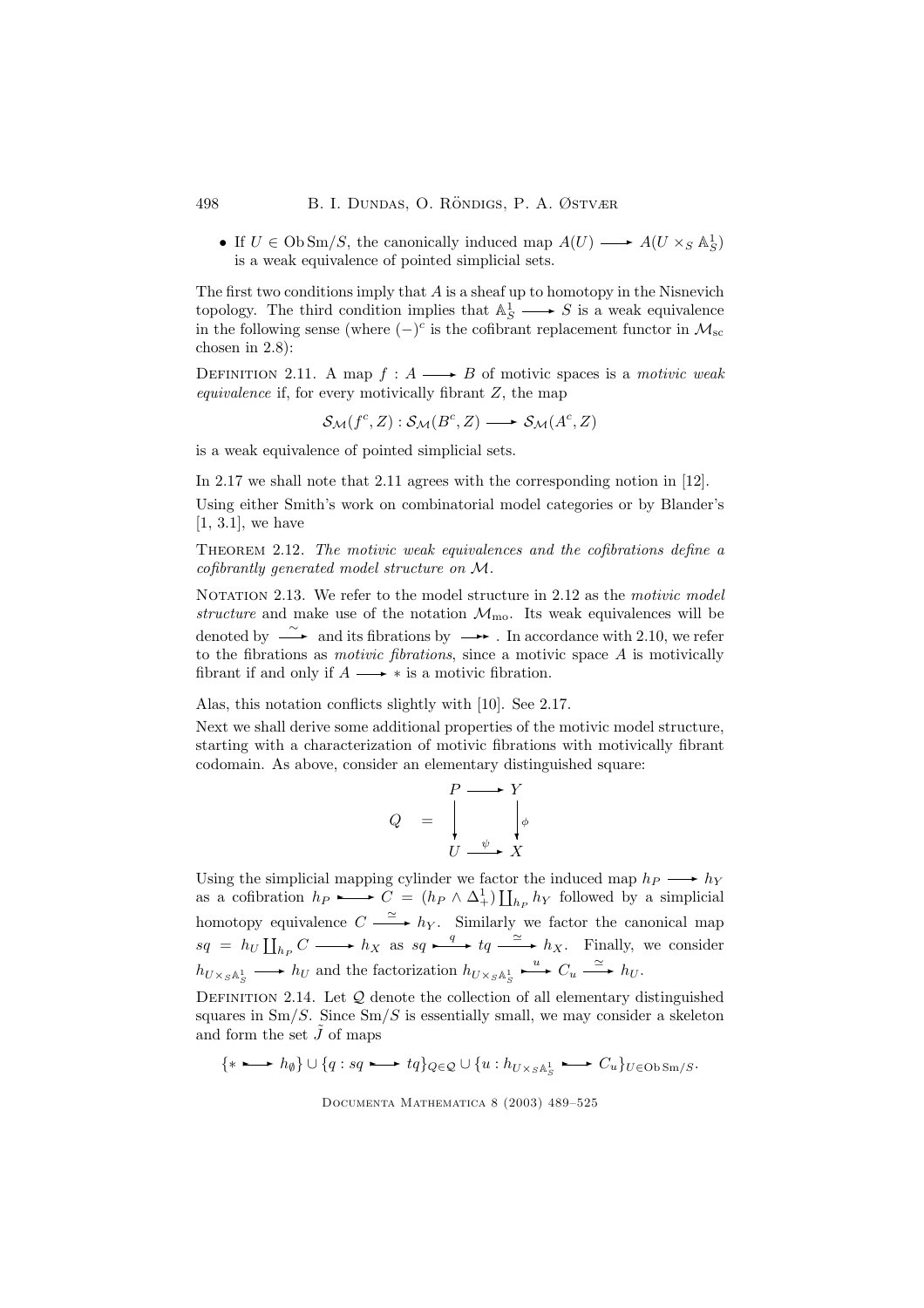Let J' be the set of pushout product maps  $f \Box g$  where  $f \in \tilde{J}$  and  $g \in$  $\{\partial \Delta_+^n \longrightarrow \Delta_+^n\}.$ 

Lemma 2.15. A schemewise fibration with motivically fibrant codomain is a motivic fibration if and only if it has the right lifting property with respect to the set  $J'$  of 2.14.

*Proof.* We note that the (simplicial) functor  $S_{\mathcal{M}}(B, -)$  preserves simplicial homotopy equivalences, which in particular are schemewise weak equivalences. From the definitions, it then follows that a schemewise fibrant motivic space A is motivically fibrant if and only if the canonical map  $A \xrightarrow{sc} *$  enjoys the right lifting property with respect to  $J'$ . The statement follows using properties of Bousfield localizations [6, 3.3.16].  $\Box$ 

COROLLARY 2.16. The model category  $\mathcal{M}_{\text{mo}}$  is weakly finitely generated. In particular, motivic weak equivalences and motivic fibrations with motivically fibrant codomains are closed under filtered colimits.

In the symmetric spectrum approach due to Jardine [10] one employs a slightly different model structure on motivic spaces. The cofibrations in this model structure are the schemewise cofibrations, i.e. the monomorphisms, while the weak equivalences are defined by localizing the so-called Nisnevich local weak equivalences [9] with respect to a rational point  $h_S \longrightarrow h_{\mathbb{A}^1_S}$ . Let us denote this model structure by  $\mathcal{M}_{GJ}$ . Corollary 2.16 shows an advantage of working with  $\mathcal{M}_{\text{mo}}$ . On the other hand, in  $\mathcal{M}_{\text{GJ}}$  every motivic space is schemewise cofibrant. We compare these two model structures in

THEOREM 2.17. The weak equivalences in the model structures  $\mathcal{M}_{\text{mo}}$  and  $\mathcal{M}_{\text{GL}}$ coincide. In particular, the identity  $\mathrm{Id}_{\mathcal{M}} : \mathcal{M}_{\text{mo}} \longrightarrow \mathcal{M}_{\text{GJ}}$  is the left adjoint of a Quillen equivalence.

Proof. The fibrations in the pointed version of the model structure in [9] are called global fibrations. A weak equivalence in this model structure is a local weak equivalence, and a cofibration is a schemewise cofibration. We say that a globally fibrant presheaf Z is  $i_0$ -fibrant if the map  $\mathcal{M}(h_S, Z) \longrightarrow \mathcal{M}(h_{\mathbb{A}^1_S}, Z)$ induced by the zero-section  $i_0 : S \longrightarrow \mathbb{A}^1_S$  is an acyclic global fibration. Since  $h_{i_0}$  is a monomorphism, this is equivalent to the pointed version of  $h_{i_0}$ -local simplicial presheaves in [9, §1.2].

A map  $f: A \longrightarrow B$  is an  $i_0$ -equivalence if for all  $i_0$ -fibrant presheaf Z, the induced map of pointed simplicial sets  $\mathcal{S}_{\mathcal{M}}(B, Z) \longrightarrow \mathcal{S}_{\mathcal{M}}(A, Z)$  is a weak equivalence. The  $i_0$ -equivalences are the weak equivalences in  $\mathcal{M}_{GJ}$ .

First we prove that any motivic weak equivalence is an  $i_0$ -equivalence. Suppose that  $f: A \longrightarrow B$  and Z is  $i_0$ -fibrant. Then Z is motivically fibrant, and thus  $\mathcal{S}_{\mathcal{M}}(f^c, Z)$  is a weak equivalence. Since  $f^c$  is related to f via schemewise weak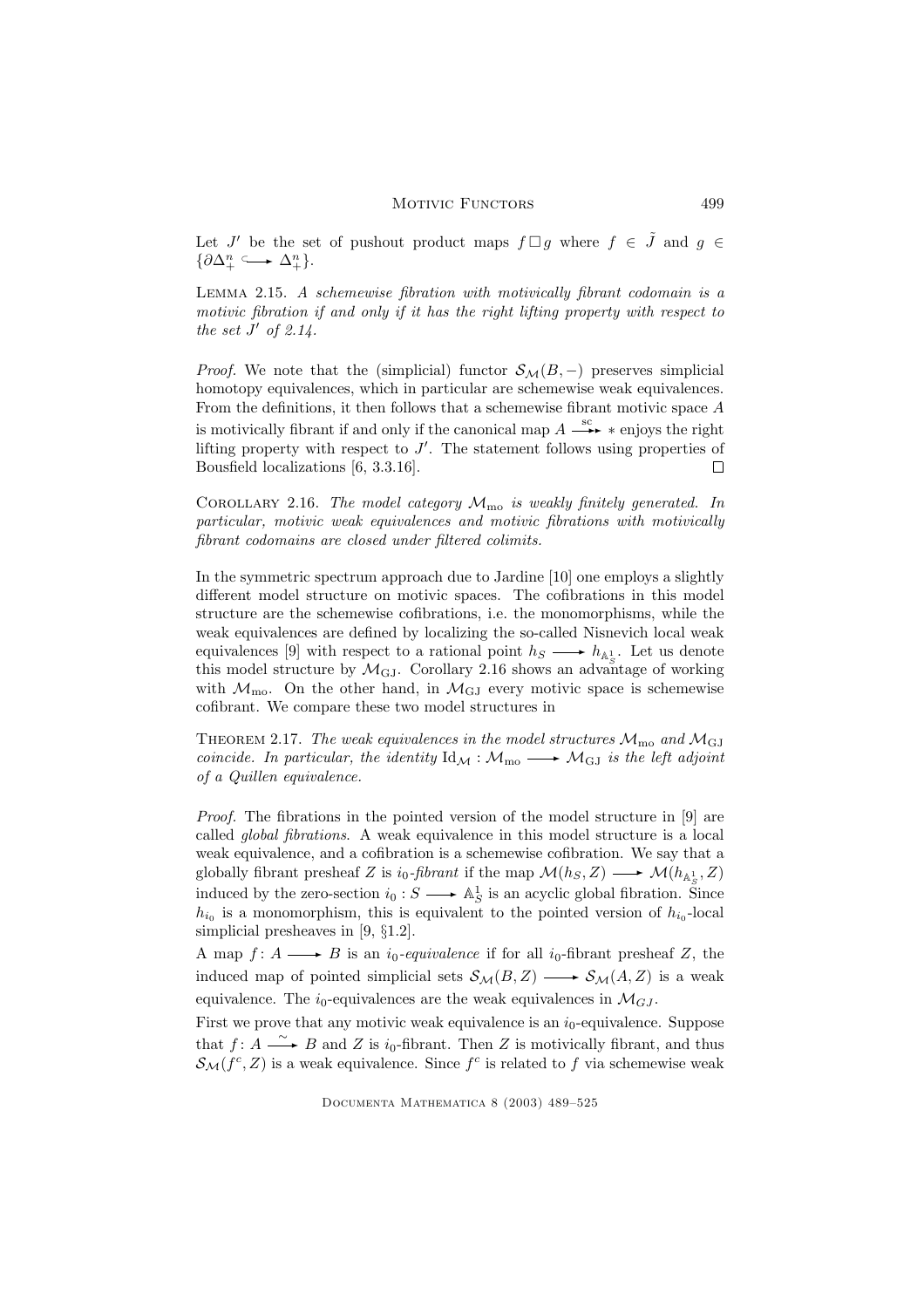equivalences, it follows that f is an  $i_0$ -equivalence. This proves that motivic weak equivalences are  $i_0$ -equivalences.

Choose a motivically fibrant Z and suppose  $f : A \longrightarrow B$  is an  $i_0$ -equivalence. According to [9] there exists a map  $Z \xrightarrow{\sim sc} Z'$  where  $Z'$  is globally fibrant. Since the domain and codomain of  $h_{i_0}$  are cofibrant, 2.7 implies that Z' is  $i_0$ fibrant. Using the fact that  $\mathcal{M}_{\text{mo}}$  is an S-model category, we get the following commutative diagram:

$$
\mathcal{S}_{\mathcal{M}}(B^c, Z) \xrightarrow{\mathcal{S}_{\mathcal{M}}(f^c, Z)} \mathcal{S}_{\mathcal{M}}(A^c, Z)
$$
\n
$$
\sim \begin{vmatrix}\n\downarrow & \downarrow \\
\downarrow & \downarrow \\
\mathcal{S}_{\mathcal{M}}(B^c, Z') \xrightarrow{\mathcal{S}_{\mathcal{M}}(f^c, Z')} \mathcal{S}_{\mathcal{M}}(A^c, Z')\n\end{vmatrix}
$$

The map  $S_{\mathcal{M}}(f^c, Z')$  is a weak equivalence of spaces since  $f^c$  is an  $i_0$ equivalence, i.e.  $f$  is a motivic weak equivalence. The Quillen equivalence follows.  $\Box$ 

Lemma 2.18. Smashing with a cofibrant motivic space preserves motivic weak equivalences.

*Proof.* Suppose Z is motivically fibrant, that is, the canonical map  $Z \longrightarrow *$ is a schemewise fibration having the right lifting properties with respect to  $J'$ . If C is cofibrant, then  $\mathcal{M}(C, Z)$  is schemewise fibrant according to 2.7. We claim  $\mathcal{M}(C, Z)$  is motivically fibrant. For this, it suffices to prove for every generating cofibration

$$
i:=h_U\wedge(\partial\Delta^n\stackrel{\sigma}{\longrightarrow}\Delta^n)_+,
$$

the induced map  $\mathcal{M}(i, Z)$  has the right lifting property with respect to J'. By adjointness, it suffices to prove that the pushout product of  $i$  and any map in  $J'$  is a composition of cobase changes of maps in  $J'$ . This holds by the following facts.

- $h_{\emptyset} \wedge h_{U} \cong h_{\emptyset}$
- Taking the product of an elementary distinguished square with any object  $U \in \text{Ob} \text{Sm}/S$  yields an elementary distinguished square.
- $(h_{V \times_S \mathbb{A}^1} \longrightarrow h_V) \wedge h_U \cong h_{U \times_S V \times_S \mathbb{A}^1} \longrightarrow h_{U \times_S V}$
- The pushout product of  $\partial \Delta^m \longrightarrow \Delta^m$  and  $\partial \Delta^n \longrightarrow \Delta^n$  is an inclusion of simplicial sets, hence can be formed by attaching cells.

To conclude, it remains to note that for every motivically fibrant Z and every  $f: A \longrightarrow B$ , the induced map  $\mathcal{S}_{\mathcal{M}}((f \wedge C)^c, Z)$  is a weak equivalence. First, note that by the argument above, the map  $S_{\mathcal{M}}(f^c \wedge C, Z) \cong S_{\mathcal{M}}(f^c, \mathcal{M}(C, Z))$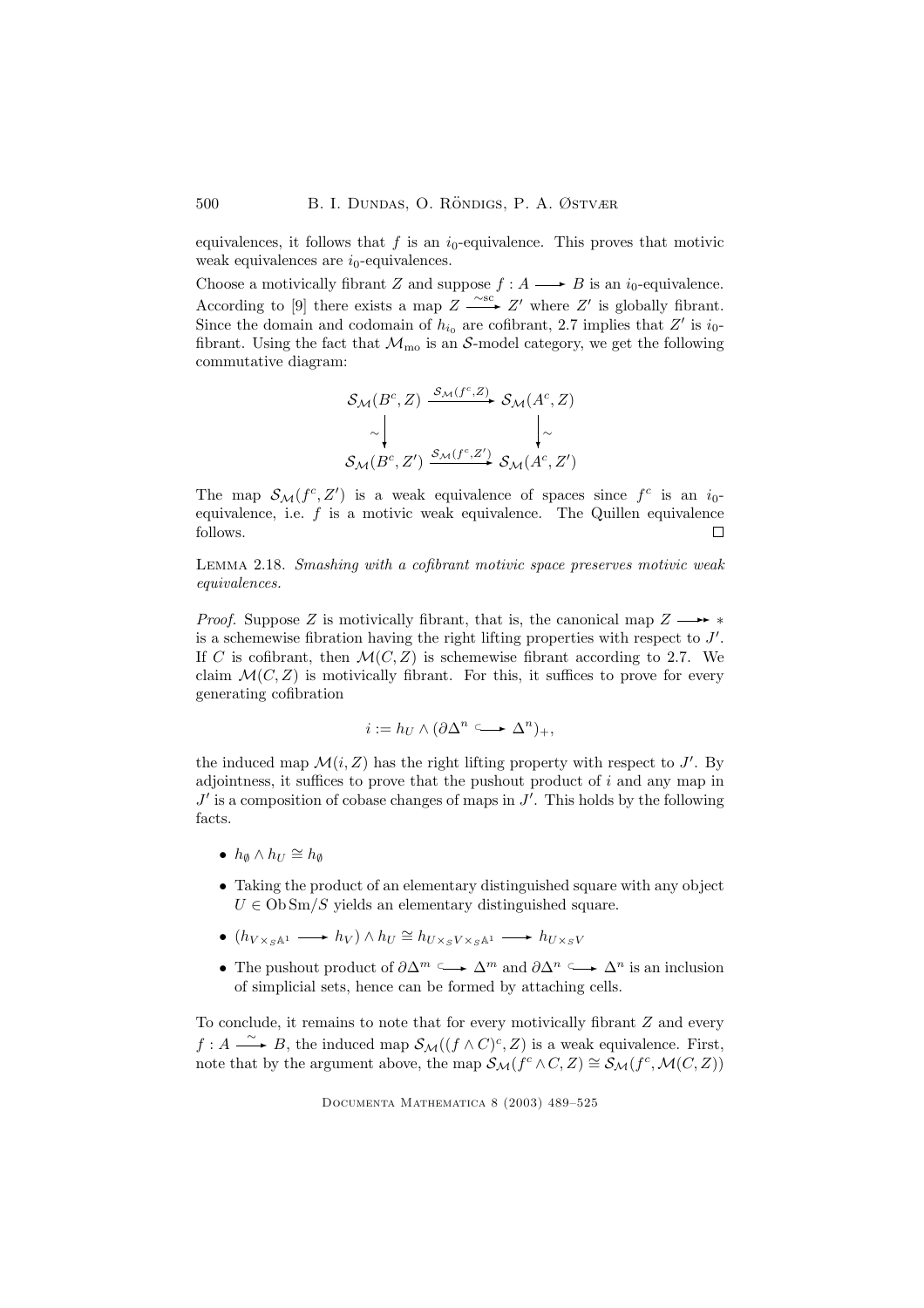is a weak equivalence. This means that  $f^c \wedge C$  is a motivic weak equivalence. But 2.9 and the commutative diagram

$$
(A \wedge C)^c \xrightarrow{\sim sc} A \wedge C \xrightarrow{\sim sc} A^c \wedge C
$$
  

$$
(f \wedge C)^c \downarrow f \wedge C \downarrow f^c \wedge C
$$
  

$$
(B \wedge C)^c \xrightarrow{\sim sc} B \wedge C \xrightarrow{\sim sc} B^c \wedge C
$$

show that  $(f \wedge C)^c$  is a motivic weak equivalence if and only  $f^c \wedge C$  is so.

COROLLARY 2.19.  $\mathcal{M}_{\text{mo}}$  is a monoidal  $\mathcal{M}_{\text{sc}}$ -model category.

*Proof.* We have to check that the pushout product of  $h_U \wedge (\partial \Delta^n \subseteq \longrightarrow \Delta^n)_+$ and a generating acyclic cofibration in  $\mathcal{M}_{\text{mo}}$  is a motivic weak equivalence for all  $U \in \mathrm{Ob} \mathrm{Sm}/S$  and  $n \geq 0$ . Since  $h_U$  is cofibrant, the result follows from 2.18 and left properness of  $\mathcal{M}_{\text{mo}}$ .  $\Box$ 

We can now extend 2.18 to all motivic spaces.

LEMMA 2.20. Taking the smash product  $-\wedge A$  or a cobase change along a schemewise cofibration preserves motivic weak equivalences for all  $A \in \mathrm{Ob}\,\mathcal{M}$ .

*Proof.* For the first claim: we may replace A by  $A<sup>c</sup>$  using 2.9 and hence conclude using 2.18. The second claim follows by factoring any motivic weak equivalence as a motivic acyclic cofibration followed by a schemewise acyclic fibration, and quoting 2.9 for the schemewise acyclic fibration. П

LEMMA 2.21. The monoid axiom holds in  $\mathcal{M}_{\text{mo}}$ .

*Proof.* Let f be an acyclic cofibration in  $\mathcal{M}_{\text{mo}}$  and let C be any motivic space. By 2.20,  $f \wedge C$  is a schemewise cofibration and a motivic weak equivalence. It suffices to prove that the class of such maps is closed under cobase changes and sequential compositions. For this we use 2.20 and 2.16, respectively.  $\Box$ 

LEMMA 2.22. The model category  $\mathcal{M}_{\text{mo}}$  is proper.

*Proof.* Left properness of  $\mathcal{M}_{\text{mo}}$  is obvious since the cofibrations are not altered. To see that the model structure is right proper, one can either employ [1, 3.1], or mimic Jardine's proof of [10, A.5].  $\Box$ 

REMARK 2.23. It is worth noticing that all of the results above hold more generally. One may replace  $\text{Sm}/S$  by any site with interval, see [12], in which the Grothendieck topology is generated by a bounded, complete and regular cd-structure [17]. An interesting example is the cdh-topology on the category  $\text{Sch}/S$  of schemes of finite type over S and representing interval the affine line.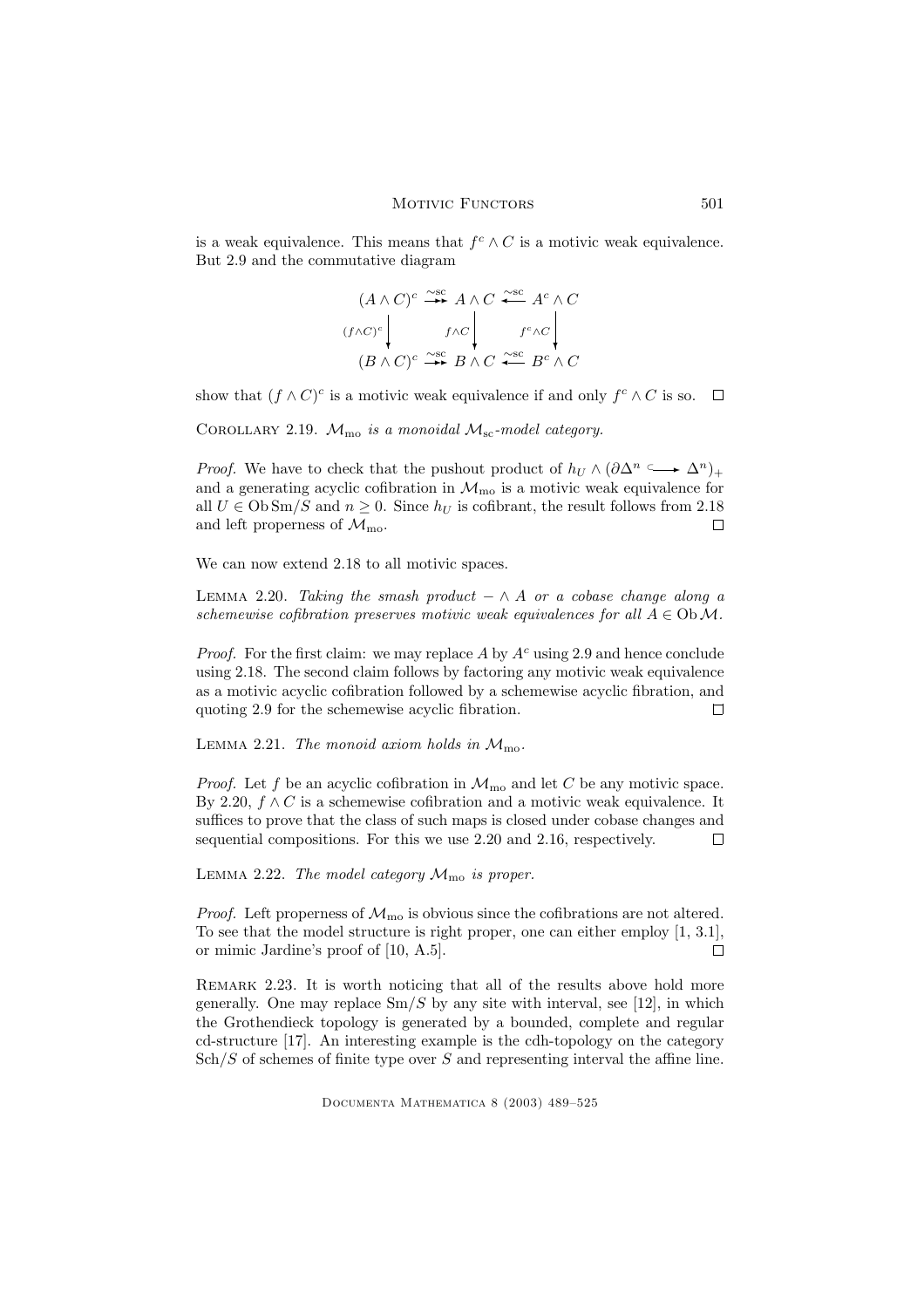#### 2.2 Stable homotopy theory

The model category  $\mathcal{M}_{\text{mo}}$  has all the properties required to apply the results of [8, Section 4]. On the one hand,  $\mathcal{M}_{\text{mo}}$  is a cellular model category by [1], so Hirschhorn's localization methods work. On the other hand, one can also use Smith's combinatorial model categories for Bousfield localization. In any case, the category  $Sp(\mathcal{M}_{mo}, A)$  of spectra of motivic spaces (with respect to some cofibrant finitely presentable motivic space  $A$ ) has a stable model structure. For precise statements consult [8, 4.12 and 4.14].

We are interested in special motivic spaces A. The basic "sphere" in motivic homotopy theory is obtained in the same way as the circle in classical homotopy theory. It is defined as the Thom space  $\mathbb{A}_{S}^{1}/\mathbb{A}_{S}^{1} - \{0\}$  of the trivial line bundle. Since  $\mathbb{A}^1_S$  is contractible, the pushout  $(\mathbb{A}^1_S - \{0\}, 1) \wedge S^1$  of the diagram

$$
\ast \longleftarrow h_S \wedge S^1 \xrightarrow{h_{i_1} \wedge S^1} h_{\mathbb{A}^1_S - \{0\}} \wedge S^1
$$

is weakly equivalent to  $\mathbb{A}_{S}^{1}/\mathbb{A}_{S}^{1} - \{0\}$  [12, 3.2.2]. In the diagram, the map  $i_1 : S \longrightarrow \mathbb{A}^1_S - \{0\}$  is induced by the closed point  $1 \in \mathbb{A}^1_S(S)$ . Note that although  $h_{i_1} \wedge S^1$  is a schemewise cofibration (i.e. monomorphism), it need not be a cofibration in the motivic model structure  $\mathcal{M}_{\text{mo}}$ .

Since the domain and codomain of  $h_{i_1} \wedge S^1$  are cofibrant, we may factor this map using the simplicial mapping cylinder as a cofibration  $h_S \wedge S^1 \longrightarrow C$  and a simplicial homotopy equivalence. The quotient  $T := C/h_S \wedge S^1$  is then cofibrant and a finitely presentable motivic space, schemewise weakly equivalent to the smash product  $(\mathbb{A}_{S}^{1} - \{0\}, 1) \wedge S^{1}$ . Up to motivic weak equivalence the choice of T is irrelevant. See [8, 5.7] and cp. 2.20. Now the identity  $\mathrm{Id}_{\mathcal{M}}$  is a left Quillen equivalence from  $\mathcal{M}_{\text{mo}}$  to the pointed version of Jardine's model structure on  $\mathcal M$  by 2.17. So that by [8, 5.7] the stable model structure on the category of motivic spectra  $Sp(\mathcal{M}_{mo}, T)$  is Quillen equivalent to Jardine's model for the motivic stable homotopy category. Using Voevodsky's observation about cyclic permutations, we get

LEMMA 2.24. The functor  $-\wedge T: Sp(\mathcal{M}_{\text{mo}}, T) \longrightarrow Sp(\mathcal{M}_{\text{mo}}, T)$  is a Quillen equivalence.

*Proof.* The identity  $id_{\mathcal{M}}$  induces a commutative diagram of left Quillen functors

$$
Sp(\mathcal{M}_{mo}, T) \longrightarrow Sp(\mathcal{M}_{GJ}, T)
$$

$$
\neg \land T \downarrow \qquad \qquad \downarrow \neg \land T
$$

$$
Sp(\mathcal{M}_{mo}, T) \longrightarrow Sp(\mathcal{M}_{GJ}, T)
$$

where the two horizontal arrows are Quillen equivalences. Here  $\mathcal{M}_{GJ}$  denotes the pointed version of the Goerss-Jardine model structure on  $\mathcal{M}$ . In  $\mathcal{M}_{GJ}$ , the cofibrations are the schemewise cofibrations. Hence every presheaf is cofibrant. By  $[8, 10.3]$  it suffices to establish that T is weakly equivalent to a symmetric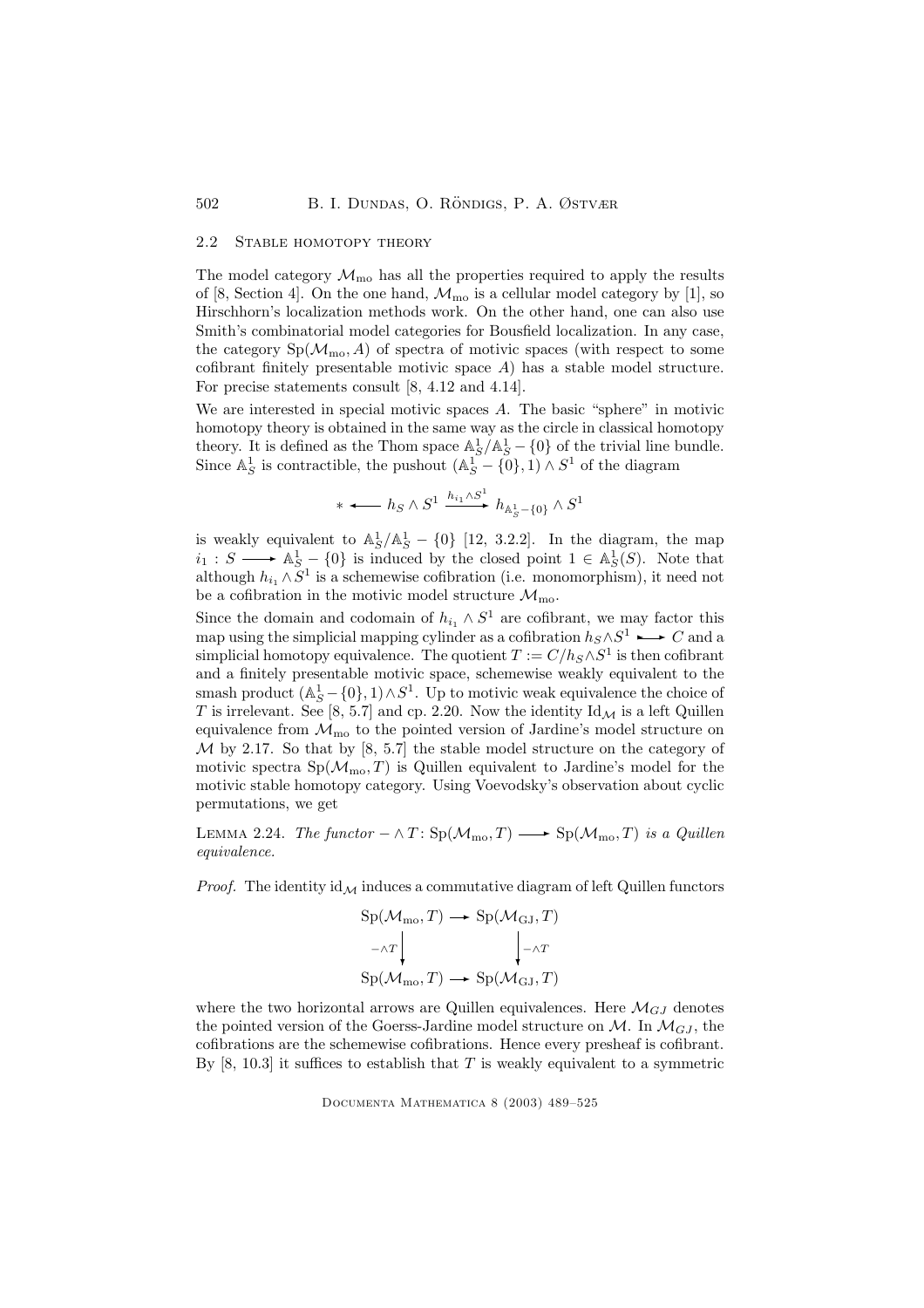presheaf A, so that the next diagram commutates where cyc:  $A^{\wedge 3} \longrightarrow A^{\wedge 3}$  is the cyclic permutation map and  $H$  is a homotopy from the cyclic permutation to the identity; for details we refer to [8, 10.2].

$$
A^{\wedge 3}\wedge h_S \xrightarrow{\underset{\mathcal{U}_{\mathcal{A}_{\gamma_{\beta_{\gamma_{\alpha_{\gamma_{\gamma_{\gamma_{\gamma_{\gamma}}}}}}}}}}{A^{\wedge 3}}{A^{\wedge 3}}\wedge h_{\mathbb{A}^1}}}} A^{\wedge 3}\wedge h_S \xrightarrow{\underset{\mathcal{U}_{\mathcal{V}}\cap^{\mathrm{N}^5}{A^{\wedge 3}}\wedge h_S}} A^{\wedge 3}\wedge h_S
$$

The presheaf  $\mathbb{A}_{S}^{1}/\mathbb{A}_{S}^{1} - \{0\}$  is weakly equivalent to T, and symmetric according to [10, 3.13]. Hence  $-\wedge T$  on the right hand side is a Quillen equivalence, which implies the same statement for the functor  $-\wedge T$  on the left hand side.  $\Box$ 

# 3 Motivic functors

In this section we shall introduce the category of motivic functors, describe its monoidal structure and display some of its useful homotopy properties. We do this in four steps. Each step involves giving a monoidal model structure to the category of motivic functors.

The first step is defining the pointwise model, which is of little practical value, but it serves as a building block for all the other models. The second step deals with the homotopy functor model. We advocate this as a tool for doing motivic homotopy theory on a functorial basis, mimicking the grand success in algebraic topology. The most interesting functors are homotopy invariant, but many natural constructions will take to functors which do not preserve weak equivalences. The homotopy functor model structure is a convenient way of handling these problems.

Thirdly we have the stable structure, which from our point of view is the natural generalization of stable homotopy theory from algebraic topology, but which unfortunately does not automatically agree with the other proposed models for stable motivic homotopy theory. Hence we are forced to park this theory in our technical garage for time being and introduce the fourth and final model structure: the spherewise model structure. Although technically not as nice as the stable model, the spherewise model is Quillen equivalent to the other models for motivic stable homotopy theory.

Many of the results in this section can be justified by inferring references to [5]. For the convenience of the reader we will indicate most proofs of these results.

# 3.1 The category of motivic functors

Recall the category of motivic spaces  $\mathcal{M} = \mathcal{M}_S = [(\text{Sm}/S)^{\text{op}}, \mathcal{S}]$  discussed in the previous section. As a closed symmetric monoidal category, it is enriched over itself, hence an  $M$ -category. Let  $f \mathcal{M}$  be the full sub- $M$ -category of finitely presentable motivic spaces.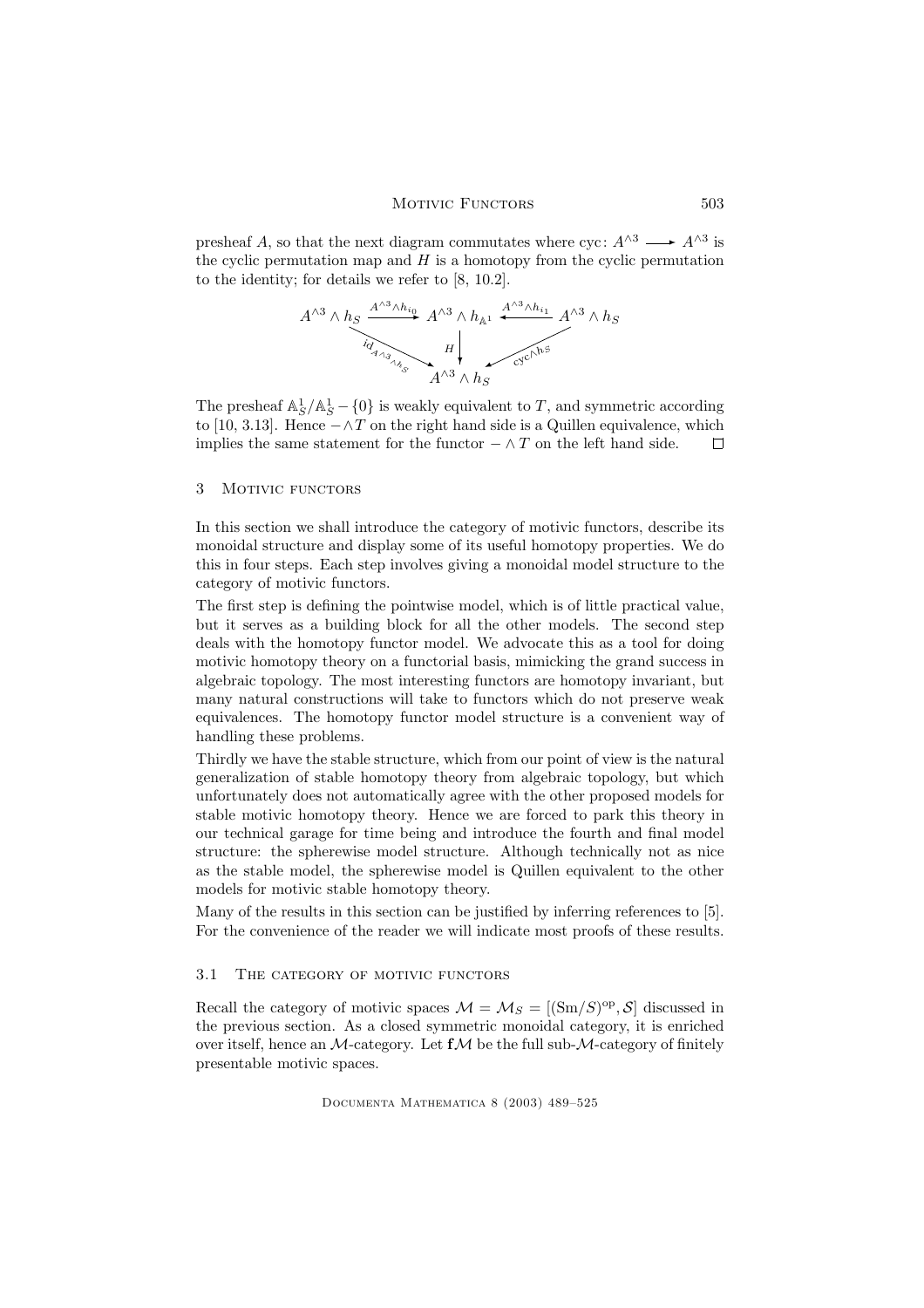DEFINITION 3.1. A motivic functor is an M-functor  $X: f\mathcal{M} \longrightarrow \mathcal{M}$ . That is,  $X$  assigns to any finitely presentable motivic space  $A$  a motivic space  $XA$ together with maps of motivic spaces  $hom_{A,B}^X : \mathcal{M}(A,B) \longrightarrow \mathcal{M}(XA,XB)$ compatible with the enriched composition and identities. We let MF be the category of motivic functors and M-natural transformations.

Since MF is a category of functors with bicomplete codomain, it is bicomplete and enriched over M. If X and Y are motivic functors, let  $\mathcal{M}_{MF}(X, Y)$  be the motivic space of maps from  $X$  to  $Y$ . If  $A$  is a finitely presentable motivic space, then the motivic functor represented by  $A$  is given as

$$
\mathcal{M}(A, -) \colon f\mathcal{M} \longrightarrow \mathcal{M}, \qquad \mathcal{M}(A, -)(B) = \mathcal{M}(A, B)
$$

The enriched Yoneda lemma holds, and every motivic functor can be expressed in a canonical way as a colimit of representable functors.

Theorem 3.2 (Day). The category of motivic functors is closed symmetric monoidal with unit the inclusion  $\mathbb{I}: f \mathcal{M} \longrightarrow \mathcal{M}$ .

This theorem is a special case of [4]; it is simple enough to sketch the basic idea. Denote the monoidal product of two motivic functors X and Y by  $X \wedge Y$ . Since every motivic functor is a colimit of representables, it suffices to fix the monoidal product on representable functors

$$
\mathcal{M}(A,-) \wedge \mathcal{M}(B,-) := \mathcal{M}(A \wedge B,-).
$$

The internal hom is defined by setting

$$
\mathbf{MF}(X,Y)(A) = \mathcal{M}_{\mathbf{MF}}(X, Y(- \wedge A)).
$$

Let us describe a special feature of the category of motivic functors, which makes the monoidal product more transparent. The point is just that motivic functors can be composed. Note that any motivic functor  $X: f\mathcal{M} \longrightarrow \mathcal{M}$ can be extended – via enriched left Kan extension along the full inclusion I: f $\mathcal{M} \hookrightarrow \mathcal{M}$  – to an  $\mathcal{M}$ -functor  $\mathbb{I}_*X\mathcal{M} \longrightarrow \mathcal{M}$  satisfying  $\mathbb{I}_*X \circ \mathbb{I} \cong X$ . Since the category of motivic spaces is locally finitely presentable 2.2, this defines an equivalence between MF and the category of  $\mathcal{M}$ -functors  $\mathcal{M} \longrightarrow \mathcal{M}$  that preserve filtered colimits. Given motivic functors  $X$  and  $Y$ , one defines their composition by setting

$$
X \circ Y := \mathbb{I}_{*} X \circ Y.
$$

Moreover, there is the natural assembly map  $X \wedge Y \longrightarrow X \circ Y$  which is an isomorphism provided Y is representable  $[5, 2.8]$ . In fact, if both X and Y are representable, then the assembly map is the natural adjointness isomorphism

$$
\mathcal{M}(A,-) \wedge \mathcal{M}(B,-) = \mathcal{M}(A \wedge B,-) \cong \mathcal{M}(A, \mathcal{M}(B,-)).
$$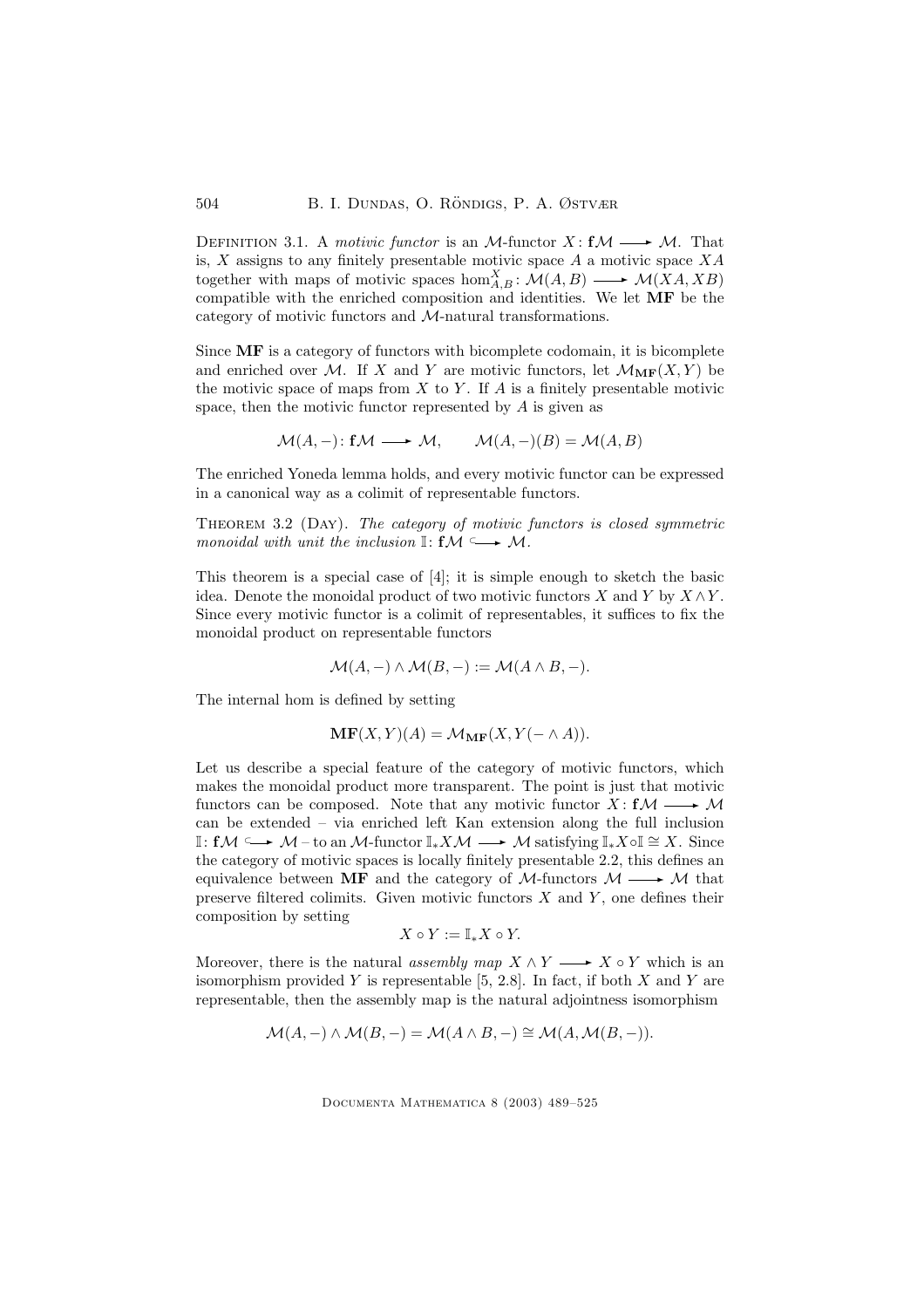### MOTIVIC FUNCTORS 505

REMARK 3.3. A motivic ring is a monoid in the category of motivic functors. Given the simple nature of the smash product in MF motivic rings can be described quite explicitly. Running through the definitions we see that a map  $X \wedge X \longrightarrow X$  of motivic functors is the same as an M-natural transformation of two variables  $X A \wedge X B \longrightarrow X(A \wedge B)$ , and so a motivic ring is a motivic functor X together with natural transformations  $X\mathcal{A}\wedge X\mathcal{B} \longrightarrow X(\mathcal{A}\wedge \mathcal{B})$  and  $A \longrightarrow XA$  such that the relevant diagrams commute. Hence motivic rings are analogous to Bökstedt's *functors with smash product*  $[2]$ .

EXAMPLE 3.4. Let  $\text{SmCor}/S$  be the category of smooth correspondences over S. The special case  $S = \text{Spec}(k)$  is described in [18]. A motivic space with *transfers* is an additive functor, or an **Ab**-functor,  $F: (\text{SmCor}/S)^{op} \longrightarrow$ **sAb** to the category of simplicial abelian groups. Let  $\mathcal{M}^{tr}$  be the category of motivic spaces with transfers. By forgetting the extra structure of having transfers and composing with the opposite of the graph functor  $\Gamma: \text{Sm}/S \longrightarrow \text{SmCor}/S$  it results a forgetful functor  $u \colon \mathcal{M}^{tr} \longrightarrow \mathcal{M}$  with left adjoint  $\mathbb{Z}_{tr} \colon \mathcal{M} \longrightarrow \mathcal{M}^{tr}$ . The functor  $\mathbb{Z}_{tr}$  is determined by the property that  $\mathbb{Z}_{tr}(h_U \wedge \Delta_+^n) =$  $\text{Hom}_{\text{SmCor}/S}(-, U) \otimes \mathbb{Z}(\Delta^n).$ 

Let  $M\mathbb{Z} \in \mathbf{MF}$  be the composite functor

$$
f\mathcal{M} \xrightarrow{\mathcal{M}} \mathcal{M} \xrightarrow{\mathbb{Z}_{tr}} \mathcal{M}^{tr} \xrightarrow{u} \mathcal{M}.
$$

We claim that  $M\mathbb{Z}$  is a commutative monoid in MF. First, the unit  $\mathbb{I} \longrightarrow M\mathbb{Z}$ is the unit of the adjunction between  $\mathcal M$  and  $\mathcal M^{tr}$ . To define a multiplication, we note using [4] and [15] that  $\mathcal{M}^{\text{tr}}$  is closed symmetric monoidal. Since the graph functor is strict symmetric monoidal and forgetting the addition is lax symmetric monoidal, general category theory implies  $\mathbb{Z}_{tr}$  is strict symmetric monoidal and  $u$  is lax symmetric monoidal. In particular, we get the natural multiplication map  $\mu$  on  $M\mathbb{Z}$ , given by

$$
u(\mathbb{Z}_{\operatorname{tr}}(A)) \wedge u(\mathbb{Z}_{\operatorname{tr}}(B)) \longrightarrow u(\mathbb{Z}_{\operatorname{tr}}(A) \otimes \mathbb{Z}_{\operatorname{tr}}(B)) \longrightarrow u(\mathbb{Z}_{\operatorname{tr}}(A \wedge B)).
$$

To see that  $M\mathbb{Z}$  is a motivic functor, consider the composition

$$
\mathcal{M}(A,B) \wedge u\mathbb{Z}_{\text{tr}}A \longrightarrow u\mathbb{Z}_{\text{tr}}\mathcal{M}(A,B) \wedge u\mathbb{Z}_{\text{tr}}A \longrightarrow u\mathbb{Z}_{\text{tr}}(\mathcal{M}(A,B) \wedge A),
$$

and note that  $u\mathbb{Z}_{tr}(\mathcal{M}(A, B) \wedge A)$  maps naturally to  $u\mathbb{Z}_{tr}B$ . In 4.6 we show MZ represents Voevodsky's motivic Eilenberg-MacLane spectrum [16].

### 3.2 Evaluation on spheres

As explained in [5, Section 2.5], the category  $Sp(\mathcal{M}, T)$  of motivic spectra with respect to the  $T$  of 2.2 can be described as a category of  $M$ -functors. Let TSph be the sub-M-category of M with objects the smash powers  $T^0 =$  $S^0, T, T^{\wedge 2} := T \wedge T, T^{\wedge 3} := T \wedge (T^{\wedge 2}), \cdots$  of T. If  $k \geq 0$  the motivic space of morphisms in TSph from  $T^{\wedge n}$  to  $T^{\wedge n+k}$  is  $T^{\wedge k}$  considered by adjointness as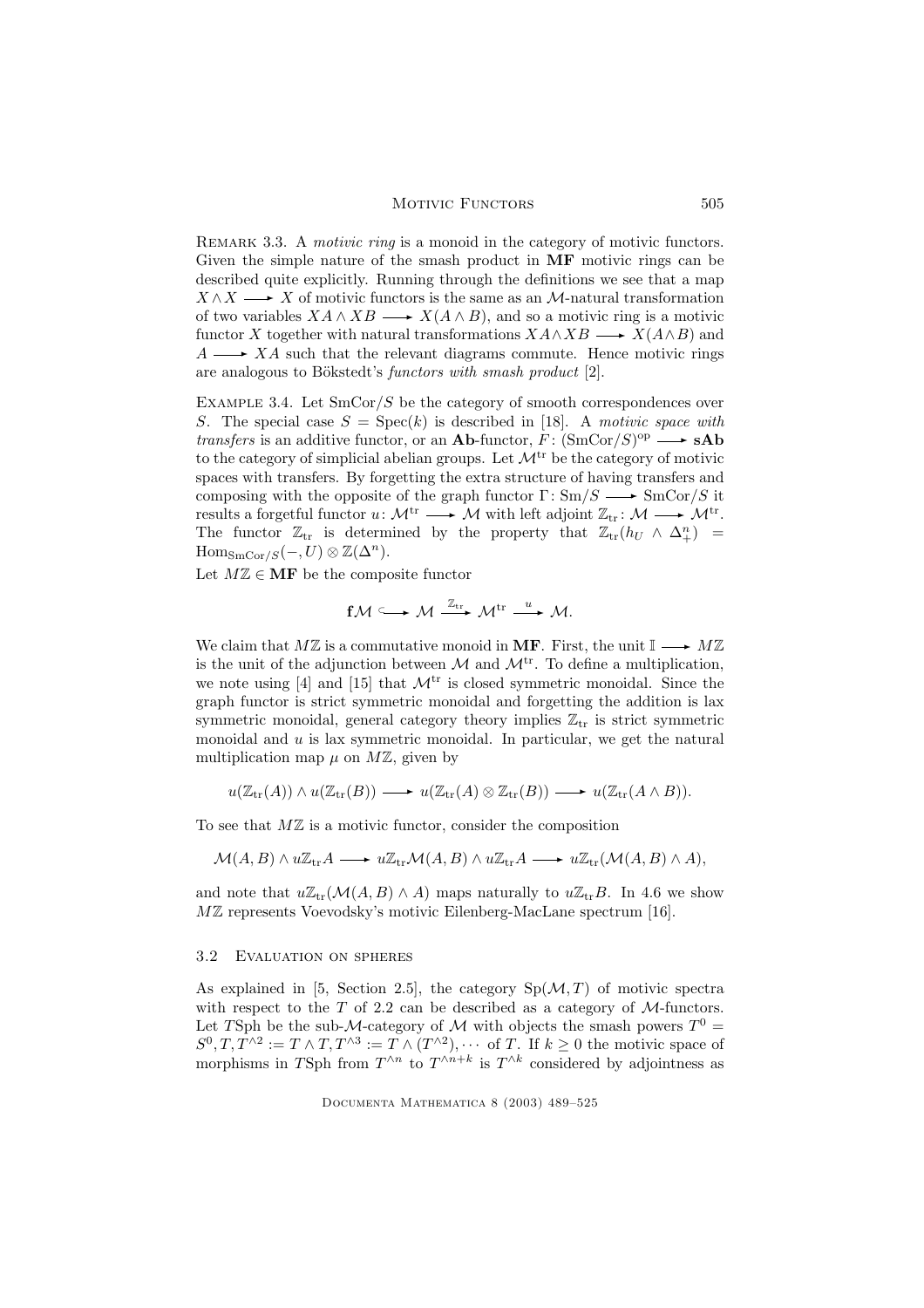a subobject of  $\mathcal{M}(T^{\wedge n}, T^{\wedge n+k})$ . If  $k < 0$  the morphism space is trivial. Let *i*: TSph  $\subseteq$  **f**M be the inclusion. Hence every motivic functor X gives rise to a motivic spectrum  $ev(X) := X \circ i$ .

Similarly, the category  $Sp^{\Sigma}(\mathcal{M},T)$  of motivic symmetric spectra is isomorphic to the category of  $M$ -functors (with values in  $M$ ) from a slightly larger sub-M-category j: TSph<sup>2</sup>  $\longmapsto f\mathcal{M}$ , which is determined by the property that it is the smallest sub-M-category containing TSph and the symmetric group  $\Sigma(n)_+ \subseteq \mathcal{M}(T^{\wedge n}, T^{\wedge n})$  for all n. Hence, if U denotes the forgetful functor, then the evaluation map ev:  $\mathbf{MF} \longrightarrow \mathrm{Sp}(\mathcal{M}, T)$  factors as

$$
\mathbf{MF} \xrightarrow{\text{ev}'} \text{Sp}^{\Sigma}(\mathcal{M}, T) \xrightarrow{U} \text{Sp}(\mathcal{M}, T).
$$

Moreover ev′ is lax symmetric monoidal and its left adjoint is strict symmetric monoidal. For further details we refer the reader to [5, Section 2.6].

# 3.3 THE POINTWISE STRUCTURE

We first define the pointwise model structure on **MF**. As earlier commented, the pointwise structure is of no direct use for applications, but it is vital for the constructions of the useful structures to come.

DEFINITION 3.5. A map  $f: X \longrightarrow Y$  in MF is a

- Pointwise weak equivalence if for every object  $A$  in  $f\mathcal{M}$  the induced map  $f(A): X(A) \longrightarrow Y(A)$  is a weak equivalence in  $\mathcal{M}_{\text{mo}}$ .
- Pointwise fibration if for every object  $A$  in  $f$  $M$  the induced map  $f(A): X(A) \longrightarrow Y(A)$  is a fibration in  $\mathcal{M}_{\text{mo}}$ .
- Cofibration if  $f$  has the left lifting property with respect to all pointwise acyclic fibrations.

The category  $MF$ , together with these classes of morphisms, is denoted  $MF_{pt}$ and referred to as the pointwise structure on MF.

THEOREM 3.6. The pointwise structure  $\mathbf{MF}_{\mathrm{pt}}$  is a cofibrantly generated proper monoidal model category satisfying the monoid axiom.

Proof. The model structure follows from [7, 2.1.19], where the monoid axiom for  $\mathcal{M}_{\text{mo}}$  is used to ensure that the generating acyclic cofibrations listed in 3.7, as well as sequential compositions of cobase changes of these, are pointwise weak equivalences. The form of the generating (acyclic) cofibrations, together with the behavior of  $\wedge$  on representables, ensures that **MF** is a monoidal model category [7, 4.2.5]. Right properness follows at once from the fact that  $\mathcal{M}_{\text{mo}}$  is right proper 2.22. Left properness requires more than  $\mathcal{M}_{\text{mo}}$  being left proper, but follows from 2.20.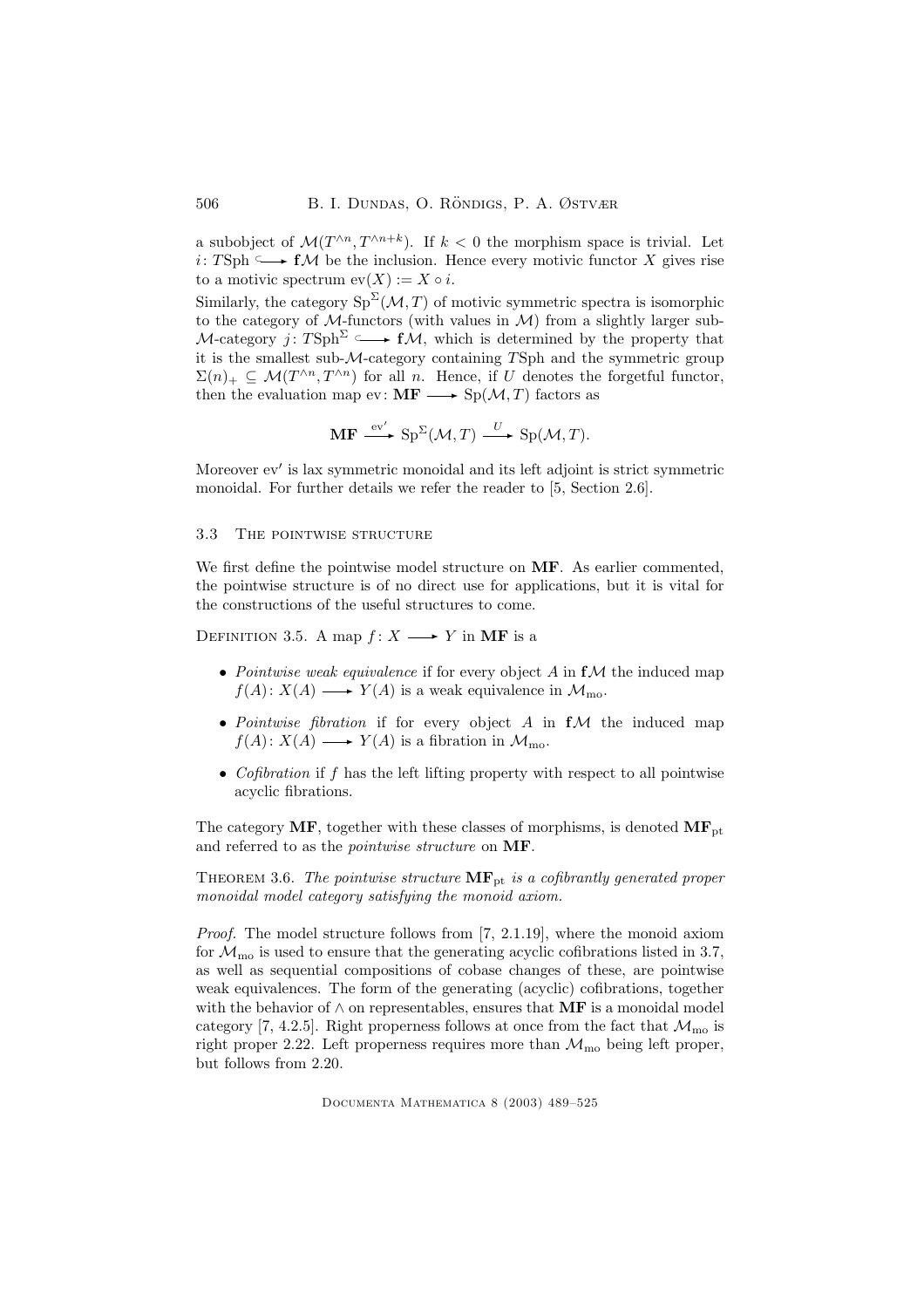#### MOTIVIC FUNCTORS 507

To prove the monoid axiom, let  $X$  be a motivic functor and consider the smash product

$$
X \wedge \mathcal{M}(A,-) \wedge sj \xrightarrow{X \wedge \mathcal{M}(A,-) \wedge j} X \wedge \mathcal{M}(A,-) \wedge tj
$$

with a generating acyclic cofibration, where  $j$  is a generating acyclic cofibration for  $\mathcal{M}_{\text{mo}}$ . It is a pointwise weak equivalence by 2.20, and also pointwise a schemewise cofibration. In particular, any sequential composition of cobase changes of maps like these is a pointwise weak equivalence, which concludes the proof.  $\Box$ 

REMARK 3.7. If A varies over the set of isomorphism classes in  $f$ M and i:  $si \rightarrow it$  varies over the generating (acyclic) cofibrations in  $\mathcal{M}_{\text{mo}}$ , then the maps  $\mathcal{M}(A, -) \wedge i : \mathcal{M}(A, -) \wedge si \longrightarrow \mathcal{M}(A, -) \wedge ti$  form a set of generating (acyclic) cofibrations for  $MF_{pt}$ . In particular, all representable motivic functors (for example the unit) are cofibrant.

The following theorem will help us to deduce the monoid axiom for some other model structures on motivic functors.

THEOREM 3.8. Smashing with a cofibrant object in  $\text{MF}_{\text{pt}}$  preserves pointwise equivalences.

*Proof.* If X is representable, say  $X = \mathcal{M}(A, -)$  and  $f: Y \longrightarrow Z$  is a pointwise weak equivalence, then the assembly map is an isomorphism

$$
f \wedge \mathcal{M}(A, -) \cong f \circ \mathcal{M}(A, -) = \mathbb{I}_{*} f \circ \mathcal{M}(A, -).
$$

Since  $\mathbb{I}_{*}f$  commutes with filtered colimits and every motivic space is a filtered colimit of finitely presentable motivic spaces, 2.16 implies that  $\mathbb{I}_* f(B)$  is a motivic weak equivalence for every motivic space B, e.g. for  $B = \mathcal{M}(A, C)$ .

For an arbitrary cofibrant motivic functor, the result follows from the previous case using induction on the attaching cells and the fact that cobase change along monomorphisms preserves motivic weak equivalences 2.20.  $\Box$ 

# 3.4 THE HOMOTOPY FUNCTOR STRUCTURE

The major caveat concerning the pointwise model structure is that a motivic weak equivalence  $A \xrightarrow{\sim} B$  of finitely presentable motivic spaces does not necessarily induce a pointwise weak equivalence  $\mathcal{M}(B, -) \longrightarrow \mathcal{M}(A, -)$  of representable motivic functors. To remedy this problem, we introduce a model structure in which every motivic functor is a homotopy functor up to weak equivalence. A homotopy functor is a functor preserving weak equivalences.

Recall that the pointwise structure is defined entirely in terms of the weakly finitely generated model structure  $\mathcal{M}_{\text{mo}}$ . However, to define the homotopy functor structure it is also useful to consider the Quillen equivalent model structure  $\mathcal{M}_{\text{GI}}$  in which all motivic spaces are cofibrant. The slogan is: "use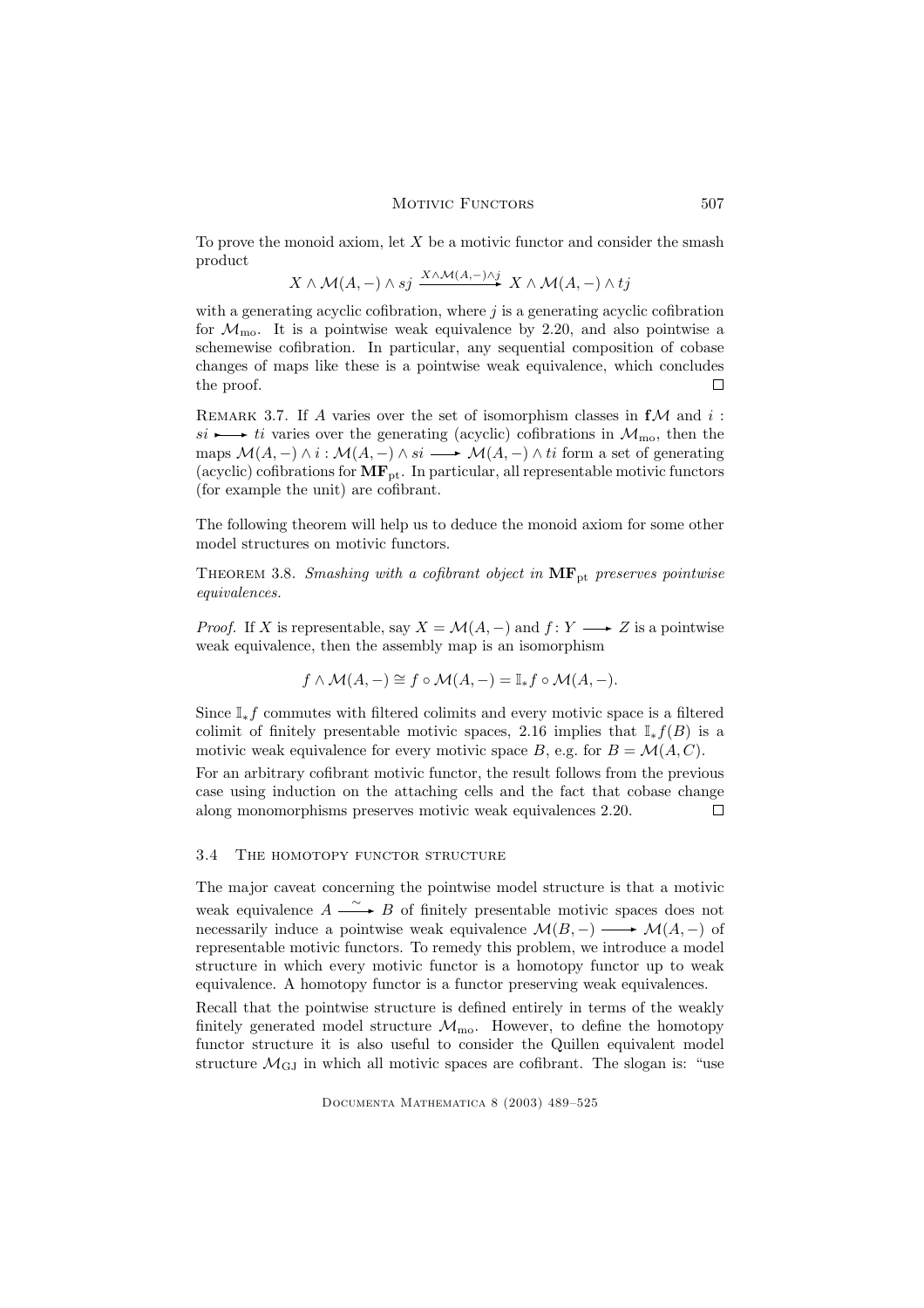$\mathcal{M}_{\text{GJ}}$  on the source and  $\mathcal{M}_{\text{mo}}$  on the target". This is the main difference from the general homotopy functor setup presented in [5].

DEFINITION 3.9. Let  $M$  be the set of acyclic monomorphisms (i.e. maps that are both monomorphisms and motivic weak equivalences) of finitely presentable motivic spaces. For a motivic space A, let  $\operatorname{ac}(A)$  be the following category. The objects of  $\operatorname{ac}(A)$  are the maps  $A \longrightarrow B \in \mathcal{M}$  that can be obtained by attaching finitely many cells from M. The set of morphisms from an object  $\beta: A \longrightarrow B$ to another  $\gamma: A \longrightarrow C$  is the set of maps  $\tau: B \longrightarrow C$  that can be obtained by attaching finitely many cells from M such that  $\tau\beta = \gamma$ . Set

$$
\Phi(A):=\underset{A\rightarrow B\in\operatorname{ac}(A)}{\operatorname{colim}}B.
$$

Note that the objects in  $\operatorname{ac}(A)$  are acyclic cofibrations in  $\mathcal{M}_{\rm GJ}$ . The techniques from [5, Section 3.3] ensure the following properties of this construction, see [5, 3.24]

LEMMA 3.10. For every motivic space A, the map  $\Phi(A) \longrightarrow *$  has the right lifting property with respect to the maps in M. In particular,  $\Phi(A)$  is fibrant in  $\mathcal{M}_{\text{mo}}$ . Moreover,  $\Phi$  is a functor and there exists a natural transformation  $\varphi_A: A \longrightarrow \Phi(A)$  which is an acyclic monomorphism. If the motivic space A is finitely presentable, then  $\Phi(A)$  is isomorphic to a filtered colimit of finitely presentable motivic spaces weakly equivalent to A.

There are occasions where it is more convenient to employ M instead of the set  $J'$  introduced in 2.15. For example, every motivic weak equivalence of finitely presentable motivic spaces can be factored as a map in  $M$ , followed by a simplicial homotopy equivalence. Adjointness and 2.7 imply:

LEMMA 3.11. Suppose A is a motivic space such that  $A \longrightarrow *$  has the right lifting property with respect to the maps in M. If  $f: B \longrightarrow C$  is an acyclic monomorphism of finitely presentable motivic spaces, then the induced map  $\mathcal{M}(C, A) \longrightarrow \mathcal{M}(B, A)$  is an acyclic fibration in  $\mathcal{M}_{\text{mo}}$ .

We define the (not necessarily motivic) functor  $\hbar(X)$ :  $f\mathcal{M} \longrightarrow \mathcal{M}$  by the composition

$$
\hbar(X)(A) := \mathbb{I}_{*}X(\Phi(A)).
$$

Note that  $\varphi: \text{Id}_{\mathcal{M}} \longrightarrow \Phi$  induces a natural transformations of functors  $\mathrm{Id}_{\mathbf{MF}} \longrightarrow \hbar.$ 

DEFINITION 3.12. A map  $f: X \longrightarrow Y$  in MF is an

• hf-weak equivalence if the map  $\hbar(X)(A)$  is a weak equivalence in  $\mathcal{M}_{\text{mo}}$ for all  $A \in \mathrm{Ob} f\mathcal{M}$ .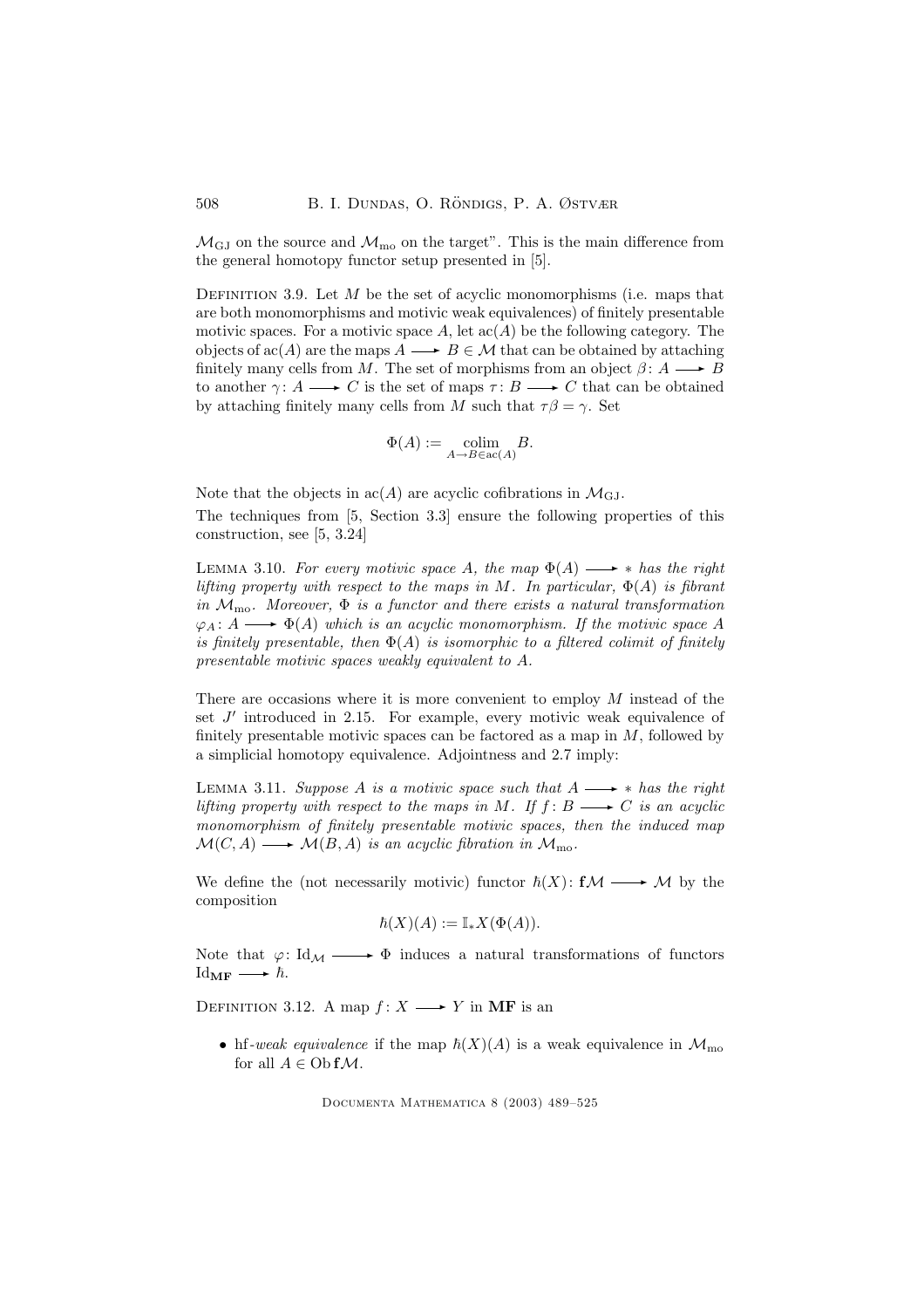$\bullet$  hf-*fibration* if f is a pointwise fibration and for all acyclic monomorphisms  $\phi: A \xrightarrow{\sim} B \in \mathbf{f} \mathcal{M}$  the diagram

$$
X(A) \xrightarrow{X(\phi)} X(B)
$$
  

$$
f(A) \downarrow \qquad f(B)
$$
  

$$
Y(A) \xrightarrow{Y(\phi)} Y(B)
$$

is a homotopy pullback square in  $\mathcal{M}_{\text{mo}}$ .

In the following, the hf-weak equivalences and hf-fibrations together with the class of cofibrations, will be referred to as the *homotopy functor structure*  $\mathbf{MF}_{\text{hf}}$ on MF.

LEMMA 3.13. A map in  $MF$  is both an hf-fibration and an hf-equivalence if and only if it is a pointwise acyclic fibration.

Proof. One implication is clear.

If  $f: X \longrightarrow Y$  is an hf-fibration and an hf-equivalence, choose  $A \in f\mathcal{M}$  and consider the induced diagram:

$$
X(A) \longrightarrow \mathbb{I}_{*}X(\Phi(A))
$$
  

$$
f(A) \qquad \qquad \downarrow \mathbb{I}_{*}f(\Phi(A))
$$
  

$$
Y(A) \longrightarrow \mathbb{I}_{*}Y(\Phi(A))
$$

It remains to prove that  $f(A)$  is a motivic weak equivalence. The right vertical map is a motivic weak equivalence by assumption, so it suffices to prove that the diagram is a homotopy pullback square. Since  $f$  is an hf-fibration and  $\mathbb{I}_*Z$  commutes with filtered colimits for any motivic functor  $Z$ , 3.10 shows the square is a filtered colimit of homotopy pullback squares. By 2.16, homotopy pullback squares in  $\mathcal{M}_{\rm mo}$  are closed under filtered colimits, which finishes the proof.  $\Box$ 

THEOREM 3.14. The homotopy functor structure is a cofibrantly generated and proper monoidal model category.

Proof. First we establish the weakly finitely generated model structure. This follows from [7, 2.1.19], where 3.13 and 3.11 are needed to check the relevant conditions. More precisely, 3.11 shows that the generating acyclic cofibrations listed in 3.17 below are hf-equivalences. By arguments which can be found in the proof of [5, 5.9], any sequential composition of cobase changes of the generating acyclic cofibrations is an hf-equivalence.

Concerning the monoidal part, the crucial observation is that if  $f: A \longrightarrow B$ is an acyclic monomorphism in  $f\mathcal{M}$  and C is finitely presentable, then the map  $f \wedge C : A \wedge C \longrightarrow B \wedge C$  is an acyclic monomorphism in fM. For details and also right properness, see [5, 5.12 and 5.13]. Left properness is clear.  $\Box$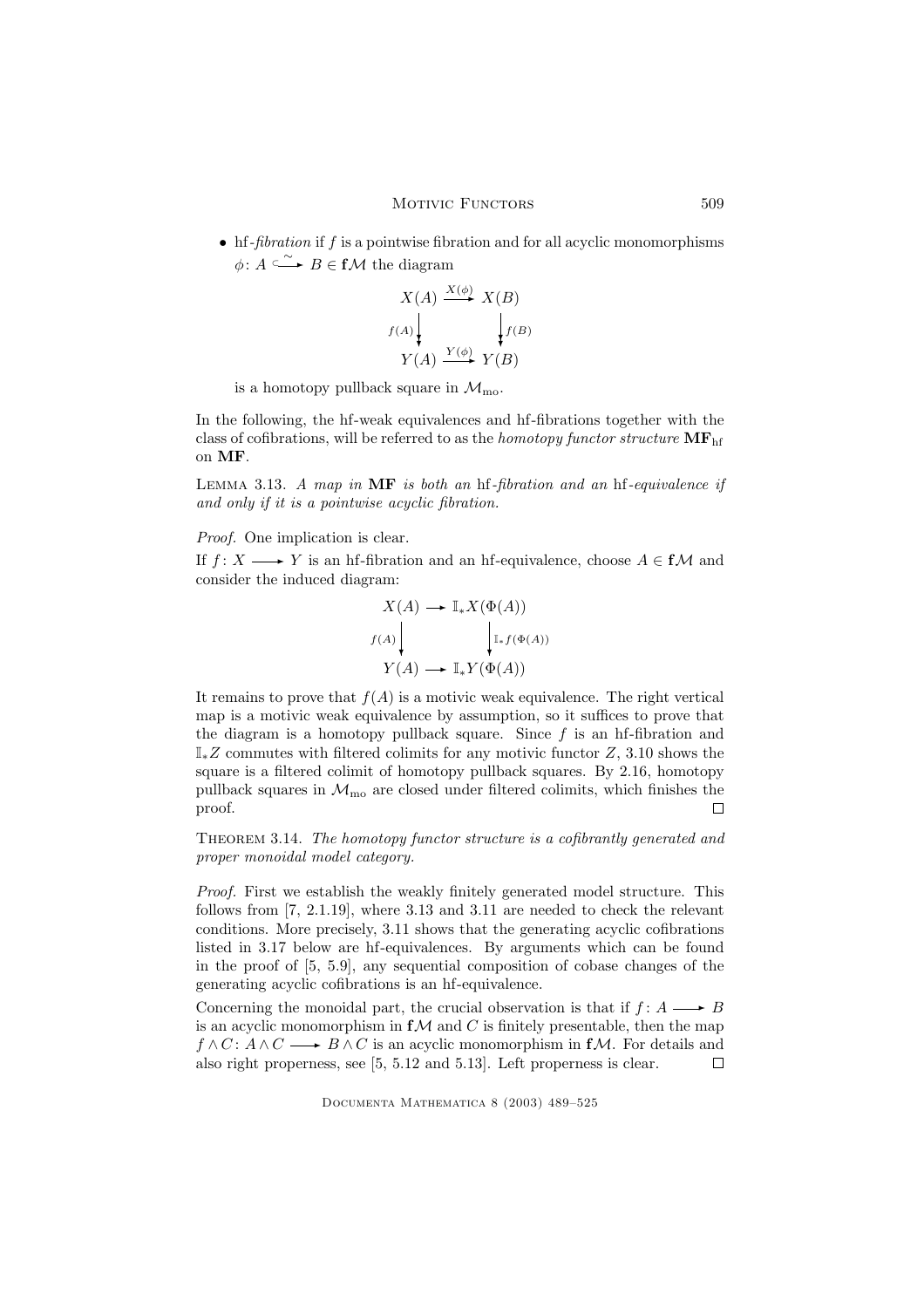THEOREM 3.15. Smashing with a cofibrant motivic functor preserves hfequivalences and  $\mathbf{MF}_{\text{hf}}$  satisfies the monoid axiom.

Proof. We factor the hf-equivalence into an hf-acyclic cofibration followed by an hf-acyclic fibration. Now 3.13 shows that hf-acyclic fibrations are pointwise acyclic fibrations, and 3.8 shows smashing with a cofibrant object preserves pointwise weak equivalences. Hence we may assume the hf-equivalence is a cofibration. Since the model structure  $MF<sub>hf</sub>$  is monoidal, smashing with a cofibrant object preserves hf-acyclic cofibrations. This proves our first claim.

The monoid axiom is shown to hold as follows. Suppose that  $X \xrightarrow{\sim hf} Y$  is a generating hf-acyclic cofibration, and  $Z$  is an object of  $\mathbf{MF}$  with cofibrant replacement  $Z^c \longrightarrow Z$ . Since X and Y are cofibrant, there is the diagram:

$$
X \wedge Z^{c} \xrightarrow{\sim h f} Y \wedge Z^{c}
$$
  
\n
$$
\sim_{\text{pt}} \downarrow \qquad \qquad \downarrow \sim_{\text{pt}}
$$
  
\n
$$
X \wedge Z \longrightarrow Y \wedge Z
$$

This implies  $X \wedge Z \stackrel{\sim \text{hf}}{\longrightarrow} Y \wedge Z$ . The full monoid axiom follows as indicated in [5, 6.30]. П

REMARK 3.16. Every motivic functor is an S-functor since  $\mathcal{M}_{\text{mo}}$  is a monoidal S-model category. As such, they preserve simplicial homotopy equivalences, see [5, 2.11]. Any motivic weak equivalence can be factored as the composition of an acyclic monomorphism and a simplicial homotopy equivalence. It follows that a pointwise fibration  $f: X \xrightarrow{\text{pt}} Y$  is an hf-fibration if and only if for every motivic weak equivalence  $\phi: A \longrightarrow B$  in **f***M* the following diagram is a homotopy pullback square in the motivic model structure:

$$
X(A) \xrightarrow{X(\phi)} X(B)
$$
  

$$
f(A) \downarrow \qquad f(B)
$$
  

$$
Y(A) \xrightarrow{Y(\phi)} Y(B)
$$

In particular, the fibrant functors in  $MF<sub>hf</sub>$  are the pointwise fibrant homotopy functors. On the other hand, we could have constructed the homotopy functor structure as a Bousfield localization with respect to the homotopy functors, avoiding  $\hbar$  in 3.12. However, note that we have a characterization of arbitrary fibrations, as opposed to the situation for a general Bousfield localization.

REMARK 3.17. The generating cofibrations for the pointwise and homotopy functor structures coincide. The generating acyclic cofibrations for  $\mathbf{MF}_{\text{hf}}$  may be chosen as follows. Consider an acyclic monomorphism  $\phi: A \longrightarrow B \in f\mathcal{M}$ and its associated factorization  $\mathcal{M}(B,-) \xrightarrow{c_{\phi}} C_{\phi} \xrightarrow{\simeq} \mathcal{M}(A,-)$  obtained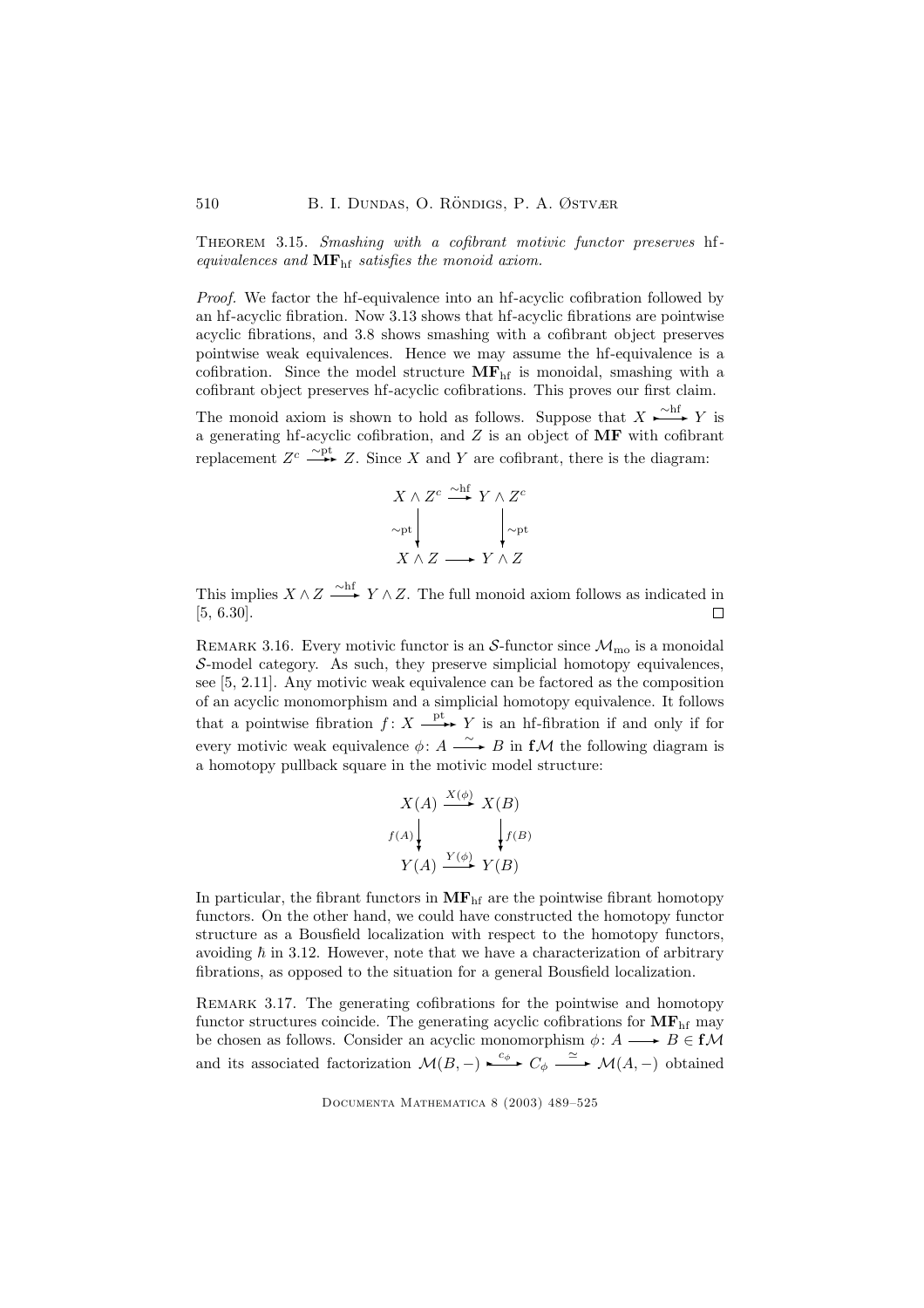using the simplicial mapping cylinder. The hf-acyclic cofibrations are generated by the pointwise acyclic cofibrations of 3.7, together with the pushout product maps

$$
c_{\phi}\Box i\colon \mathcal{M}(B,-)\wedge ti\coprod_{\mathcal{M}(B,-)\wedge si}C_{\phi}\wedge si\longrightarrow C_{\phi}\wedge ti,
$$

where  $\phi$  varies over the (isomorphism classes of) acyclic monomorphisms in fM and  $i: si \rightarrow t \in I$  varies over the generating cofibrations in  $\mathcal{M}_{\text{mo}}$ . The domains and codomains of these pushout product maps are finitely presentable in MF.

To end this section, we indicate why  $\hbar(X)(A)$  has the correct homotopy type.

LEMMA 3.18. Let  $X \xrightarrow{\sim \text{hf}} X^{\text{hf}}$  be a fibrant replacement in  $\text{MF}_{\text{hf}}$ . Then we have natural motivic weak equivalences

$$
\hbar(X)(A) \xrightarrow{\sim} \hbar(X^{\text{hf}})(A) \xleftarrow{\sim} X^{\text{hf}}(A).
$$

Proof. The first map is a motivic weak equivalence by definition. The second map is a motivic weak equivalence because  $\hbar(X^{\text{hf}})(A) \cong \text{colim } X^{\text{hf}}(B)$  and  $X^{\text{hf}}$  $A \xrightarrow{\sim} B$ 

preserves motivic weak equivalences.

 $\Box$ 

#### 3.5 The stable structure

We start with the hf-model structure and define the stable model structure more or less as for the general case in [5, Section 6]. The stable equivalences are the maps which become pointwise weak equivalences after a stabilization process, and the stably fibrant objects are morally the "Ω-spectra".

Let us repeat the stabilization process in the case of MF and the motivic space T of 2.2, weakly equivalent to  $\mathbb{A}_{S}^{1}/(\mathbb{A}_{S}^{1}-\{0\})$ . If X is a motivic functor and A is a finitely presentable motivic space, there is a map

$$
t_X(A) \colon X(A) \longrightarrow \mathbb{T}(X)(A) := \mathcal{M}(T, X(T \wedge A))
$$

natural in both X and A. It is adjoint to the map  $X(A) \wedge T \longrightarrow X(T \wedge A)$ which in turn is adjoint to the composition

$$
T \longrightarrow \mathcal{M}(A, T \wedge A) \xrightarrow{\mathrm{hom}_{A, T \wedge A}^X} \mathcal{M}(XA, X(T \wedge A)).
$$

Let  $\mathbb{T}^{\infty}(X)$  be the colimit of the sequence

$$
X \xrightarrow{t_X} \mathbb{T}(X) \xrightarrow{\mathbb{T}(t_X)} \mathbb{T}(\mathbb{T}(X)) \longrightarrow \cdots,
$$

and let  $t_X^{\infty}: X \longrightarrow \mathbb{T}^{\infty}(X)$  be the canonically induced map. We fix a fibrant replacement  $X \xrightarrow{\sim \text{hf}} X^{\text{hf}}$  in  $\text{MF}_{\text{hf}}$ .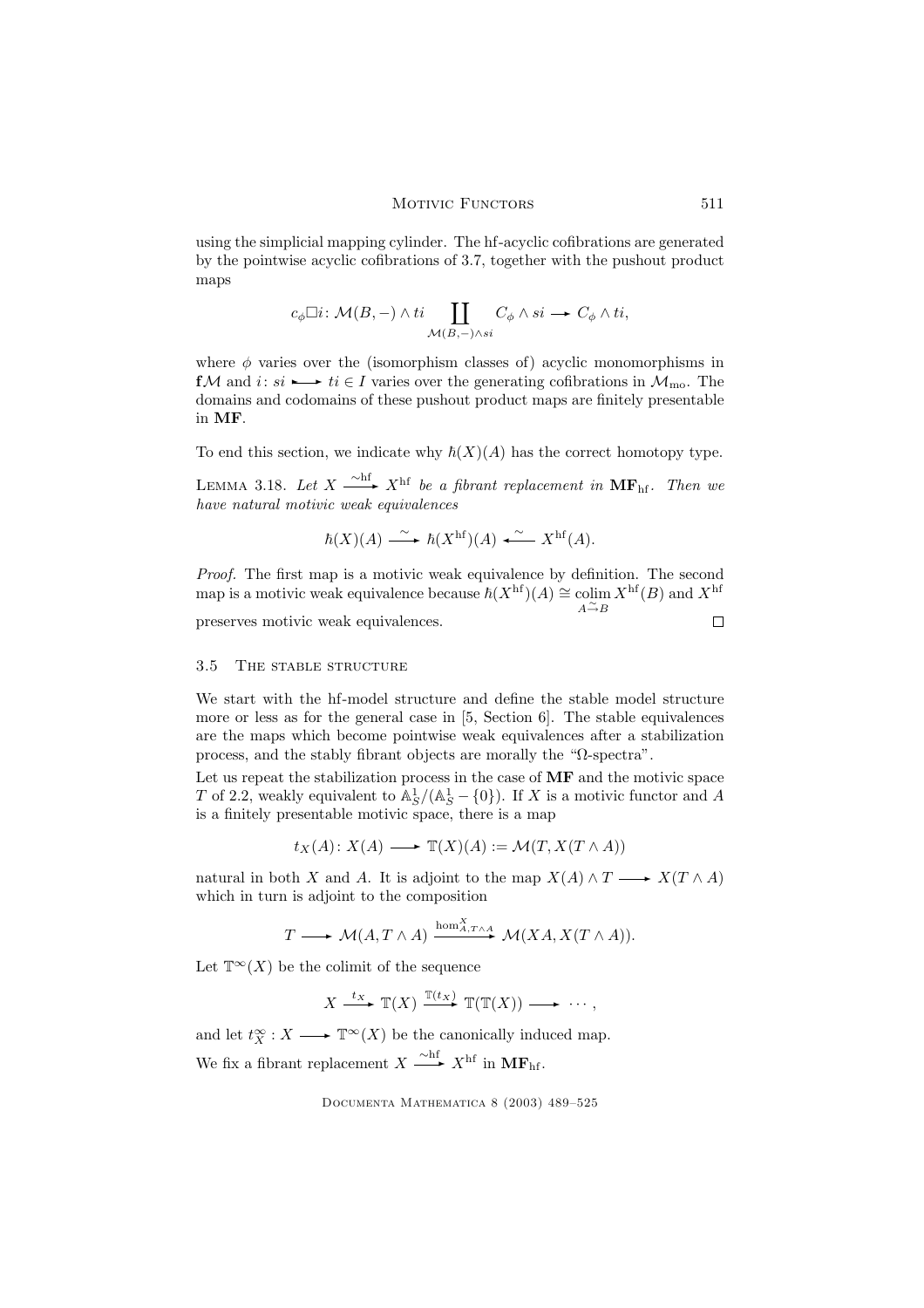DEFINITION 3.19. A morphism  $f: X \longrightarrow Y$  in MF is a

- Stable equivalence if the induced map  $\mathbb{T}^{\infty}(f^{\text{hf}}): \mathbb{T}^{\infty}(X^{\text{hf}}) \longrightarrow \mathbb{T}^{\infty}(Y^{\text{hf}})$ is a pointwise weak equivalence.
- Stable fibration if  $f$  is an hf-fibration and the diagram

$$
X(A) \xrightarrow{t_X(A)} \mathbb{T}(X)(A)
$$
  
\n
$$
Y(A) \xrightarrow{t_Y(A)} \mathbb{T}(Y)(A)
$$

is a homotopy pullback square in  $\mathcal{M}_{\text{mo}}$  for all  $A \in \mathbf{f} \mathcal{M}$ .

We denote by  $\mathbf{MF}_{st}$  the *stable structure* on  $\mathbf{MF}$ , i.e. the category  $\mathbf{MF}$  together with the classes of stable equivalences and stable fibrations.

REMARK 3.20. The definition of stable equivalences in the general setting of [5, 6.2] involves the functor  $\hbar(-)$  instead of  $(-)$ <sup>hf</sup>. By 3.18, this does not make any difference. In particular, the class of stable equivalences does not depend on the choice of  $(-)$ <sup>hf</sup>.

Lemma 3.21. A map is a stable fibration and a stable equivalence if and only if it is a pointwise acyclic fibration.

# Proof. One implication is obvious.

If f is a stable fibration and a stable equivalence, then  $f<sup>hf</sup>$  is also a stable equivalence. In general,  $f<sup>hf</sup>$  will not be a pointwise fibration, but – as one can prove by comparing with  $\hbar(f)$  – this is the only obstruction preventing  $f<sup>hf</sup>$ from being a stable fibration. That is, the relevant squares appearing in the definition of an hf-fibration 3.12 and in the definition of a stable fibration 3.19 are homotopy pullback squares for  $f<sup>hf</sup>$ . Details can be found in [5, Section 6.2]. Since homotopy pullback squares are closed under filtered colimits (like  $\mathbb{T}^{\infty}$ ), the statement follows.  $\Box$ 

To prove that the stable structure is in fact a model structure, we will introduce generating stable acyclic cofibrations.

DEFINITION 3.22. For a finitely presentable motivic space A, let  $\tau_A$  be the composition

$$
\mathcal{M}(T \wedge A, -) \wedge T \stackrel{\cong}{\longrightarrow} \mathcal{M}(T, \mathcal{M}(A, -)) \wedge T \stackrel{\epsilon_T \mathcal{M}(A, -)}{\longrightarrow} \mathcal{M}(A, -),
$$

where  $\epsilon_T$  is the counit of the adjunction  $(- \wedge T, \mathcal{M}(T, -))$  on MF. There exists a factorization  $d_A \colon \mathcal{M}(T \wedge A, -) \wedge T \longrightarrow D_A$  followed by a simplicial homotopy equivalence. Let  $\mathcal D$  be the set of pushout product maps  $d_A \Box i$ , where  $i: si \rightarrow it$  is a generating cofibration in  $\mathcal{M}_{\text{mo}}$ .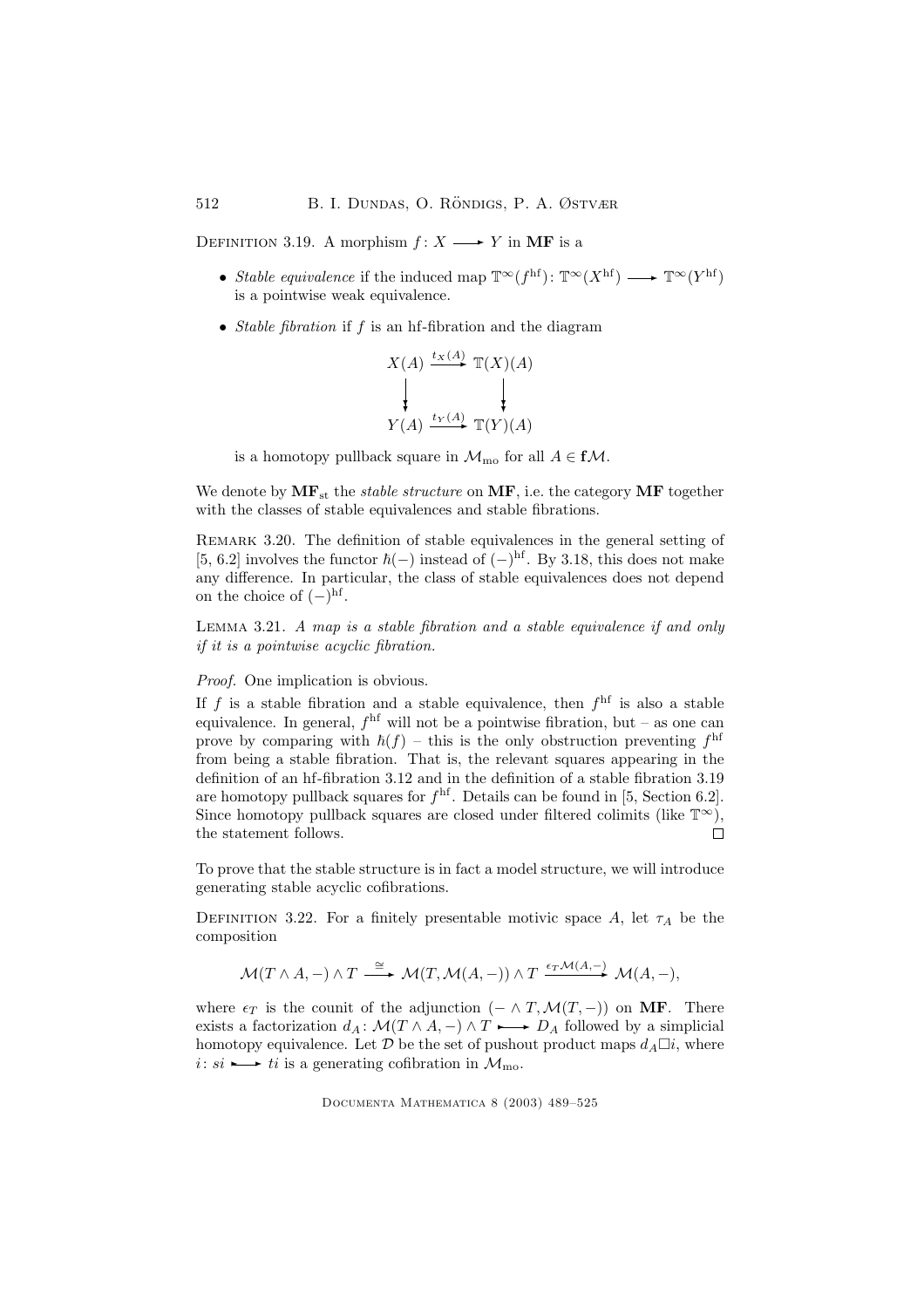To deduce that the stable structure is a model structure, we need to know that the maps in  $\mathcal{D}$ -cell are stable equivalences. For this purpose, we compare with the stable model structure on  $Sp(\mathcal{M}_{\text{mo}}, T)$  which exists by [8]. If X is a motivic functor and  $A \in f\mathcal{M}$ , we can form the composition  $X \circ (- \wedge A) \in \mathbf{MF}$ .

LEMMA 3.23. Let  $f: X \longrightarrow Y$  be a map of motivic functors. Then f is a stable equivalence if and only if  $ev(f<sup>hf</sup> \circ (- \wedge B))$  is a stable equivalence of motivic spectra for every  $B \in f\mathcal{M}$ .

*Proof.* Although the stabilizations in MF and  $Sp(\mathcal{M}_{\text{mo}}, T)$  do not coincide under ev, they can be compared at each  $B \in f\mathcal{M}$  and shown to yield motivic weak equivalences

$$
\mathbb{T}^{\infty}(f^{\rm hf})(B) \xrightarrow{\sim} (\Theta^{\infty} \text{ev}(f^{\rm hf}(- \wedge B)))_0.
$$

Here  $\Theta^{\infty}$  is the stabilization defined in [8, 4.4]. Details are recorded in [5, Section 6.3]. This proves the claim.  $\Box$ 

Lemma 3.24. The maps in D-cell are stable equivalences.

*Proof.* Our strategy is to note that 2.24 and 3.23 imply the maps in  $\mathcal D$  are stable equivalences. To this end, it suffices to show – using 2-out-of-3 and 2.9 – that  $\epsilon_T\mathcal{M}(A,-)$  is a stable equivalence for all  $A\in\mathrm{Ob} f\mathcal{M}$ . Equivalently, according to 3.23, we may consider the map of motivic spectra  $ev((\epsilon_T \mathcal{M}(A, -))^{hf} \circ (-\wedge B))$ for  $B \in \text{Ob } f\mathcal{M}$ . Write  $X := \mathcal{M}(A, -)$ . There is a zig-zag of pointwise weak equivalences connecting  $(\epsilon_T X)^{hf} \circ (- \wedge B)$  and  $\epsilon_T (X^{hf} \circ (- \wedge B))$ . It can be constructed as follows. By naturality, the diagram



commutes. Factor the map  $\epsilon_T(X^{\text{hf}})$  as a pointwise acyclic cofibration, followed by a pointwise fibration  $Z \xrightarrow{\text{pt}} X^{\text{hf}}$ . Then  $Z \xrightarrow{\text{pt}} X^{\text{hf}}$  is in fact an hffibration. The reason is that  $X<sup>hf</sup>$  is a pointwise fibrant homotopy functor, so  $M(T, X^{\text{hf}})$  is also a (pointwise fibrant) homotopy functor, since T is cofibrant. By 2.18,  $\mathcal{M}(T, X^{\text{hf}}) \wedge T$  is then a homotopy functor, hence the pointwise weak equivalence  $\mathcal{M}(T, X^{\text{hf}}) \wedge T \xrightarrow{\sim pt} Z$  implies that Z is a homotopy functor. Any pointwise fibration of homotopy functors is an hf-fibration, thus  $Z \xrightarrow{\text{pt}} X^{\text{hf}}$ is an hf-fibration. Hence there exists a lift  $f: (\mathcal{M}(T, X) \wedge T)^{hf} \longrightarrow Z$  in the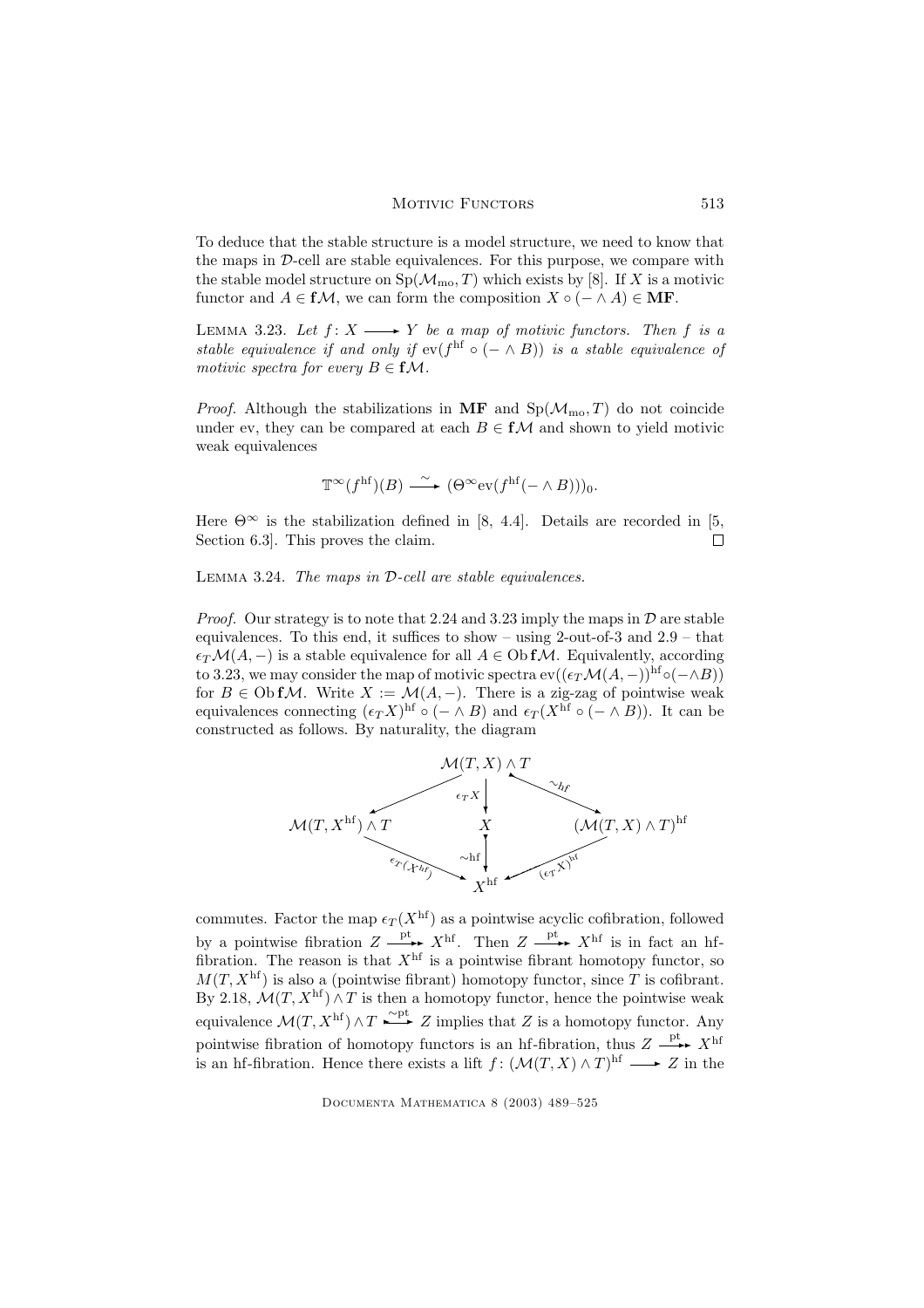diagram:

$$
\mathcal{M}(T, X) \land T \longrightarrow \mathcal{M}(T, X^{\text{hf}}) \land T \xrightarrow{\sim \text{pt}} Z
$$
\n
$$
\sim \text{hf} \downarrow \text{hf}
$$
\n
$$
(\mathcal{M}(T, X) \land T)^{\text{hf}} \xrightarrow{(\epsilon_T X)^{\text{hf}}} X^{\text{hf}}
$$

We will prove that  $f$  is a pointwise weak equivalence. It suffices to prove that f is an he-equivalence because both the domain and the codomain of f are homotopy functors. Hence by the 2-out-of-3 property it suffices to prove that  $\mathcal{M}(T, X) \wedge T \longrightarrow \mathcal{M}(T, X^{\text{hf}}) \wedge T$  is an hf-equivalence. Since  $-\wedge T$  preserves hfequivalences, let us consider  $\mathcal{M}(T, X) \longrightarrow \mathcal{M}(T, X^{\text{hf}})$ . We have to prove that for every finitely presentable motivic space C,  $\hbar(M(T, X) \longrightarrow M(T, X^{\text{hf}}))(C)$ is a motivic weak equivalence. Since T is finitely presentable and  $\hbar$  can be described as a filtered colimit, the map in question is isomorphic to the map  $\mathcal{M}(T, \hbar(X \xrightarrow{\sim h} X^{hf})(C)).$  The map  $\hbar(X \xrightarrow{\sim hf} X^{hf})(C)$  is a motivic weak equivalence by definition, so it remains to observe that the domain and the codomain are both fibrant in  $\mathcal{M}_{\text{mo}}$ . Now  $X = \mathcal{M}(A, -)$  where A is finitely presentable, so the domain  $\hbar(M(A, -))(C) = M(A, \Phi(C))$  is fibrant in  $\mathcal{M}_{\text{mo}}$ . The codomain is isomorphic to a filtered colimit of fibrant objects, hence it is fibrant in  $\mathcal{M}_{\text{mo}}$ .

We have constructed the diagram:

$$
\mathcal{M}(T, \mathcal{M}(A, -)^{\text{hf}}) \land T \xrightarrow{\sim_{\text{pt}}} Z \xleftarrow{\sim_{\text{pt}}} (\mathcal{M}(T, \mathcal{M}(A, -)) \land T)^{\text{hf}}
$$
\n
$$
\downarrow
$$
\n
$$
\mathcal{M}(A, -)^{\text{hf}} \xleftarrow{\sim_{\text{pt}}} (\mathcal{M}(T, \mathcal{M}(A, -)) \land T)^{\text{hf}}
$$

Pre-composing with  $-\wedge B$  preserves pointwise weak equivalences so that we get the desired zig-zag of pointwise weak equivalences connecting the two maps  $\epsilon_T(\mathcal{M}(A, -)^{hf} \circ (- \wedge B))$  and  $(\epsilon_T \mathcal{M}(A, -))^{hf} \circ (- \wedge B)$ . Since ev preserves pointwise weak equivalences, it suffices to check that

$$
\operatorname{ev}(\epsilon_T(\mathcal{M}(A, -)^{\operatorname{hf}} \circ (- \wedge B))) = \epsilon_T(\operatorname{ev}(\mathcal{M}(A, -)^{\operatorname{hf}}) \circ (- \wedge B))
$$

is a stable equivalence. In what follows, let us abbreviate by  $E$  the pointwise fibrant motivic spectrum  $ev(M(A, -)^{hf} \circ (- \wedge B))$ . Then  $\iota_E : E \longrightarrow \Theta^{\infty} E$ is a stable equivalence whose codomain is a stably fibrant motivic spectrum [8, 4.12]. Moreover, since  $T$  is finitely presentable and cofibrant, the map  $\mathcal{M}(T, \iota_E): \mathcal{M}(T, E) \longrightarrow \mathcal{M}(T, \Theta^{\infty} E)$  is also a stable equivalence with stably fibrant codomain. Choose a cofibrant replacement  $\mathcal{M}(T,\Theta^{\infty}E)^c \stackrel{\sim \text{pt}}{\longrightarrow} \mathcal{M}(T,E)$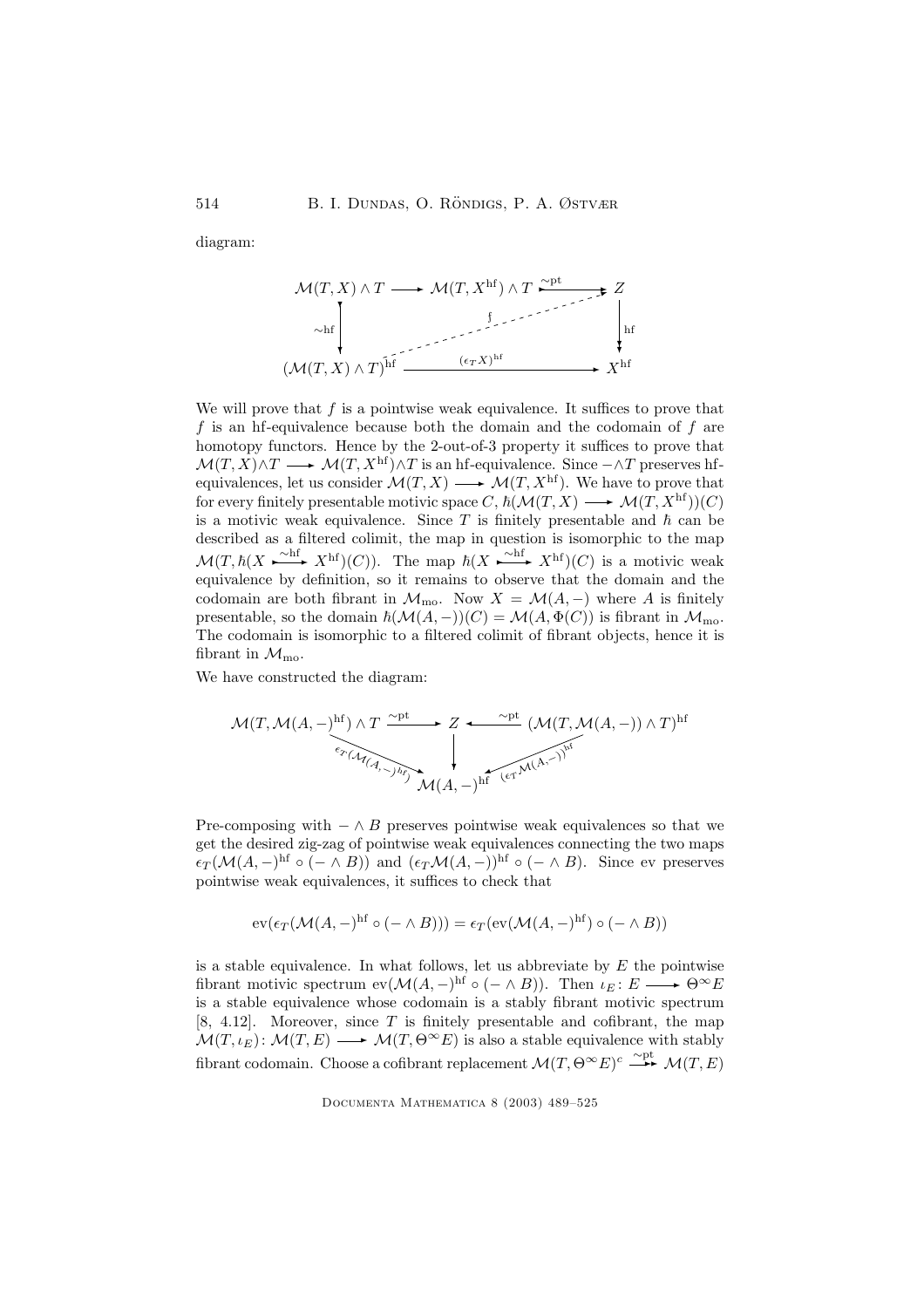and consider the induced commutative diagram:

$$
\mathcal{M}(T, E)^c \wedge T \xrightarrow{\sim} \mathcal{M}(T, E) \wedge T \xrightarrow{\epsilon_T E} E
$$
\n
$$
\mathcal{M}(T, \iota_E)^c \wedge T \Big|_{\sim} \qquad \mathcal{M}(T, \iota_E) \wedge T \Big|_{\sim} \qquad \downarrow \iota_E
$$
\n
$$
\mathcal{M}(T, \Theta^{\infty} E)^c \wedge T \xrightarrow{\sim} \mathcal{M}(T, \Theta^{\infty} E) \wedge T \xrightarrow{\epsilon_T \Theta^{\infty} E} \Theta^{\infty} E
$$

Since  $-\wedge T$  is a Quillen equivalence 2.24, the lower horizontal composition is a stable equivalence. Since  $-\wedge T$  preserves pointwise weak equivalences 2.18, both horizontal maps on the left hand side are pointwise weak equivalences. The right vertical map is a stable equivalence by construction. By factoring a stable equivalence as a stable acyclic cofibration, followed by a pointwise acyclic fibration, one can see that  $-\wedge T$  preserves all stable equivalences. Hence also the other two vertical maps are stable equivalences. It follows that the map in question is a stable equivalence.  $\Box$ 

THEOREM 3.25. The stable structure  $\mathbf{MF}_{st}$  is a cofibrantly generated, proper and monoidal model category.

Proof. The model structure follows easily from [7, 2.1.19], using 3.21 and 3.24. The smash product of  $\mathcal{M}(T \wedge A, -) \wedge T \longrightarrow \mathcal{M}(A, -)$  and  $\mathcal{M}(B, -)$  is isomorphic to the map  $\mathcal{M}(T \wedge (A \wedge B), -) \wedge T \longrightarrow \mathcal{M}(A \wedge B, -)$ . This implies that the pushout product map of a generating cofibration  $\mathcal{M}(B, -) \wedge h_U \wedge$  $(\partial \Delta^n \longrightarrow \Delta^n)_+$  and a generating stable acyclic cofibration is again a stable acyclic cofibration, which proves that the model structure is monoidal. Left properness is clear, for right properness we refer to [5, 6.28].  $\Box$ 

REMARK 3.26. In the pointwise and stable model structures, the generating cofibrations coincide. The set of generating acyclic cofibrations for the stable structure is the union of the set of generating hf-acyclic cofibrations in 3.17, together with the set D described above. Note that all of the maps have cofibrant domains and codomains. Furthermore, the domains and codomains of the maps in  $D$  are finitely presentable.

Remark 3.27. In fact, by the proofs of [5, 5.13 and 6.28] stable equivalences are closed under base change along pointwise fibrations.

By a verbatim copy of the argument in the hf-structure 3.15, we get the monoid axiom for the stable structure.

THEOREM 3.28. Smashing with a cofibrant object in  $\text{MF}_{st}$  preserves stable equivalences, and  $MF_{st}$  satisfies the monoid axiom.

Our goal now is to compare the stable model structure on motivic functors with the stable model structure on motivic spectra.

It is clear that ev:  $\mathbf{MF} \longrightarrow \text{Sp}(\mathcal{M}, T)$  preserves acyclic fibrations, and from Hovey's results [8, Section 4], ev preserves stable fibrations. Hence ev is a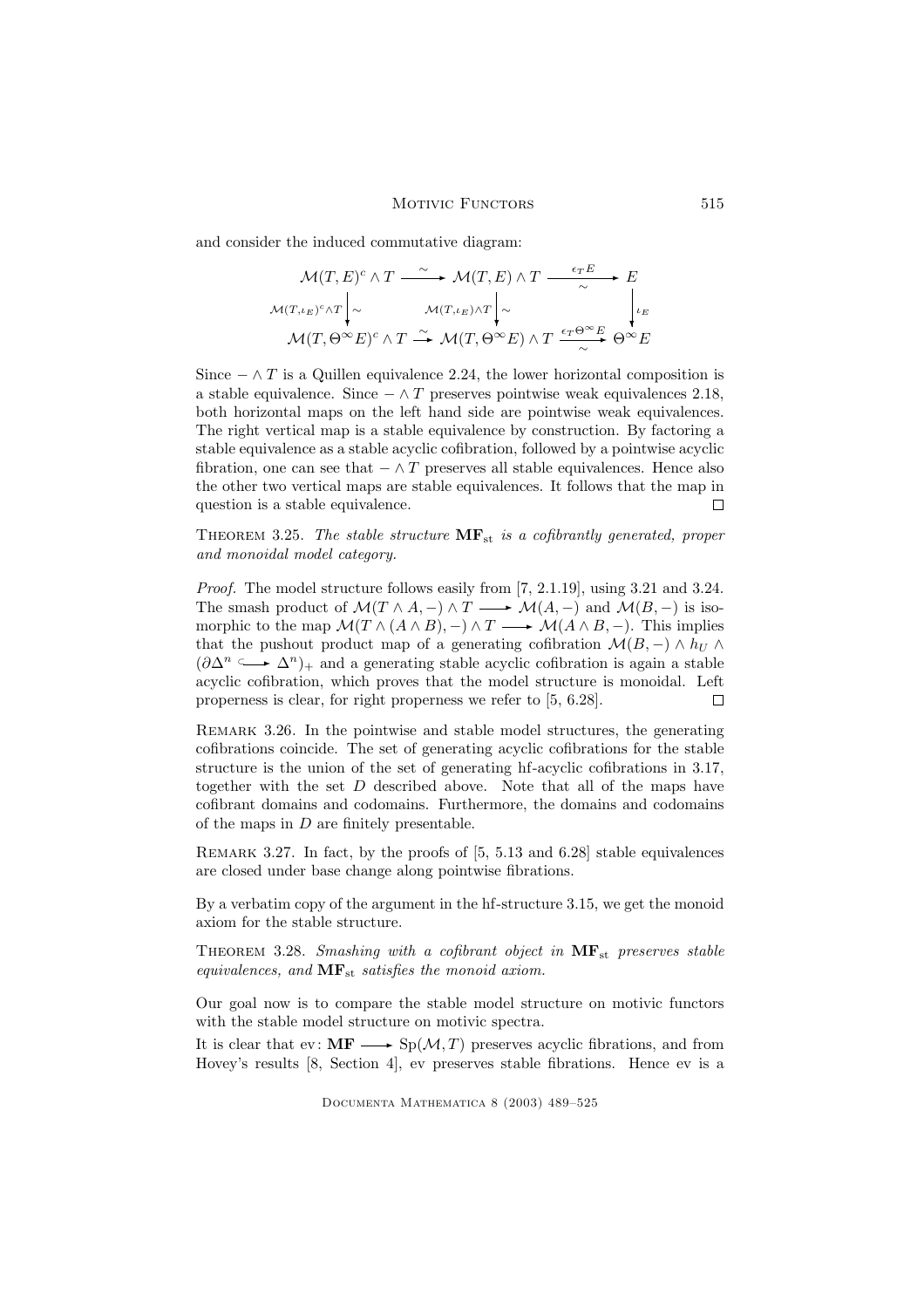right Quillen functor, with left adjoint  $i_*$  defined by left Kan extension along the inclusion i: TSph  $\longrightarrow f\mathcal{M}$ . (In fact, ev preserves stable equivalences of motivic homotopy functors by 3.23.) We would like ev to be a Quillen equivalence, which according to [7, 1.3.16] is equivalent to the following two conditions.

- ev detects stable equivalences of stably fibrant motivic functors.
- If E is a cofibrant motivic spectrum and  $(-)$ <sup>st</sup> denotes a stably fibrant replacement functor for motivic spectra, then the canonical map

$$
E \longrightarrow \text{ev}((i_*E)^{\text{st}})
$$

is a stable equivalence.

Here is a proof of the second condition.

LEMMA 3.29. Let E be a cofibrant motivic spectrum. Then  $E \longrightarrow \text{ev}((i_*E)^{\text{st}})$ is a stable equivalence of motivic spectra.

Proof. Let us start by observing that, by 3.23, it is sufficient to show that the map  $E \longrightarrow \text{ev}((i_*E)^{\text{hf}})$  is a stable equivalence. To describe  $(-)^{\text{hf}}$  in convenient terms, we will employ the enriched fibrant replacement functor  $\text{Id}_{\mathcal{M}_{\text{mo}}}\longrightarrow R$ [5, 3.3.2]. Its construction uses an enriched small object argument. For our notations concerning spectra see [8].

First, consider the case  $E = F_0 T^0$ . Then  $i_* F_0 T^0 \cong \mathcal{M}(T^0, -) \cong \mathbb{I}$ , and we can choose  $\mathbb{I}^{\text{hf}} = R \circ \mathbb{I}$ . The map  $F_0 T^0 \longrightarrow \text{ev}(R \circ \mathbb{I})$  in degree *n* is the canonical motivic weak equivalence  $T^{\wedge n} \xrightarrow{\sim} R(T^{\wedge n})$ , hence a pointwise weak equivalence.

To proceed in the slightly more general case when  $E = F_n T^0$ , note that  $i_*F_nT^0 \cong \mathcal{M}(T^{\wedge n}, -)$ . Since  $T^{\wedge n}$  is cofibrant, we may choose  $\mathcal{M}(T^{\wedge n}, -)$ <sup>hf</sup> =  $\mathcal{M}(T^{\wedge n}, R(-))$ , cp. 3.18. Hence  $ev\mathcal{M}(T^{\wedge n}, R(-)) = \mathcal{M}(T^{\wedge n}, evR(-))$ . The map  $F_nT^0 \longrightarrow \mathcal{M}(T^{\wedge n}, \text{ev}R(-))$  has an adjoint  $F_nT^0 \wedge T^{\wedge n} \longrightarrow \text{ev}R(-)$ which is  $* \longrightarrow R(T^{\wedge k})$  in degree  $k < n$  and the canonical motivic weak equivalence  $T^{\wedge m} \xrightarrow{\sim} R(T^{\wedge m})$  in degree  $m \geq n$ . In particular, it is a stable equivalence. Similarly for

$$
F_nT^0 \wedge T^{\wedge n} \xrightarrow{\sim} \text{ev}R(-) \xrightarrow{\sim} \Theta^{\infty} \text{ev}R(-).
$$

*i*. From the proof of 3.24, one can see that  $\mathcal{M}(T^{\wedge n},-)$  applied to the second map is a stable equivalence with a stably fibrant codomain. Since  $-\wedge T$  is a Quillen equivalence on  $Sp(\mathcal{M}_{mo}, T)$ , this proves the slightly more general case. The case  $E = F_n A$ , where A is any motivic space, follows since

 $F_n A \longrightarrow \text{ev}((i_* F_n A)^{\text{hf}}) \cong (F_n T^0 \longrightarrow \text{ev}\mathcal{M}(T^{\wedge n}, R(-))) \wedge A$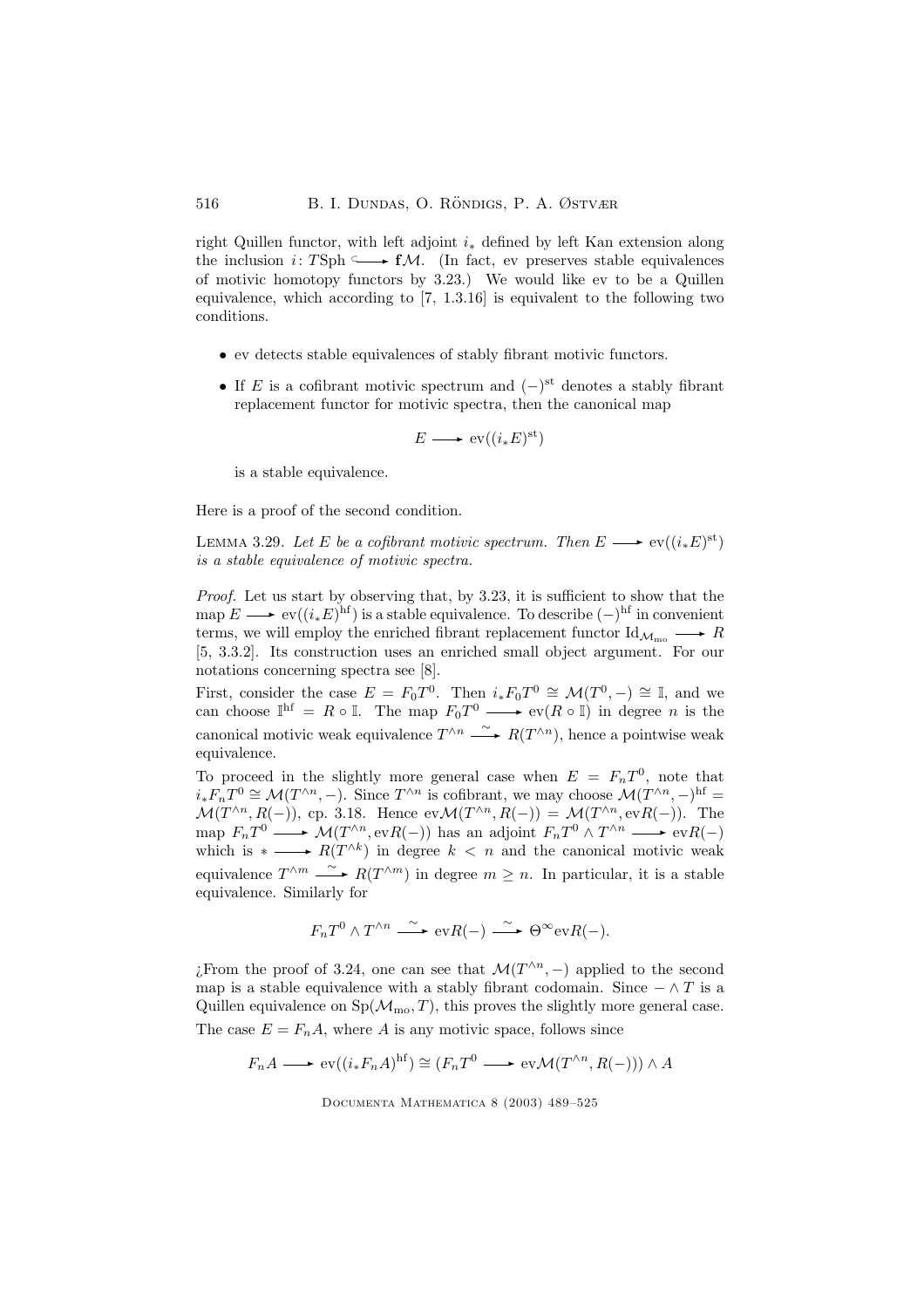and tensoring with any motivic space preserves stable equivalences of motivic spectra. The latter follows from 2.20. This includes the domains and codomains of the generating cofibrations in  $Sp(\mathcal{M}_{\text{mo}}, T)$ .

The general case of any cofibrant motivic spectrum  $E$  follows, since  $E$  is a retract of a motivic spectrum  $E'$  such that  $* \rightarrow E'$  is obtained by attaching cells. That is, we can assume  $E = E'$ . We proceed by transfinite induction on the cells, with the successor ordinal case first. Suppose  $E_{\alpha+1}$  is the pushout of

$$
F_n t j \xrightarrow{F_n j} F_n s j \longrightarrow E_\alpha
$$

where j is a generating cofibration in  $\mathcal{M}_{\text{mo}}$ . Then  $(i_*E_{\alpha+1})\circ R\circ \mathbb{I}$  is the pushout of the diagram

$$
\mathcal{M}(T^{\wedge n}, R(-)) \wedge t j \xrightarrow{\mathcal{M}(T^{\wedge n}, R(-)) \wedge j} \mathcal{M}(T^{\wedge n}, R(-)) \wedge s j \longrightarrow i_* E_\alpha \circ R \circ \mathbb{I}.
$$

The left horizontal map is pointwise a monomorphism. All the motivic functors in this diagram are homotopy functors, so up to pointwise weak equivalence, they coincide with their fibrant replacement in  $MF<sub>hf</sub>$ . The induction step follows, since ev preserves pushouts, pointwise weak equivalences and pointwise monomorphisms, by applying the gluing lemma to the diagram:

$$
F_n t j \xrightarrow{F_n j} F_n s j \xrightarrow{F_n s j} E_\alpha
$$
  
\n
$$
\downarrow \sim \qquad \qquad \downarrow \sim \qquad \qquad \downarrow \sim
$$
  
\nev $\mathcal{M}(T^{\wedge n}, R(-)) \wedge t j \xleftarrow{\text{ev}} \mathcal{M}(T^{\wedge n}, R(-)) \xrightarrow{\text{ev}} \text{ev}(i_* E_\alpha \circ R \circ \mathbb{I})$ 

The limit ordinal case follows similarly; we leave the details to the reader.  $\quad \Box$ 

For a general S, it is not known whether ev detects stable equivalences of stably fibrant motivic functors. In order to obtain the "correct" homotopy theory of motivic functors we modify the stable model structure.

# 3.6 The spherewise structure

DEFINITION 3.30. A map  $f: X \longrightarrow Y$  of motivic functors is a *spherewise equivalence* if the induced map  $ev(f<sup>hf</sup>)$  is a stable equivalence of motivic spectra. The map f is a *spherewise fibration* if the following three conditions hold for every  $A \in f\mathcal{M}$  such that there exists an acyclic monomorphism  $T^{\wedge n} \overset{\sim}{\longrightarrow} A$ for some  $n \geq 0$ :

- $f(A): X(A) \longrightarrow Y(A)$  is a motivic fibration.
- For every motivic weak equivalence  $A \xrightarrow{\sim} B$  in  $f\mathcal{M}$ ,

$$
XA \longrightarrow XB
$$
  
\n
$$
f(A) \downarrow \qquad f(B)
$$
  
\n
$$
YA \longrightarrow YB
$$

Documenta Mathematica 8 (2003) 489–525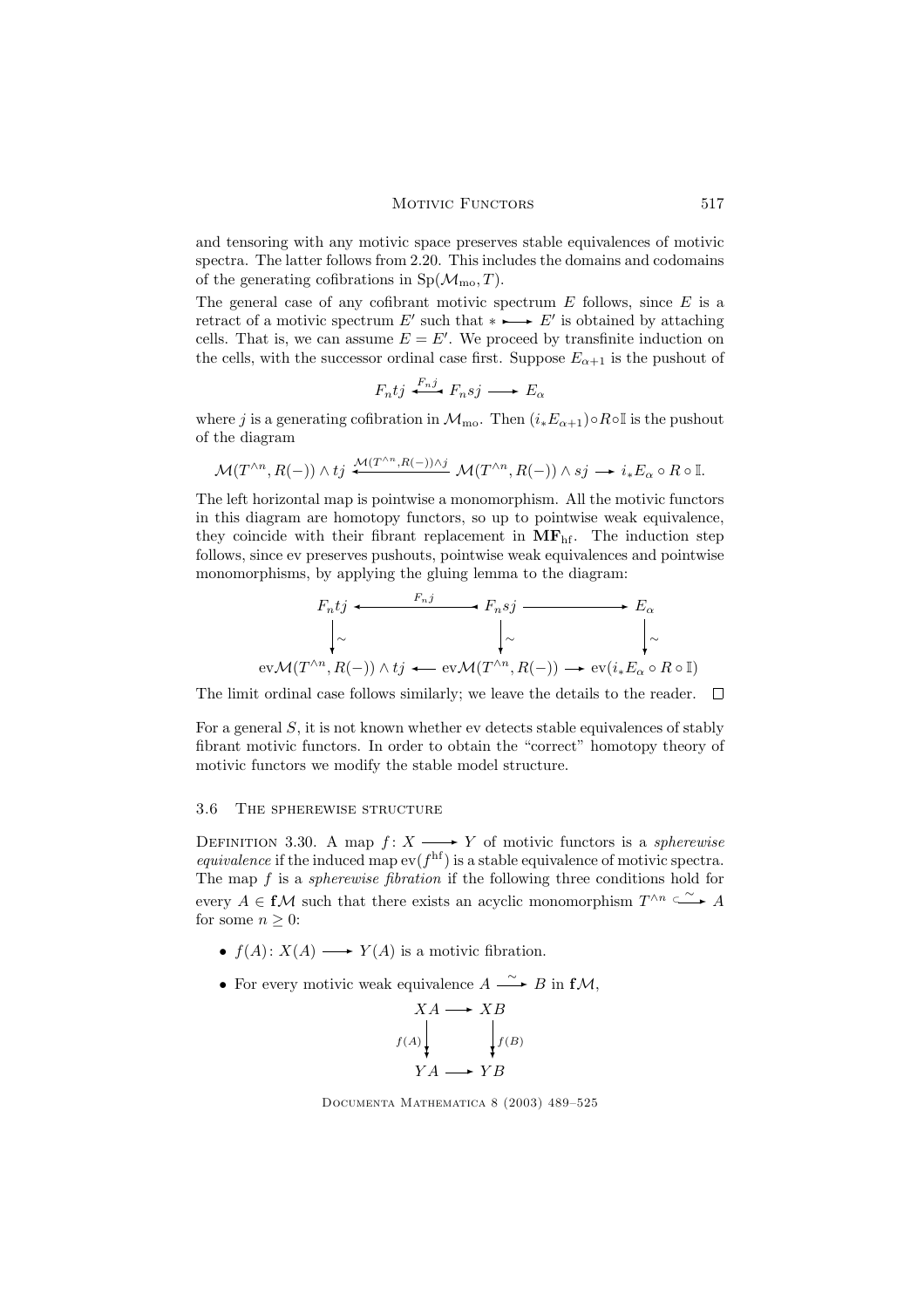is a homotopy pullback square in  $\mathcal{M}_{\text{mo}}$ .

• The diagram

$$
XA \longrightarrow \mathcal{M}(T, X(T \wedge A))
$$
  

$$
f(A) \downarrow \qquad \qquad \downarrow \mathcal{M}(T, f(T \wedge A))
$$
  

$$
YA \longrightarrow \mathcal{M}(T, Y(T \wedge A))
$$

is a homotopy pullback square in  $\mathcal{M}_{\text{mo}}$ .

A map is a spherewise cofibration if it has the left lifting property with respect to the maps which are both spherewise equivalences and spherewise fibrations.

We shall refer to these classes as the *spherewise structure* on **MF** and use the notations  $\mathbf{MF}_{\text{sph}}, X \xrightarrow{\text{sph}} Y, X \xrightarrow{\text{sph}} Y$  and  $X \xrightarrow{\text{sph}} Y$ . Now every stable equivalence is a spherewise equivalence by 3.23, and stable fibrations are spherewise fibrations. Hence the identity is a left Quillen functor  $MF_{sph} \longrightarrow MF_{st}$ provided the spherewise structure is a model structure.

THEOREM 3.31. The spherewise structure is a cofibrantly generated proper monoidal model structure on MF. The monoid axiom holds. Furthermore, the evaluation functor

$$
ev: \mathbf{MF}_{\mathrm{sph}} \longrightarrow \mathrm{Sp}(\mathcal{M}_{\mathrm{mo}}, T)
$$

is the right adjoint in a Quillen equivalence.

*Proof.* Let us denote by  $tM$  the full sub-*M*-category given by the finitely presentable motivic spaces  $A$  such that there exists an acyclic monomorphism  $T^{\wedge n} \overset{\sim}{\longrightarrow} A$  for some  $n \geq 0$ . It is possible to apply the general machinery from [5] to the category  $[tM, M]$  of M-functors from  $tM$  to M and get a cofibrantly generated proper model structure. We may then lift this model structure using [6, 11.3.2] from  $[tM, M]$  to MF via the left Kan extension along the full inclusion  $t\mathcal{M} \longrightarrow f\mathcal{M}$ .

We follow a direct approach. By the proof of 3.21, a spherewise acyclic fibration  $f: X \xrightarrow{\sim \text{sph}} Y$  is characterized by the property that the map  $f(A): XA \longrightarrow YA$ is an acyclic fibration in  $\mathcal{M}_{\text{mo}}$  for every  $A \in \mathbf{tM}$ . This gives us the set of generating spherewise cofibrations

$$
\{\mathcal{M}(A,-)\wedge h_U\wedge(\partial\Delta^n\subseteq\longrightarrow\Delta^n)_+\}_{A\in\mathbf{t}\mathcal{M},\,U\in\mathrm{Ob}\,\mathrm{Sm}/S,n\geq 0}.
$$

This set is simply the restriction of the set of generating cofibrations for the model structures on the motivic spaces in  $tM$ . Similarly, one can restrict the generating acyclic cofibrations in 3.26 to the motivic spaces in  $tM$ . This gives a set of generating spherewise acyclic cofibrations. Theorem [7, 2.1.19] implies the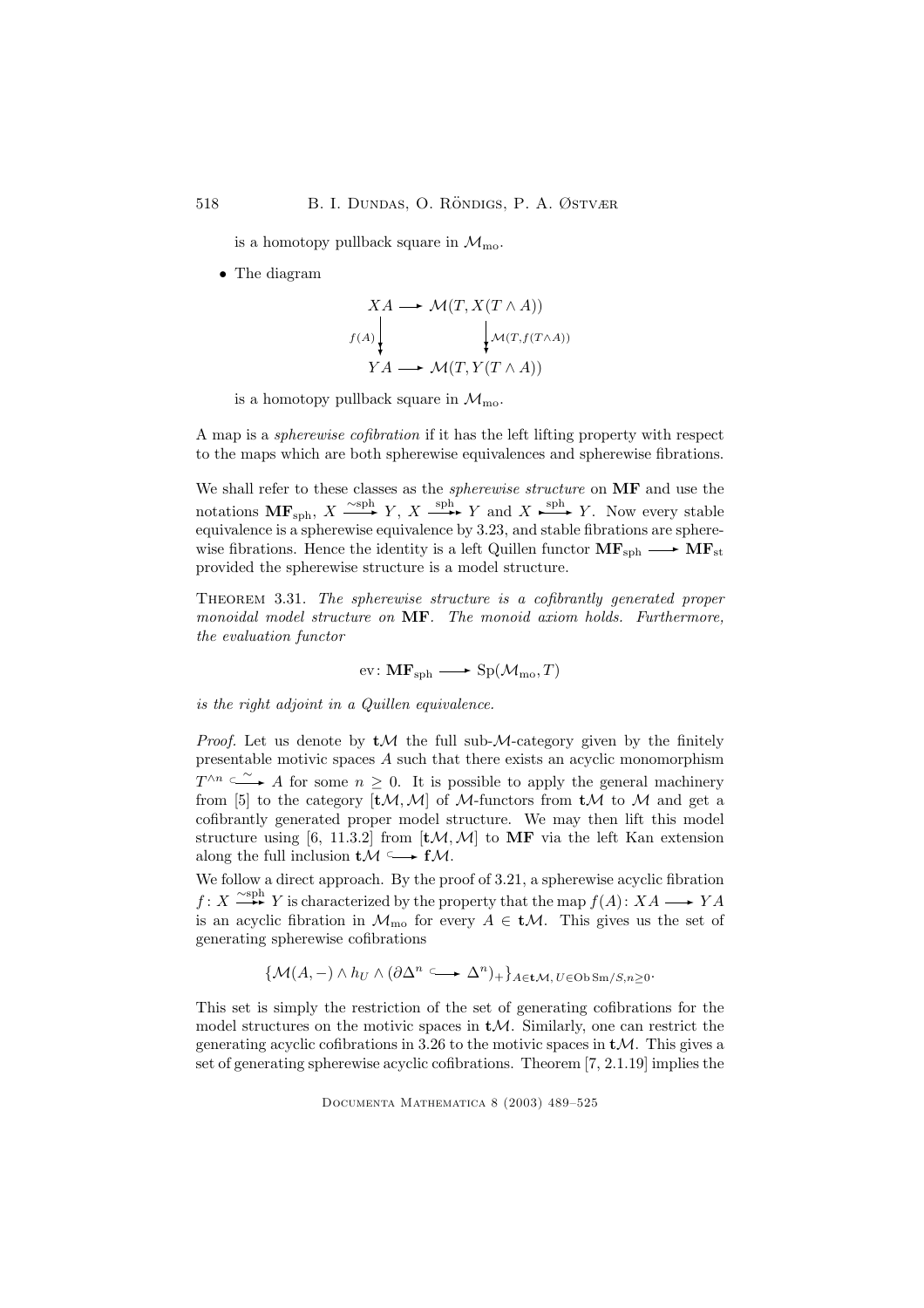existence of the cofibrantly generated model structure. In fact, the conditions required to apply this theorem have been checked before without the restriction that  $A$  be in  $tM$ . For example, sequential compositions of cobase changes of the generating spherewise acyclic cofibrations are even stable equivalences by 3.24, hence in particular spherewise equivalences.

Note that  $tM$  is closed under the smash product in M. In fact, if the maps  $T^{\wedge m} \longrightarrow A$  and  $T^{\wedge n} \longrightarrow B$  are acyclic monomorphisms, then their smash product  $T^{\wedge m+n} \longrightarrow A \wedge B$  is an acyclic monomorphism. This is the crux observation leading to the conclusion that the model structure is monoidal. We claim that the monoid axiom holds. If  $X$  is an arbitrary motivic functor and  $j$  is a generating spherewise acyclic cofibration, then  $j$  is in particular a generating stable acyclic cofibration. The monoid axiom for the stable model structure 3.28 implies that  $X \wedge j$ -cell consists of stable equivalences, which are in particular spherewise equivalences. Our claim follows.

Finally, since  $T^{\wedge n} \in \text{Ob } t\mathcal{M}$  for every  $n \geq 0$ , the evaluation functor ev preserves spherewise fibrations and spherewise acyclic fibrations. Hence ev is a right Quillen functor. By definition, ev reflects spherewise equivalences of motivic homotopy functors. This implies ev also reflects spherewise equivalences of motivic functors which are spherewise fibrant (A spherewise fibrant motivic functor does not necessarily preserve all of the motivic weak equivalences in  $f\mathcal{M}$ , only those in  $t\mathcal{M}$ . However, this is sufficient.). If E is a cofibrant motivic spectrum and  $i_*E \longrightarrow^{\text{c sph}} (i_*E)^{\text{sph}}$  is a spherewise fibrant replacement, there is a spherewise equivalence  $(i_*E)^{\text{sph}} \xrightarrow{\sim \text{sph}} (i_*E)^{\text{st}}$ .

Using 3.29 above we conclude that  $ev: \mathbf{MF}_{\text{sph}} \longrightarrow Sp(\mathcal{M}_{\text{mo}}, T)$  is a Quillen equivalence. П

Note that we do not claim that smashing with a spherewise cofibrant motivic functor preserves spherewise equivalences.

### 3.7 Comparison with motivic symmetric spectra

We extend the result about the Quillen equivalence 3.31 to Jardine's category of motivic symmetric spectra [10]. As mentioned above, if  $U$  is the functor induced by the inclusion  $T\text{Sph} \longrightarrow T\text{Sph}^{\Sigma}$ , and ev' is the inclusion  $T\text{Sph}^{\Sigma} \longrightarrow f\mathcal{M}$ , then ev:  $\mathbf{MF} \longrightarrow \text{Sp}(\mathcal{M}, T)$  allows the factorization

$$
\mathbf{MF} \xrightarrow{\text{ev}'} \text{Sp}^{\Sigma}(\mathcal{M}, T) \xrightarrow{U} \text{Sp}(\mathcal{M}, T).
$$

The functor ev′ is lax symmetric monoidal and has a strict symmetric monoidal left adjoint. Hovey's work [8, 8.7] yields a stable model structure on  $\text{Sp}^{\Sigma}(\mathcal{M}_{\text{mo}}, T)$ , slightly different from the stable model structure on motivic symmetric spectra constructed in [10], that is,  $Sp^{\Sigma}(\mathcal{M}_{GJ},T)$ . The latter uses as input the model category  $M<sub>GJ</sub>$  in 2.17. The right adjoint of the Quillen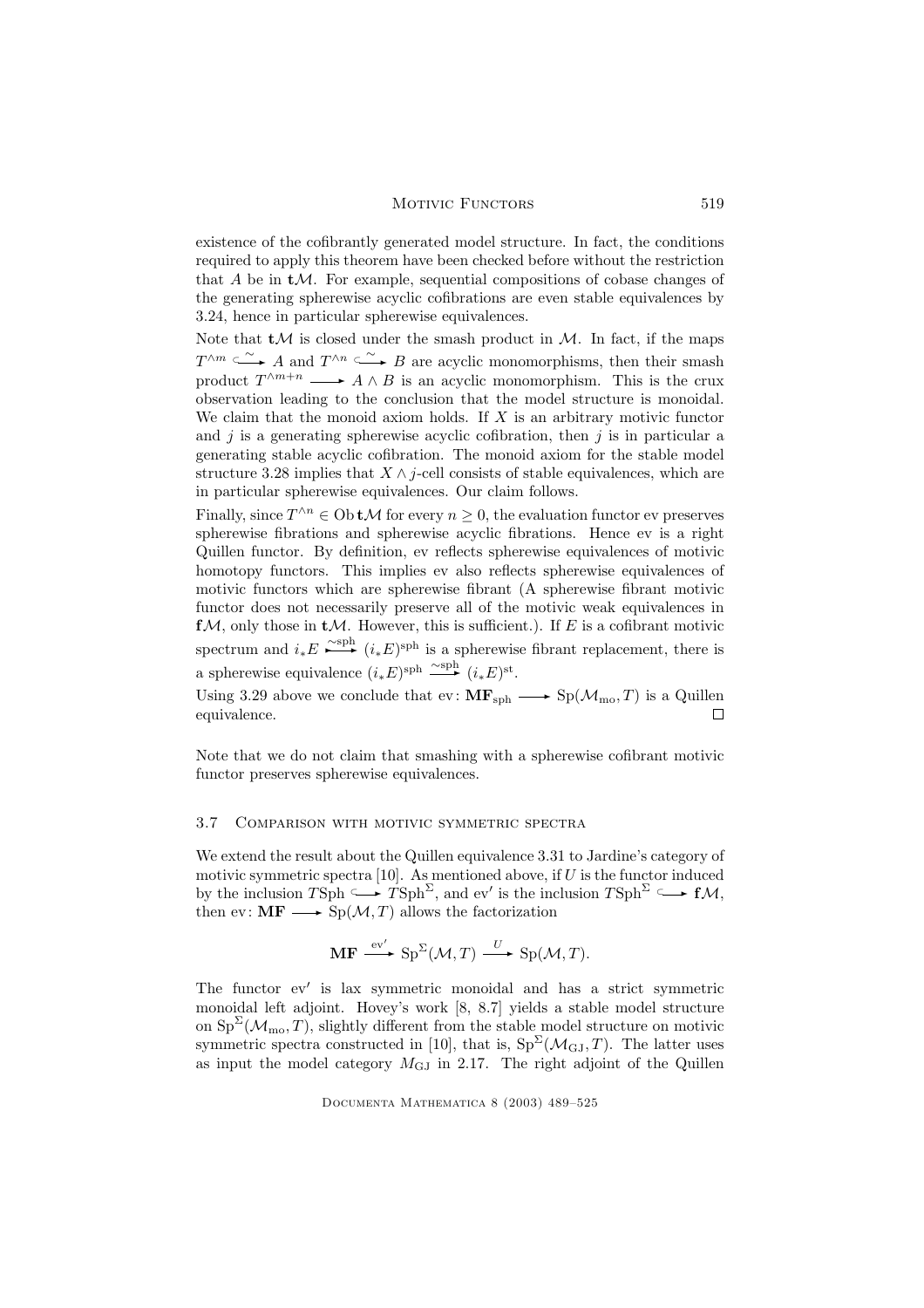equivalence  $\mathcal{M}_{\text{GJ}} \longrightarrow \mathcal{M}_{\text{mo}}$  given by Id<sub>M</sub> induces the commutative square

$$
Sp^{\Sigma}(\mathcal{M}_{GJ}, T) \stackrel{U}{\longrightarrow} Sp(\mathcal{M}_{GJ}, T)
$$
  

$$
\downarrow \qquad \qquad \downarrow
$$
  

$$
Sp^{\Sigma}(\mathcal{M}_{mo}, T) \stackrel{U}{\longrightarrow} Sp(\mathcal{M}_{mo}, T)
$$

where the vertical functors are Quillen equivalences [8, 5.7, 9.3]. To apply Hovey's results one needs to check that  $\mathcal{M}_{\text{GJ}}$  is a cellular model structure. An approach is to apply Smith's work on combinatorial model categories, or one can proceed directly. Indeed, using 2.17 one can show that the stable equivalences coincide in both model structures. The upper forgetful functor in the above displayed diagram is a Quillen equivalence by [10, 4.31], hence so is the lower U. Since the evaluation ev:  $\mathbf{MF}_{\text{sph}} \longrightarrow \text{Sp}(\mathcal{M}_{\text{mo}}, T)$  is a Quillen equivalence 3.31, it suffices to prove the following result.

THEOREM 3.32. The lax symmetric monoidal functor

$$
ev': \mathbf{MF}_{\mathrm{sph}} \longrightarrow \mathrm{Sp}^{\Sigma}(\mathcal{M}_{\mathrm{mo}}, T)
$$

is the right adjoint in a Quillen equivalence. Its left adjoint is strict symmetric monoidal. The induced pair on homotopy categories is a monoidal equivalence.

Proof. If  $ev'$  is a right Quillen functor, then the monoidality statements follow from [5, 2.16] and [7, 4.3.3]. The Quillen equivalence then follows by 2-out-of-3, as explained prior to the statement of the theorem.

Since the spherewise acyclic fibrations are the maps  $f$  such that  $f(A)$  is an acyclic fibration in  $\mathcal{M}_{\text{mo}}$  for every A weakly equivalent to some  $T^n$ , we get that ev′ preserves stable acyclic fibrations. Similarly, any spherewise fibration gets mapped to a stable fibration, because its evaluation on some  $T^n$  is a fibration and the square

$$
XT^{n} \longrightarrow \mathcal{M}(T, XT^{n+1})
$$
  

$$
F(T^{\wedge n}) \downarrow \qquad \qquad \downarrow \mathcal{M}(T, f(T^{n+1}))
$$
  

$$
YT^{n} \longrightarrow \mathcal{M}(T, YT^{n+1})
$$

is a homotopy pullback square in  $\mathcal{M}_{\text{mo}}$  for every  $n \geq 0$ . ¿From the definition of stable fibrations of symmetric T-spectra [10, 4.2], which also applies to  $\mathcal{M}_{\text{mo}}$ instead of  $\mathcal{M}_{\text{GJ}}$ , it follows that ev' preserves stable fibrations.  $\Box$ 

#### 4 Algebraic structure

In the paper so far, we have set up models for doing homotopical algebra over the initial motivic ring  $\mathbb{I}$ , which was simply the inclusion  $\mathbb{I}: f\mathcal{M} \subseteq \mathcal{M}$ .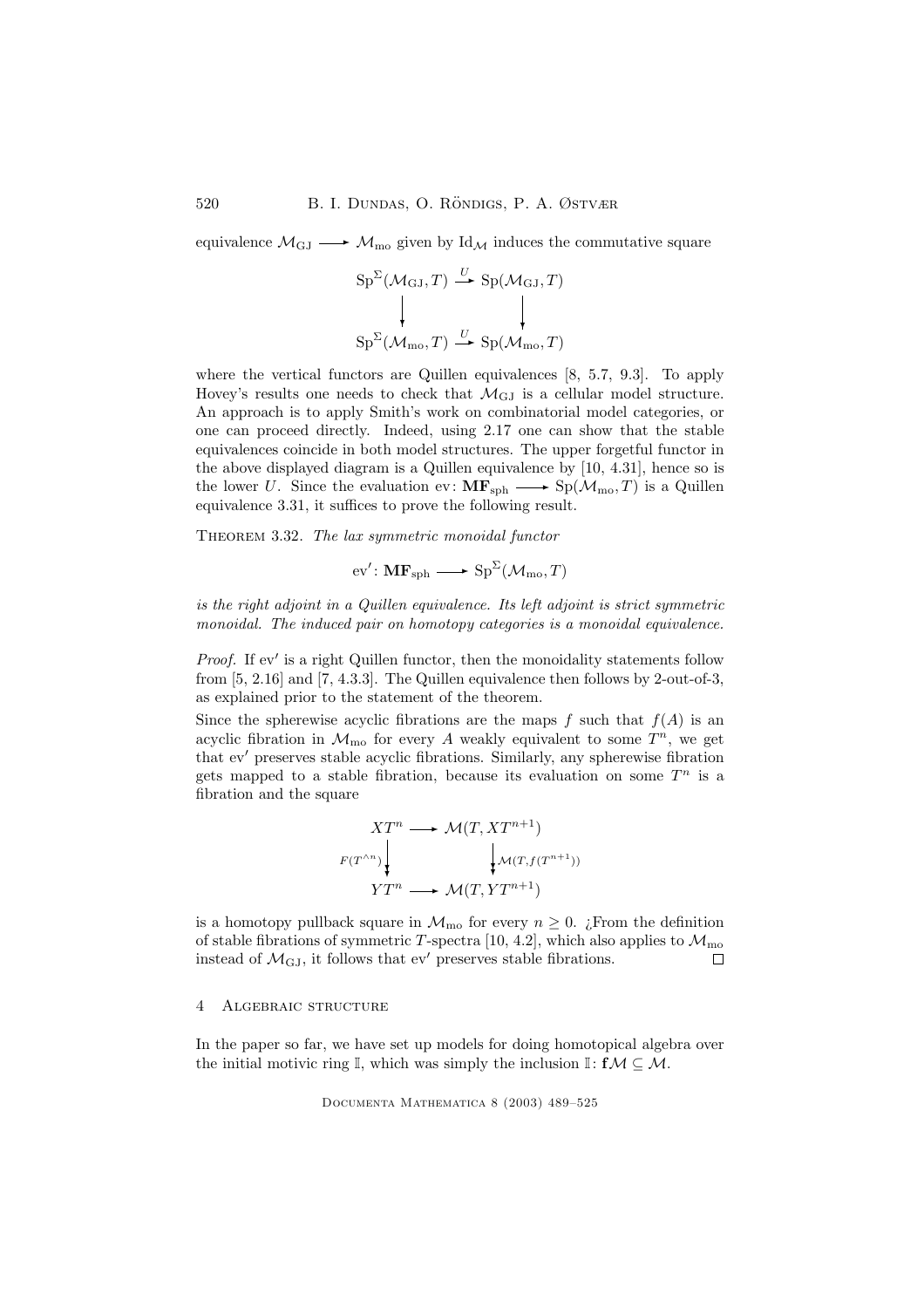However, the structure we have developed is sufficient to do homotopical algebra in module categories, as well as in categories of algebras over commutative ring functors.

In this section we use the results in [14] (for which many of the previous formulations were custom-built), to outline how this can be done. The spherewise structure  $MF_{sph}$  is slightly different from the other ones, but deserves special attention due to its Quillen equivalence to motivic symmetric spectra.

The reader's attention should perhaps be drawn to corollary 4.5, where our setup gives less than one should hope for: in order for a map of motivic rings  $f: A \longrightarrow B$  to induce a Quillen equivalence of module categories in the spherewise structure, we must assume that  $f$  is a stable equivalence. We would of course have preferred that our setup immediately gave the conclusion for spherewise equivalences, but apart from this deficiency the section can be summed up by saying that each of the model structures given in the previous section give rise to a natural homotopy theory for modules and algebras satisfying all expected properties, where the weak equivalences and fibrations are the same as in the underlying structure on MF.

# 4.1 Motivic rings and modules

Recall that a motivic ring is the same as a monoid in MF, i.e. a motivic functor A together with a "unit"  $\mathbb{I} \longrightarrow A$  and a unital and associative "multiplication"  $A \wedge A \longrightarrow A$ . We use the same language for modules and algebras as e.g. [14]. A left A-module is a motivic functor M together with a unital and associative action  $A \wedge M \longrightarrow M$ . If M is a left A-module and N is a right A-module, then  $N \wedge_A M$  is defined as the coequalizer of the two obvious action maps from  $N \wedge A \wedge M$  to  $N \wedge M$ . The category  $\operatorname{mod}_A$  of left A-modules is enriched over MF by a similar equalizer.

If  $k$  is a commutative motivic ring, then left and right modules can be identified and the category of k-modules becomes a closed symmetric monoidal category. The monoids therein are called  $k$ -algebras (which means that we have a third legitimate name – "I-algebra"– for a motivic ring).

DEFINITION 4.1. Let A be a motivic ring and  $k$  a commutative motivic ring. Let  $\text{mod}_A$  be the category of left A-modules and  $\text{alg}_k$  the category of k-algebras. A map in  $mod_A$  or  $alg_k$  is called a weak equivalence resp. fibration if it is so when considered in MF. Cofibrations are defined by the left lifting property.

THEOREM 4.2. Let A be a motivic ring, let k be a commutative motivic ring and let MF be equipped with either of the model structures of section 3.

- The category  $mod_A$  of left A-modules is a cofibrantly generated model category.
- The category of k-modules is a cofibrantly generated monoidal model category satisfying the monoid axiom.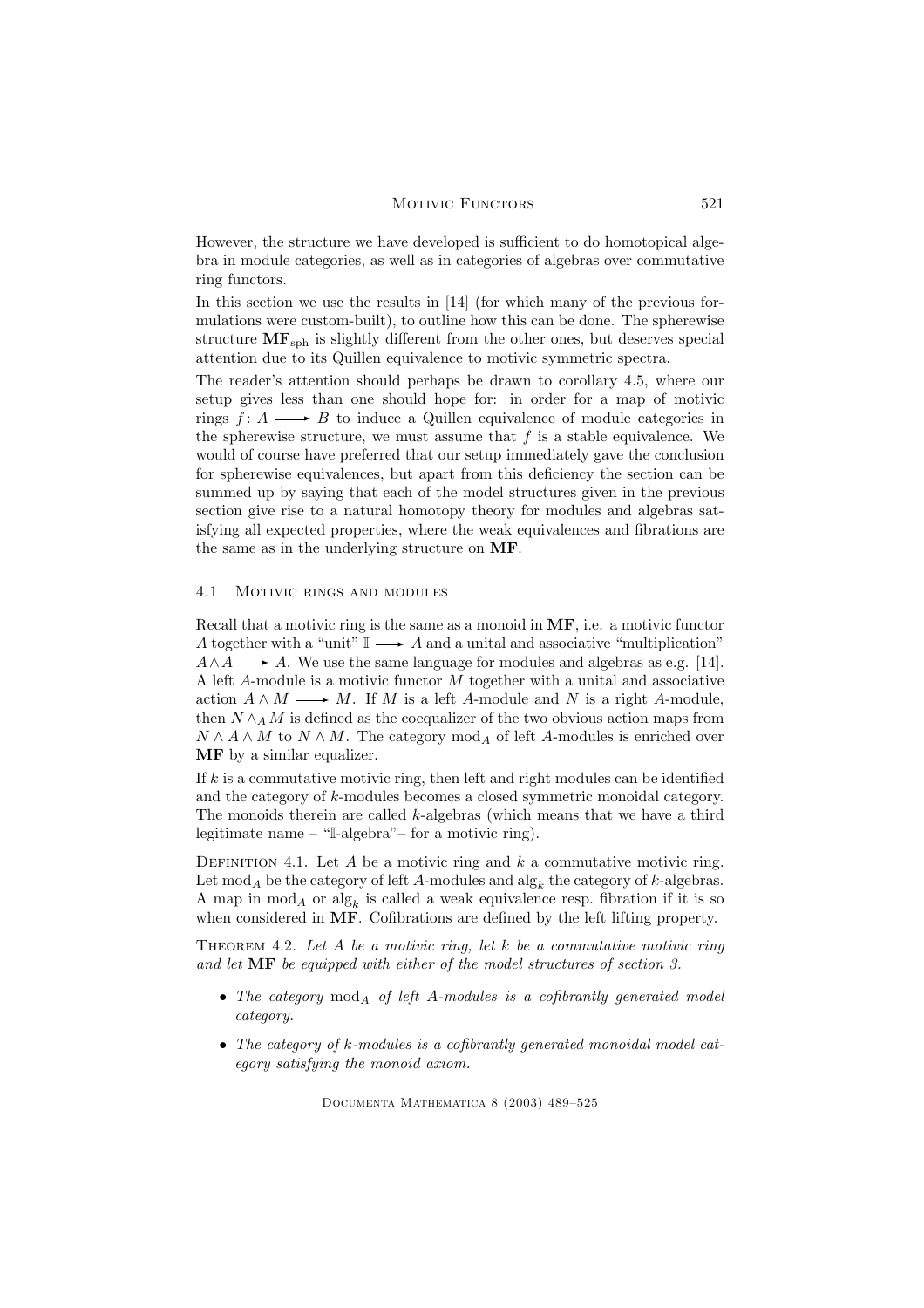• The category  $\text{alg}_k$  of k-algebras is a cofibrantly generated model category.

*Proof.* This follows immediately from [14, 4.1] and the results in section 3.  $\Box$ 

By the argument for [5, 8.4], we have

LEMMA 4.3. Let  $\mathbf{MF}$  be equipped with the pointwise structure, the homotopy functor structure or the stable structure. Let A be a motivic ring. Then for any cofibrant A-module N, the functor  $-\wedge_A N$  takes weak equivalences in mod<sub>A<sup>op</sup></sub> to weak equivalences in MF.

COROLLARY 4.4. Let  $\overline{\text{MF}}$  be equipped with the pointwise structure, the homotopy functor structure or the stable structure. Let  $f: A \longrightarrow B$  be a weak equivalence of motivic rings. Then extension and restriction of scalars define the Quillen equivalence

$$
\mod_A \frac{B \wedge_A - }{f^*} \mod_B.
$$

If A and B are commutative, there is the Quillen equivalence

$$
\mathrm{alg}_A \xrightarrow{B \wedge_A -} \mathrm{alg}_B.
$$

Proof. This is a consequence of [14, 4.3 and 4.4] according to 4.3.

In the case of the spherewise structure, we have the following result.

COROLLARY 4.5. Suppose  $f: A \longrightarrow B$  is a stable equivalence of motivic rings and choose  $\text{MF}_{\text{sph}}$  as our basis for model structures on modules and algebras. Then extension and restriction of scalars define the Quillen equivalence

$$
\operatorname{mod}_A \frac{B \wedge_A -}{f^*} \operatorname{mod}_B.
$$

If A and B are commutative, there is the Quillen equivalence

$$
\mathrm{alg}_A \xrightarrow{B \wedge_A -} \mathrm{alg}_B.
$$

Proof. Follows from 4.3, cf. [14, 4.3 and 4.4].

# 4.2 Motivic cohomology

Recall the commutative motivic ring  $M\mathbb{Z}$  of example 3.4. We show:

LEMMA 4.6. The evaluation  $ev(M\mathbb{Z})$  of  $M\mathbb{Z}$  represents motivic cohomology with integer coefficients.

Documenta Mathematica 8 (2003) 489–525

 $\Box$ 

 $\Box$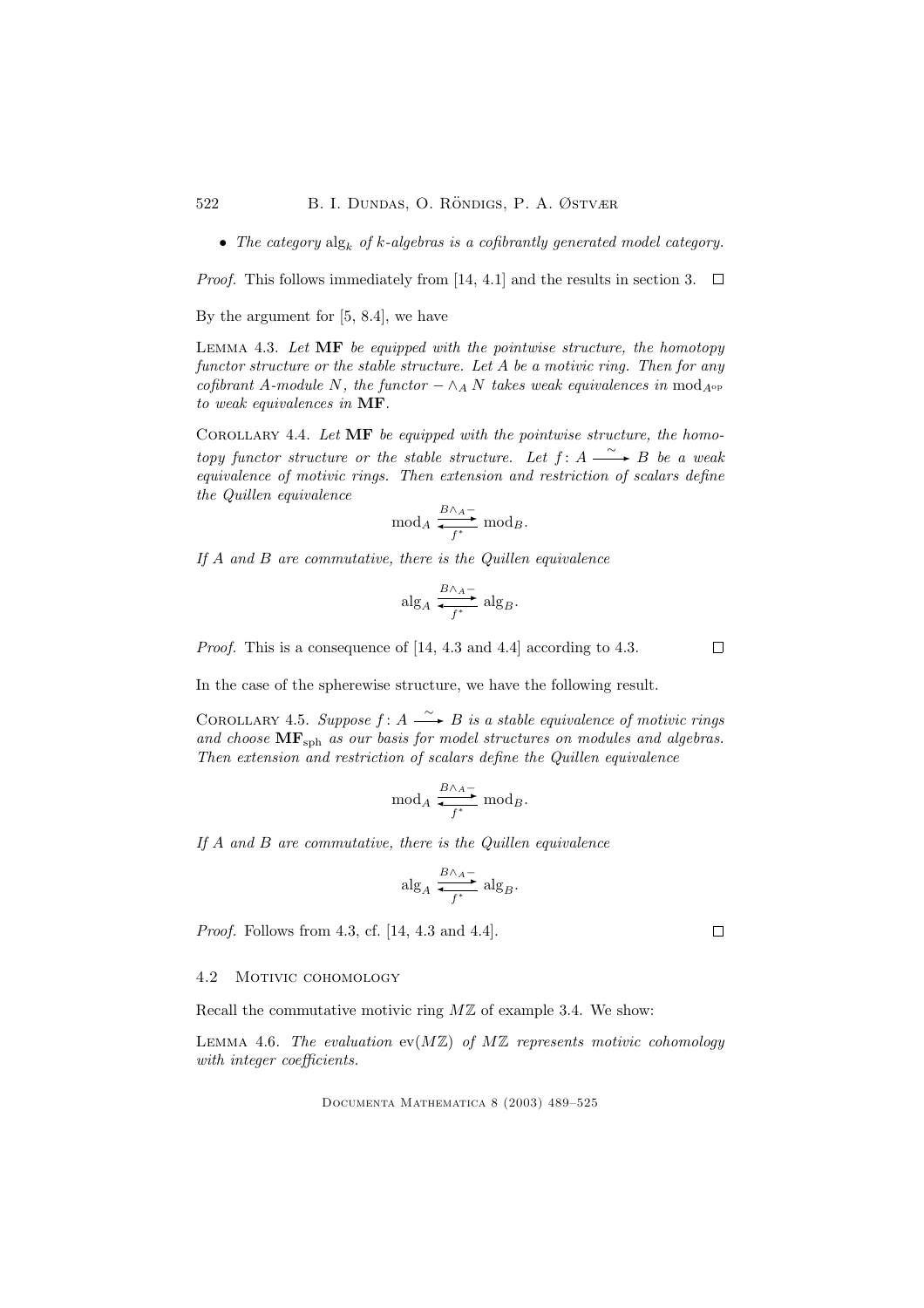#### MOTIVIC FUNCTORS 523

Proof. Let us repeat Voevodsky's construction of the spectrum representing motivic cohomology in [16]. His motivic spaces (simply called *spaces*) are pointed Nisnevich sheaves on  $\text{Sm}/S$ , equipped with a model structure in which the cofibrations are the monomorphisms. Let us denote this model category by  $\mathcal V$ . Note that  $\mathcal V$  is closed symmetric monoidal. There is the standard cosimplicial object  $\Delta_S : \Delta \longrightarrow \text{Sm}/S$  which maps [n] to the scheme  $\mathbb{A}^{n+1}_S / (\Sigma_{i=0}^n X_i = 1)$ . The right Quillen functor

$$
Sing: \mathcal{V} \longrightarrow \mathcal{M}_{mo}, \qquad A \longmapsto ((U, n) \longmapsto A(\Delta_S^n \times U))
$$

is a Quillen equivalence by [10, B.4, B.6] and 2.17. Its left adjoint maps a motivic space A to the coend

$$
|A|_S = \int^{n \in \Delta} \text{Nis}(A_n \wedge h_{\Delta_S^n})
$$

where  $Nis(B)$  is the Nisnevich sheafification of the presheaf B. The functor  $|-|_S$  is strict symmetric monoidal. As a special case, if  $A \in \mathcal{M}$  is a discrete Nisnevich sheaf (for example  $A = h_U$  for some  $U \in \text{Sm}/S$ ), then  $|A|_S \cong A$ . The spectrum  $H\mathbb{Z}$  defined by Voevodsky is an object in  $Sp(\mathcal{V}, |(\mathbb{P}^1_S, \infty)|_S)$ , where  $|(\mathbb{P}_S^1, \infty)|_S := |h_{\mathbb{P}_S^1}/h_S|_S$ . Here  $h_S \longrightarrow h_{\mathbb{P}_S^1}$  corresponds to the rational point  $\infty \in \mathbb{P}_{S}^{1}(S)$ . Its *n*th term is

$$
H\mathbb{Z}_n = |M\mathbb{Z}((\mathbb{P}_S^1, \infty)^{\wedge n})|_S
$$

with structure map given by the composition

$$
|M\mathbb{Z}((\mathbb{P}_S^1, \infty)^{\wedge n}) \wedge (\mathbb{P}_S^1, \infty)|_S
$$
  
\n
$$
|M\mathbb{Z}((\mathbb{P}_S^1, \infty)^{\wedge n}) \wedge M\mathbb{Z}(\mathbb{P}_S^1, \infty)|_S
$$
  
\n
$$
|M\mathbb{Z}((\mathbb{P}_S^1, \infty)^{\wedge n+1})|_S
$$

which involves the unit and the multiplication of the motivic ring  $M\mathbb{Z}$ . The lemma follows now, essentially because  $(\mathbb{P}^1_S, \infty)$  and T are connected via a zigzag of motivic weak equivalences, which both  $|-|S|$  and MZ respect. For  $|-|S|$ this is clear, since it is a left Quillen functor on  $\mathcal{M}_{\mathrm{GJ}}$ . For  $M\mathbb{Z}$  the claim is not so clear, so we discuss this case in some details.

As a motivic functor,  $M\mathbb{Z}$  preserves simplicial homotopy equivalences. One can equip the category  $\mathcal{M}^{tr}$  of motivic spaces with transfers with a whole host of model structures. In the motivic model structure on  $\mathcal{M}^{tr}$ , a map f of motivic spaces with transfers is a weak equivalence resp. fibration if and only if  $u(f) \in \mathcal{M}$  is a motivic weak equivalence resp. motivic fibration [13]. By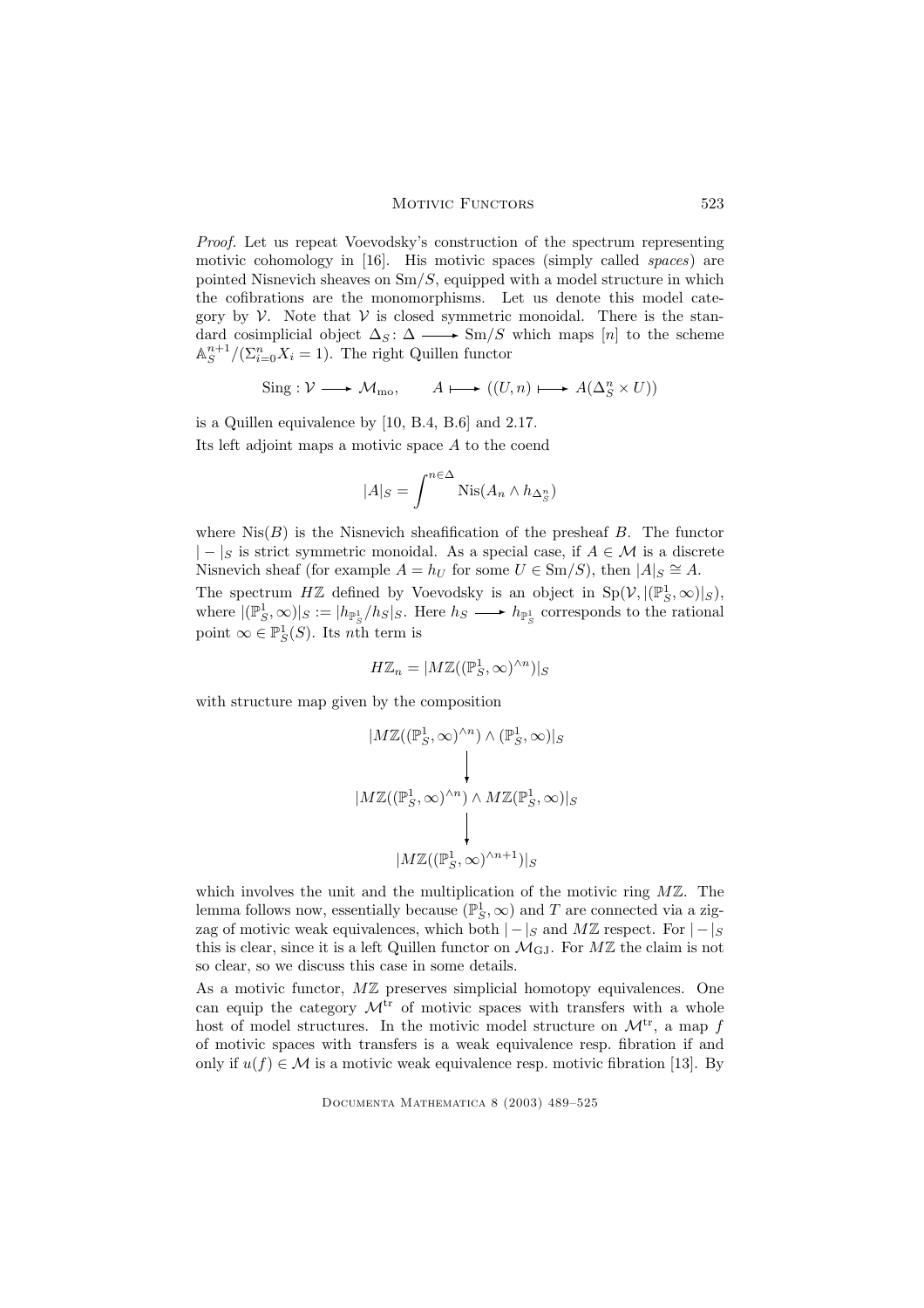definition, it follows that u is a right Quillen functor, so that  $\mathbb{Z}_{tr}$  is a left Quillen functor. Consequently, the composition  $u \circ \mathbb{Z}_{tr}$  maps motivic weak equivalences of cofibrant motivic spaces to motivic weak equivalences.

The zig-zag of motivic weak equivalences between  $(\mathbb{P}^1_S,\infty)$  and the Tate object T involves only homotopy pushouts of representable motivic spaces and their simplicial suspensions. By repeatedly applying the simplicial mapping cylinder one can replace this zig-zag by a zig-zag of motivic weak equivalences involving only cofibrant motivic spaces, except for the weak equivalence  $T' \xrightarrow{\sim} (\mathbb{P}^1_S, \infty)$ . Here  $T' = C/h<sub>S</sub>$  where C denotes the simplicial mapping cylinder of the map  $h_S \longrightarrow h_{\mathbb{P}^1_S}$ . However, we claim the following map is a weak equivalence

$$
\mathbb{Z}_{\text{tr}}(C/h_S) \longrightarrow \mathbb{Z}_{\text{tr}}(\mathbb{P}_S^1, \infty).
$$

Our claim holds because the following map of chain complexes of motivic spaces with transfers is schemewise a quasi-isomorphism:

$$
\mathbb{Z}_{\text{tr}}(h_{\mathbb{P}_S^1}) \longleftarrow \mathbb{Z}_{\text{tr}}(h_S) \longleftarrow 0 \longleftarrow \cdots
$$
\n
$$
\downarrow \qquad \qquad \downarrow \qquad \qquad \downarrow
$$
\n
$$
\mathbb{Z}_{\text{tr}}(h_{\mathbb{P}_S^1})/\mathbb{Z}_{\text{tr}}(h_S) \longleftarrow 0 \longleftarrow \cdots
$$

This finishes the proof.

# **REFERENCES**

- [1] Benjamin A. Blander. Local projective model structures on simplicial presheaves. K-Theory, 24(3):283–301, 2001.
- [2] Marcel Bökstedt. Topological Hochschild homology. Preprint, Bielefeld, 1986.
- [3] Francis Borceux. Handbook of categorical algebra. 2. Cambridge University Press, Cambridge, 1994. Categories and structures.
- [4] Brian Day. On closed categories of functors. In Reports of the Midwest Category Seminar, IV, pages 1–38. Springer, Berlin, 1970.
- [5] Bjørn Ian Dundas, Oliver Röndigs, and Paul Arne Østvær. Enriched functors and stable homotopy theory. Documenta Math., 8:409–488, 2003.
- [6] Philip S. Hirschhorn. Model categories and their localizations. American Mathematical Society, Providence, RI, 2003.
- [7] Mark Hovey. Model categories. American Mathematical Society, Providence, RI, 1999.
- [8] Mark Hovey. Spectra and symmetric spectra in general model categories. J. Pure Appl. Algebra, 165(1):63–127, 2001.

Documenta Mathematica 8 (2003) 489–525

 $\Box$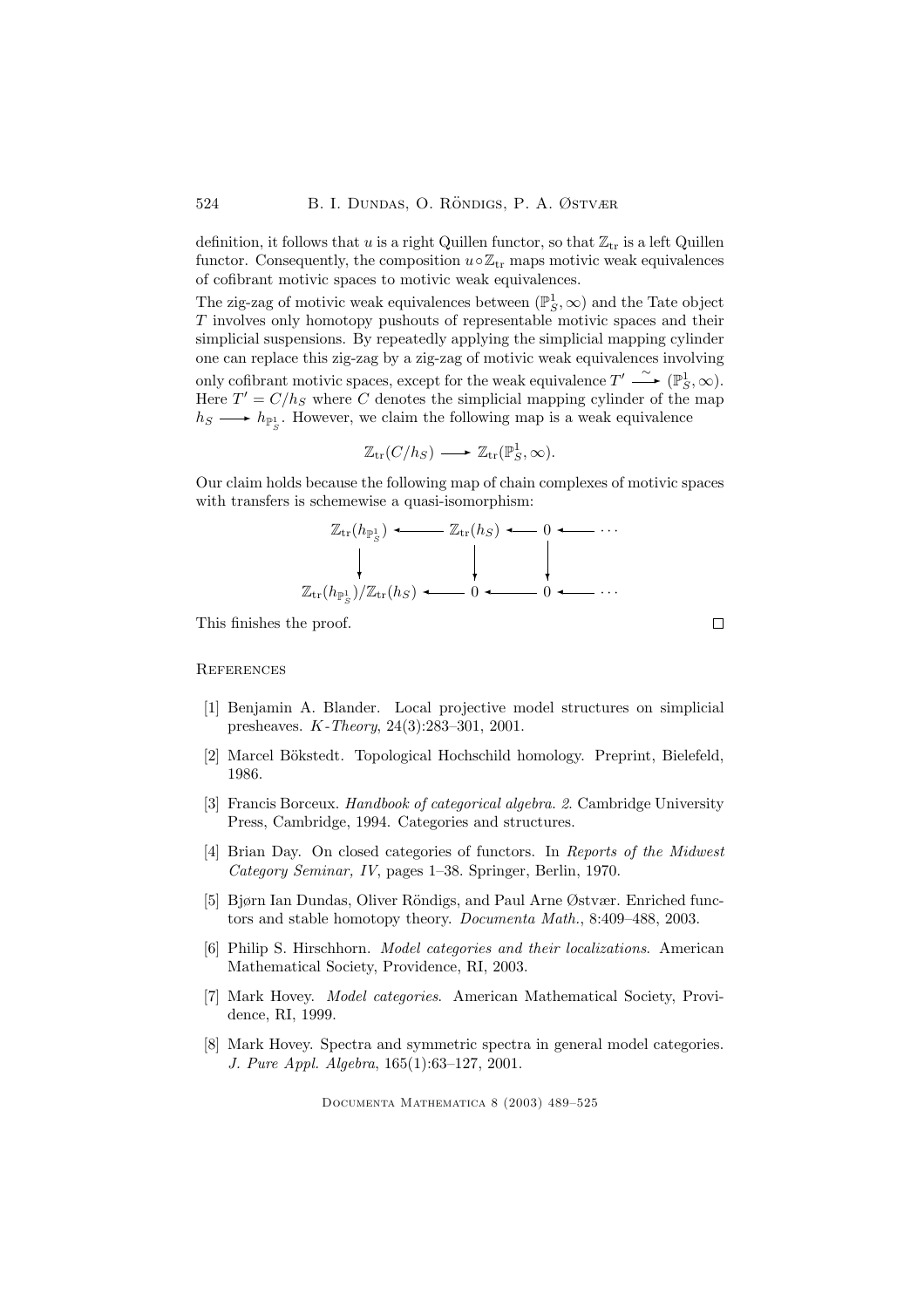### MOTIVIC FUNCTORS 525

- [9] J. F. Jardine. Simplicial presheaves. J. Pure Appl. Algebra, 47(1):35–87, 1987.
- [10] J. F. Jardine. Motivic symmetric spectra. Doc. Math., 5:445–553 (electronic), 2000.
- [11] Manos Lydakis. Simplicial functors and stable homotopy theory. Preprint 98-049, SFB 343, Bielefeld, June 1998.
- [12] Fabien Morel and Vladimir Voevodsky.  $A^1$ -homotopy theory of schemes. *Inst. Hautes Études Sci. Publ. Math.*,  $(90):45-143$   $(2001)$ , 1999.
- [13] Oliver Röndigs and Paul Arne Østvær. Motives and modules over motivic cohomology. In preparation.
- [14] Stefan Schwede and Brooke E. Shipley. Algebras and modules in monoidal model categories. Proc. London Math. Soc. (3), 80(2):491–511, 2000.
- [15] Andrei Suslin and Vladimir Voevodsky. Relative cycles and Chow sheaves. In Cycles, transfers, and motivic homology theories, pages 10–86. Princeton Univ. Press, Princeton, NJ, 2000.
- [16] Vladimir Voevodsky. A<sup>1</sup>-homotopy theory. In Proceedings of the International Congress of Mathematicians, Vol. I (Berlin, 1998), pages 579–604 (electronic), 1998.
- [17] Vladimir Voevodsky. Homotopy theory of simplicial sheaves in completely decomposable topologies. Available via http://www.math.uiuc.edu/Ktheory/, August 2000.
- [18] Vladimir Voevodsky. Triangulated categories of motives over a field. In Cycles, transfers, and motivic homology theories, pages 188–238. Princeton Univ. Press, Princeton, NJ, 2000.

Bjørn Ian Dundas Department of Mathematical Sciences The Norwegian University of Science and Technology Trondheim, Norway dundas@math.ntnu.no

Oliver Röndigs Department of Mathematics The University of Western Ontario London, Ontario, Canada oroendig@uwo.ca

Paul Arne Østvær Department of Mathematics University of Oslo Oslo, Norway paularne@math.uio.no